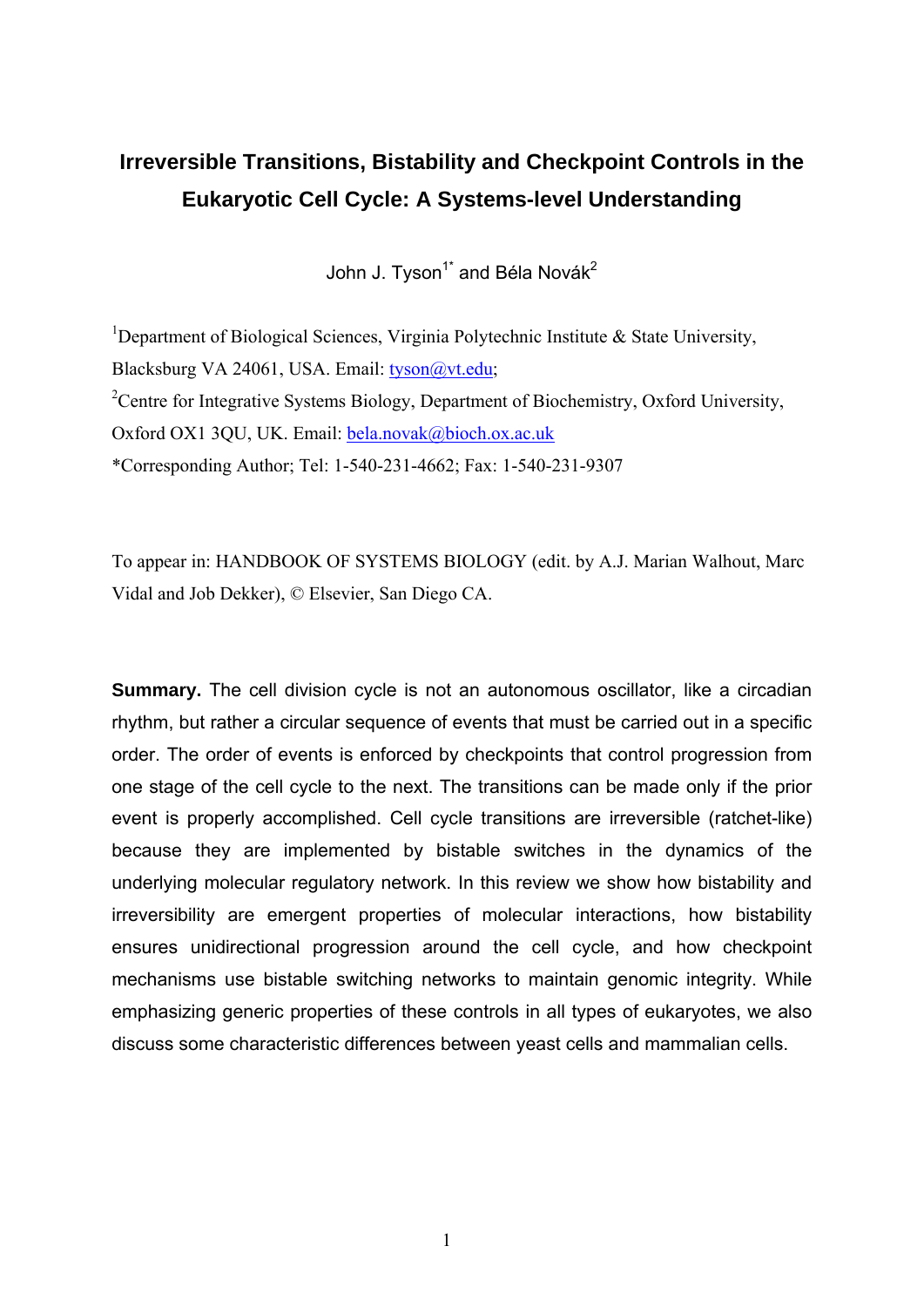## **Introduction**

The repetitive cycle of cell growth and division is fundamental to all aspects of biological growth, development and reproduction, and defects in cell growth and division underlie many human health problems, most notably cancer. For these reasons, a driving ambition of molecular cell biologists has been to discover the molecular basis of cell cycle regulation. This goal was largely achieved in the glory years of molecular biology (1980-2000), and Nobel Prizes were duly awarded in 2001 [1-3]. The end result was an appealing vision of a 'universal' molecular mechanism controlling the eukaryotic cell cycle [4]. But the initial appeal was quickly dispelled by a bewildering array of interacting genes and proteins that constitute the control system in any particular organism. For examples, see the interaction maps of cell cycle controls in mammalian cells [5] and in budding yeast cells [6,7]. Looking closely at these maps, we can see, in places, clear connections between some molecular interactions and certain aspects of cell cycle progression. But can we identify any general principles of cell cycle regulation embedded in the network? Can we see how the gene-protein interactions in any particular organism determine the unique characteristics of cell proliferation in that organism?

 The cell cycle is a particularly striking example of the necessity of systems-level thinking in  $21<sup>st</sup>$  century molecular cell biology [8]. The resolute reductionism of the last century, while necessary for identifying the molecular components of cellular control systems and their interactions with binding partners, has proven insufficient for achieving an integrative understanding of the molecular basis of cell physiology. Putting the pieces back together requires new ways of thinking about and doing molecular biology—an approach now known as molecular systems biology. In this chapter, we show how systems-level thinking

reveals deep and unexpected principles of cell cycle regulation.

 Table 1 provides a glossary of technical terms used in this review.

**Physiology of the cell cycle.** The cell cycle is the sequence of events whereby a growing cell replicates all of its components and divides them more-or-less evenly between two daughter cells, so that the daughters receive all of the information and machinery necessary to repeat the process [9-11]. The most important components that need to be replicated and partitioned to daughter cells are the chromosomes—the cell's genetic material. In eukaryotic cells, the processes of chromosome replication and partitioning are accomplished in separate phases of the cell cycle (Fig. 1): S phase (DNA synthesis) and M phase (mitosis).

 A eukaryotic chromosome consists of a linear, double-stranded DNA molecule in close association with many types of DNA-binding proteins. During S phase the DNA molecule is carefully copied to produce two identical double-stranded DNA molecules, which become similarly decorated with DNA-binding proteins, to produce a pair of 'sister chromatids'. (Slight differences in the nucleotide sequences of sister chromatids may arise from mistakes—mutations—in the copying process.) As sister chromatid pairs are created during S phase, they are physically bound together by protein bands, called 'cohesin rings' [12]. After DNA synthesis is completed, there is a gap (G2 phase) during which the cell prepares for mitosis. G2 cells are defined by having fully replicated chromosomes that have not yet started the mitotic process.

 The goal of mitosis is to separate the sister chromatids, delivering one (and only one) copy of each chromosome to each of the incipient daughter cells. Mitosis is a complex and delicate process [13]. In prophase, the nuclear membrane breaks down, the cytoskeleton rearranges to form a bipolar spindle apparatus, and the repli-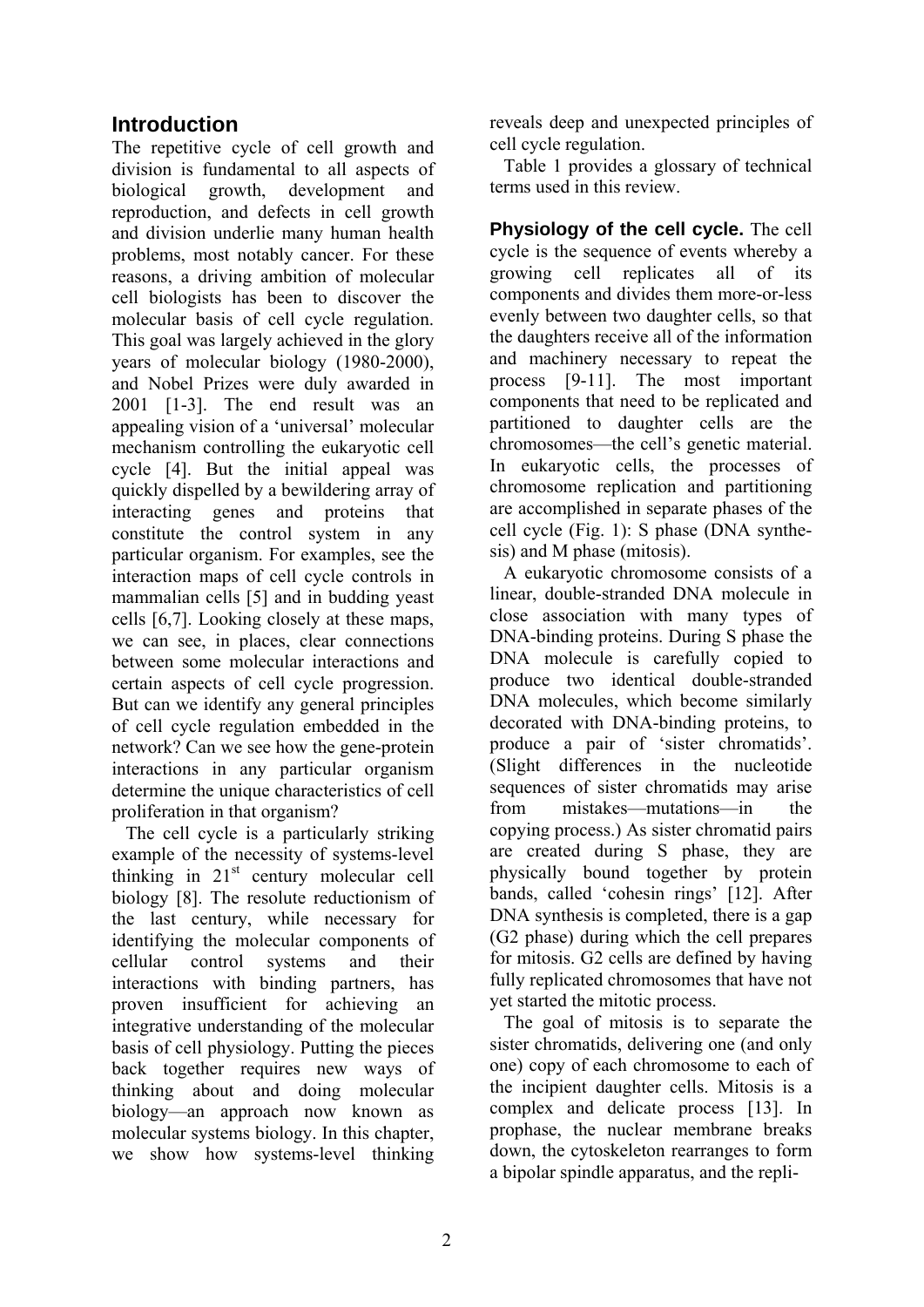

Figure 1. The eukaryotic cell cycle. Each 'cell' is bounded by a membrane enclosing cytoplasm (gray) with a nuclear compartment (pink) containing a representative chromosome (red bar). The chromosome goes through four distinct phases: G1, unreplicated; S, DNA synthesis; G2, replicated; M, mitosis. During G2 phase the sister chromatids are bound together by cohesin rings (yellow). Mitosis consists of distinct sub-phases: prometaphase (nuclear envelope breakdown, chromosome condensation, spindle assembly), prophase (alignment of replicated chromosomes on the spindle), metaphase (bi-orientation of all chromosomes on the central plate), anaphase (cleavage of cohesin rings and separation of sister chromatids to opposite poles of the spindle), telophase (reassembly of envelopes around the daughter nuclei), cell division. The four characteristic transitions of the cell cycle (G1/S, G2/M, M/A and T/G1) represent four natural stopping points ('checkpoints') where cell cycle progression can be halted if the cell detects any problems with completion of essential functions of the pre-transition state. As the cell passes each checkpoint it degrades a characteristic protein that had been inhibiting the transition (CKI, Wee1, cohesin, cyclin B). The 7 little circles represent products of protein degradation.

| Table 1. Glossary |
|-------------------|
|-------------------|

| Alpha factor             | A budding yeast pheromone that induces mating of haploid strains of opposite<br>mating types (a and $\alpha$ ).                                                                                                                                           |
|--------------------------|-----------------------------------------------------------------------------------------------------------------------------------------------------------------------------------------------------------------------------------------------------------|
| Aneuploid                | Having an unbalanced genome, with too few or too many copies of some<br>chromosomes or sub-chromosomal regions.                                                                                                                                           |
| <b>Bifurcation point</b> | A point in parameter space where a dynamical system undergoes a qualitative<br>change in long-term behavior (e.g., from monostability to bistability).                                                                                                    |
| <b>Bistability</b>       | A dynamical system that has two stable steady states for physically realistic<br>values of its variables ( $0 \le x_i \le x_{i, \text{max}}$ ).                                                                                                           |
| Centromere               | The region of a replicated chromosome where the two sister chromatids are<br>held together by cohesin rings in prometaphase.                                                                                                                              |
| Checkpoint               | A molecular mechanism that detects problems in cell cycle processes and<br>prevents progression to later events until the earlier processes can be<br>successfully completed.                                                                             |
| Coupled reactions        | A chemical reaction (R1) can be made to proceed in the non-spontaneous<br>direction ( $\Delta G_1$ > 0) by coupling it to a spontaneous reaction (R2; $\Delta G_2$ < 0) in<br>such a way that $\Delta G_{\text{coupled}} = \Delta G_1 + \Delta G_2 < 0$ . |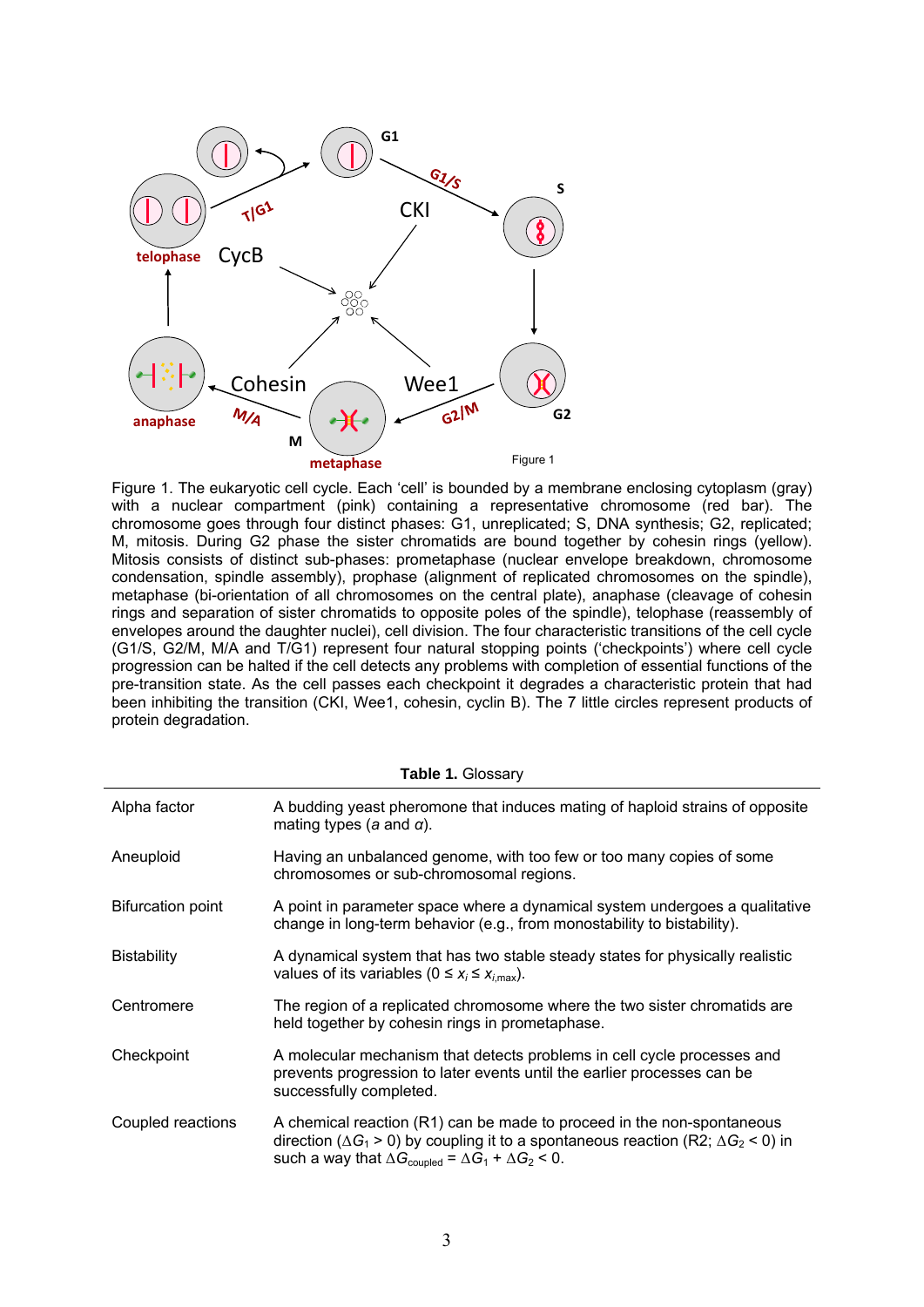| Dynamical system                     | A system of interacting components (e.g., genes and proteins) that undergoes<br>changes in time (and possibly also in space); in a continuous dynamical<br>system, those changes can be described by a set of coupled differential<br>equations. |
|--------------------------------------|--------------------------------------------------------------------------------------------------------------------------------------------------------------------------------------------------------------------------------------------------|
| Irreversibility,<br>thermodynamic    | At constant temperature and pressure, a non-equilibrium chemical reaction<br>will proceed spontaneously (irreversibly) in the direction for which $\Delta G$ < 0.                                                                                |
| Irreversibility,<br>dynamic          | A transition in a dynamical system from one stable solution to another that is<br>induced by a parameter change through a bifurcation point and that cannot be<br>reversed by a small change in the parameter value in the opposite direction.   |
| Kinetochore                          | The docking site for microtubules in the centromeric region of a chromatid.                                                                                                                                                                      |
| Monostability                        | A dynamical system that has only one stable steady state for physically<br>realistic values of its variables ( $0 \le x_i \le x_{i, \text{max}}$ ).                                                                                              |
| <b>Nullcline</b>                     | The locus of points in the phase plane where $f(x,y) = 0$ or $g(x,y) = 0$ .                                                                                                                                                                      |
| One-parameter<br>bifurcation diagram | Plot of the steady state value of a dynamical variable as a function of a<br>parameter of the dynamical system.                                                                                                                                  |
| Parameter                            | A constant used to define the rate expression on the right-hand-side of a<br>differential equation, e.g., the rate constant of a chemical reaction.                                                                                              |
| Phase plane                          | The state space of a two-variable dynamical system; $dx/dt = f(x,y)$ , $dy/dt =$<br>$g(x,y)$ .                                                                                                                                                   |
| Proteosome                           | A multiprotein complex that functions as the cell's garbage disposal unit,<br>capturing polyubiquitinated proteins and hydrolyzing them.                                                                                                         |
| Restriction point                    | A point-of-no-return in G1 phase of the mammalian cell cycle with respect to<br>removal of growth factor.                                                                                                                                        |
| Reversibility,<br>equilibrium        | All chemical reactions are intrinsically reversible, and at equilibrium the<br>forward and reverse reactions are occurring at the same rate.                                                                                                     |
| Saddle-node<br>bifurcation           | A bifurcation point where a stable node and an unstable saddle point coalesce<br>and annihilate each other.                                                                                                                                      |
| Steady state                         | A constant solution $\{x(t) = x_0, y(t) = y_0\}$ of a dynamical system with the property<br>that $f(x_0, y_0) = 0$ and $g(x_0, y_0) = 0$ .                                                                                                       |
| Steady state, stable                 | A constant solution of a dynamical system with the property that any small<br>perturbation away from the steady state grows smaller as time proceeds.                                                                                            |
| Steady state,<br>unstable            | A constant solution of a dynamical system with the property that some small<br>perturbations away from the steady state grow larger as time proceeds.                                                                                            |
| Stochastic                           | Random fluctuations in the number of molecules of a chemical species due to<br>the probabilistic nature of chemical reactions.                                                                                                                   |
| Two-parameter<br>bifurcation diagram | Plot of regions of distinct dynamical behaviors (e.g., monostability or<br>bistability) in dependence on two parameters of a dynamical system.                                                                                                   |
| <b>Ubiquitin</b>                     | A small polypeptide (76 amino acids) that can be covalently linked to proteins<br>in order to label the protein for degradation by proteasomes.                                                                                                  |
| Variable                             | A time-dependent component of a dynamical system, e.g., the activity of a<br>cyclin-dependent kinase.                                                                                                                                            |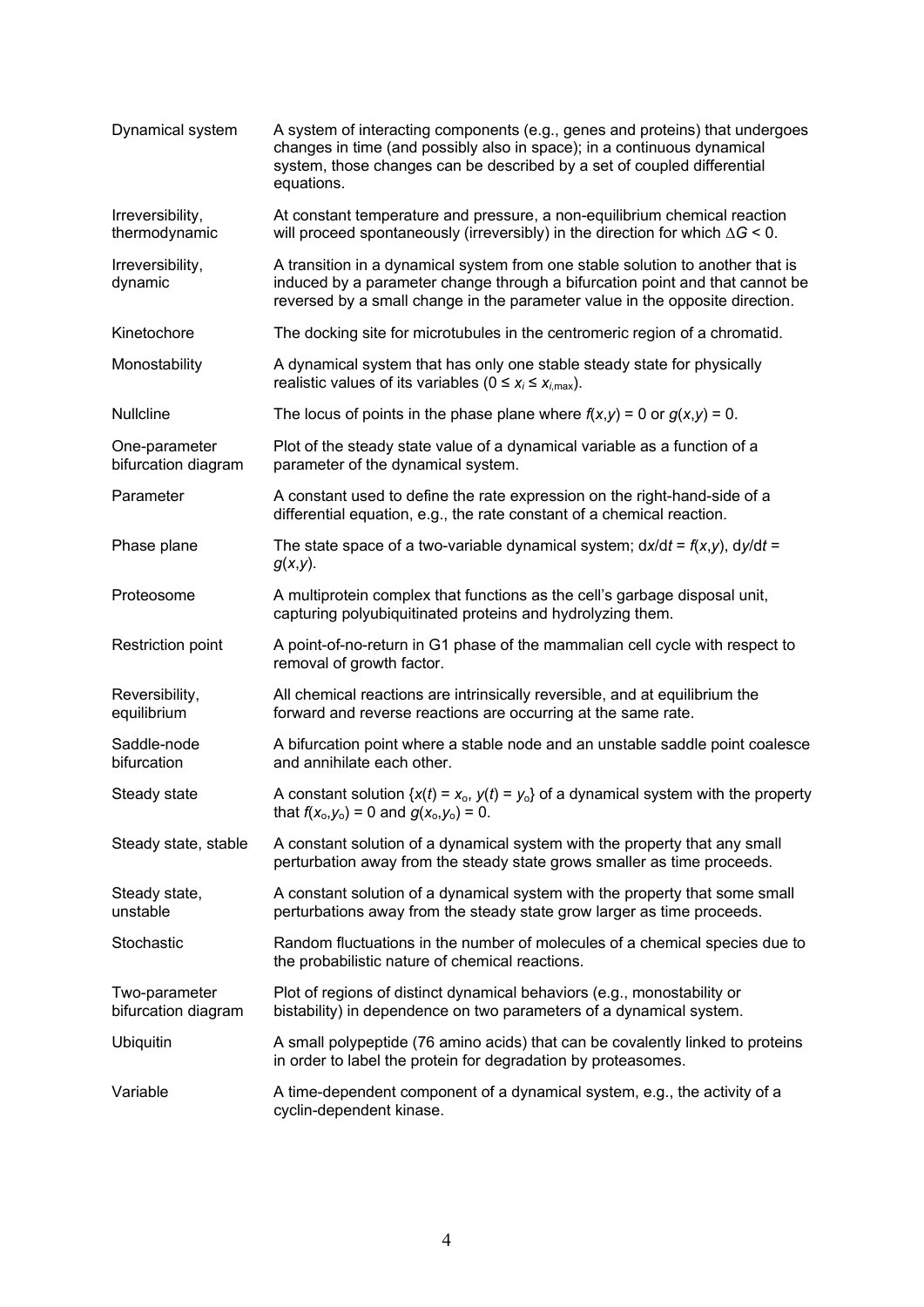cated chromosomes condense into highly compacted, X-shaped bodies [14]. During prometaphase, microtubules emanating from the poles of the mitotic spindle search for the condensed chromosomes and bind to docking sites (kinetochores) on the sister chromatids at the mid-zone of the X, where the chromatids are still held together by 'centromeric' cohesins [15]. The goal is to attach the sister chromatids, by their kinetochore microtubules, to opposite poles of the mitotic spindle. When properly attached, each X is pulled to the midzone of the spindle (the metaphase plate) where it resides, under tension [16], until every replicated chromosome is properly aligned on the spindle (meta-phase). At this point in time, the centromeric cohesin rings are cleaved, allowing the kinetochore microtubules to pull the sister chromatids to opposite poles of the cell (anaphase). Nuclear membranes are then re-assembled around each of the segregated masses of chromosomes, forming a binucleate cell (telophase), which then divides down the middle to form two daughter cells, each with a full complement of unreplicated chromosomes (G1 phase).

 Progression through the mitotic cell cycle is characterized by four crucial features [17]. First of all, to maintain a constant number of chromosomes per cell from generation to generation, it is necessary that S phase and M phase alternate, i.e., that progress through the cell cycle be unidirectional and irreversible: G1  $\rightarrow$  S  $\rightarrow$  G2  $\rightarrow$  M  $\rightarrow$  G1  $\rightarrow$ . Second, the cycle of DNA replication and division must be coordinated with the synthesis of all other cellular components (proteins, lipids, organelles, etc.). That is, the time required to complete the cell division cycle must be identical to the mass-doubling time of cellular growth processes. If cell growth and division are not balanced in this way, then cells will get either larger-and-larger or smaller-andsmaller each generation, and eventually they will die.

 Third, although the cell cycle is a periodic process, it is not governed by a clock [17]. The time spent in each phase of the cell cycle is highly variable, because progression from one phase to the next depends not on time spent in the present phase but on successful completion of the essential tasks of this phase. These completion-requirements are enforced by **checkpoints** [18-20] that guard the major transitions of the cell cycle: G1/S, G2/M, M/A (metaphase-to-anaphase) and T/G1 (telophase, cell division and return to G1, collectively known as 'exit from mitosis'). A checkpoint has three components [21]. Its surveillance mechanism looks for specific problems (incomplete replication of DNA, misalignment of chromosomes on the mitotic spindle, DNA damage). When a problem is detected, its error correction machinery is put into play (damage repair, re-attachment of microtubules to kinetochores, etc.). In the meantime, the checkpoint-proper blocks progression to the next stage of the cell cycle until the problem is resolved. These checkpoints ensure that the genome is passed down intact from generation to generation. When the checkpoints are compromised by mutations, daughter cells may inherit seriously damaged chromosomes (e.g., missing large pieces of the genome). Chromosomal abnormalities may trigger programmed cell death or malignant transformations of the damaged cell.

 Fourth, the molecular mechanism controlling all the events of the cell cycle must be extremely robust: it must function perfectly under a wide variety of conditions and stresses, because mistakes can be lethal to the dividing cell and ultimately to the organism it supports. In particular, we must keep in mind that these molecular interactions are occurring within the small confines of a single cell, and the numbers of molecules participating in any aspect of the process may be extremely limiting. For example, in a haploid yeast cell, there is (in general) only one copy of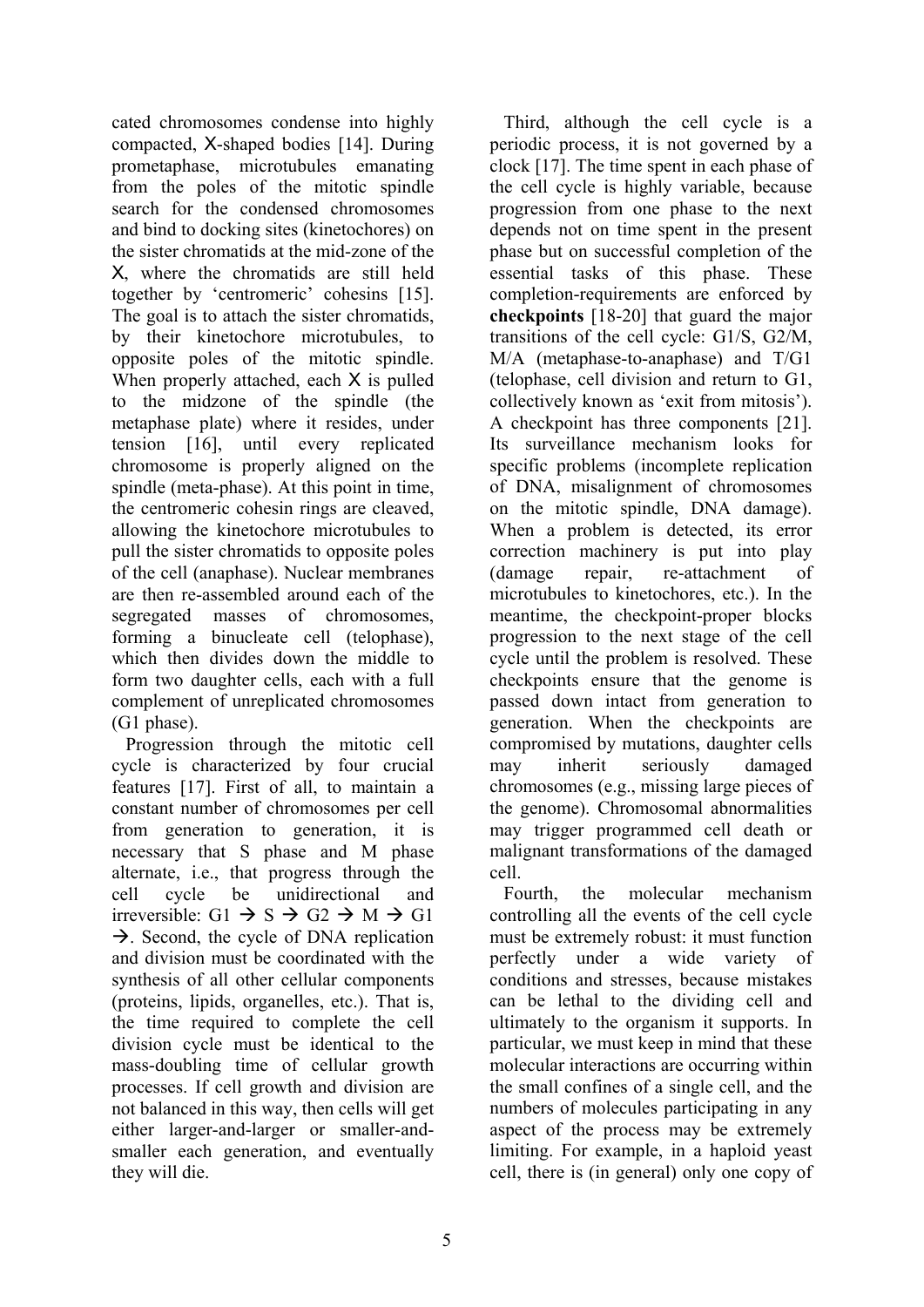every gene, only a handful of copies of each specific mRNA, and only a few hundreds or thousands of molecules of specific regulatory proteins [22,23]. Basic laws of statistical physics demand that reactions among such small numbers of molecules must experience large stochastic fluctuations [24,25]. Yet cell cycle events are flawlessly orchestrated by the noisy molecular control system.

 Any proposed explanation of the molecular basis of eukaryotic cell cycle controls must be consistent with these basic features of cell physiology. Informal, textbook explanations should not be accepted uncritically. Because the cell cycle is fundamentally a sequential process played out in time and space, the control system must be described in dynamic terms that provide insight into the general



Figure 2. Mechanisms for regulating the activity of a CDK:cyclin heterodimer. The kinase subunit, CDK, is usually present in constant amount, in excess of cyclin subunits. The concentration of cyclin subunits is determined by the activities of its transcription factor (TFC) and its degradation machinery (APC or SCF). Active CDK:cyclin dimers can be inactivated by binding to a stoichiometric inhibitor (CKI), whose abundance is determined by the activities of its transcription factor (TFI) and its degradation machinery (SCF). In addition, the kinase subunit can be inactivated by phosphorylation (kinase = Wee1) and reactivated by dephosphorylation (phosphatase =  $Cdc25$ ). The enzymes (TFC, APC, TFI, SCF, Wee1 and Cdc25) are all subject to their own regulatory interactions.

principles of temporal and spatial regulation and that account in quantitative detail for the idiosyncrasies of cell growth and division in particular organisms.

### **Molecular biology of the cell cycle.**

In eukaryotes, the basic events of the cell cycle—DNA synthesis and mitosis—are controlled by a family of cyclin-dependent protein kinases (CDKs). As their name implies, these enzymes, in conjunction with a suitable cyclin partner, phosphorylate protein targets [26,27] and thereby initiate processes like DNA replication, nuclear envelope breakdown, chromosome condensation and mitotic spindle assembly. Hence the timing of cell cycle events depends on sequential waves of activation and inactivation of CDKs.



 Figure 3. The cell cycle of a 'generic' eukaryote. We track fluctuations in three major classes of cyclins (A, B and E). In early G1 phase, all three classes of cyclins are absent. In mid-G1, CycE begins to rise at an event called the restriction point (RP) in mammalian cells (Start in yeast cells). CycA-dependent kinase is responsible for initiating DNA synthesis, so it rises at the G1/S transition. CycB-dependent kinase is responsible for mitosis, so its activity rises at the G2/M transition. CycA level falls in prometaphase, but CycB level falls later (after chromosome alignment on the metaphase plate).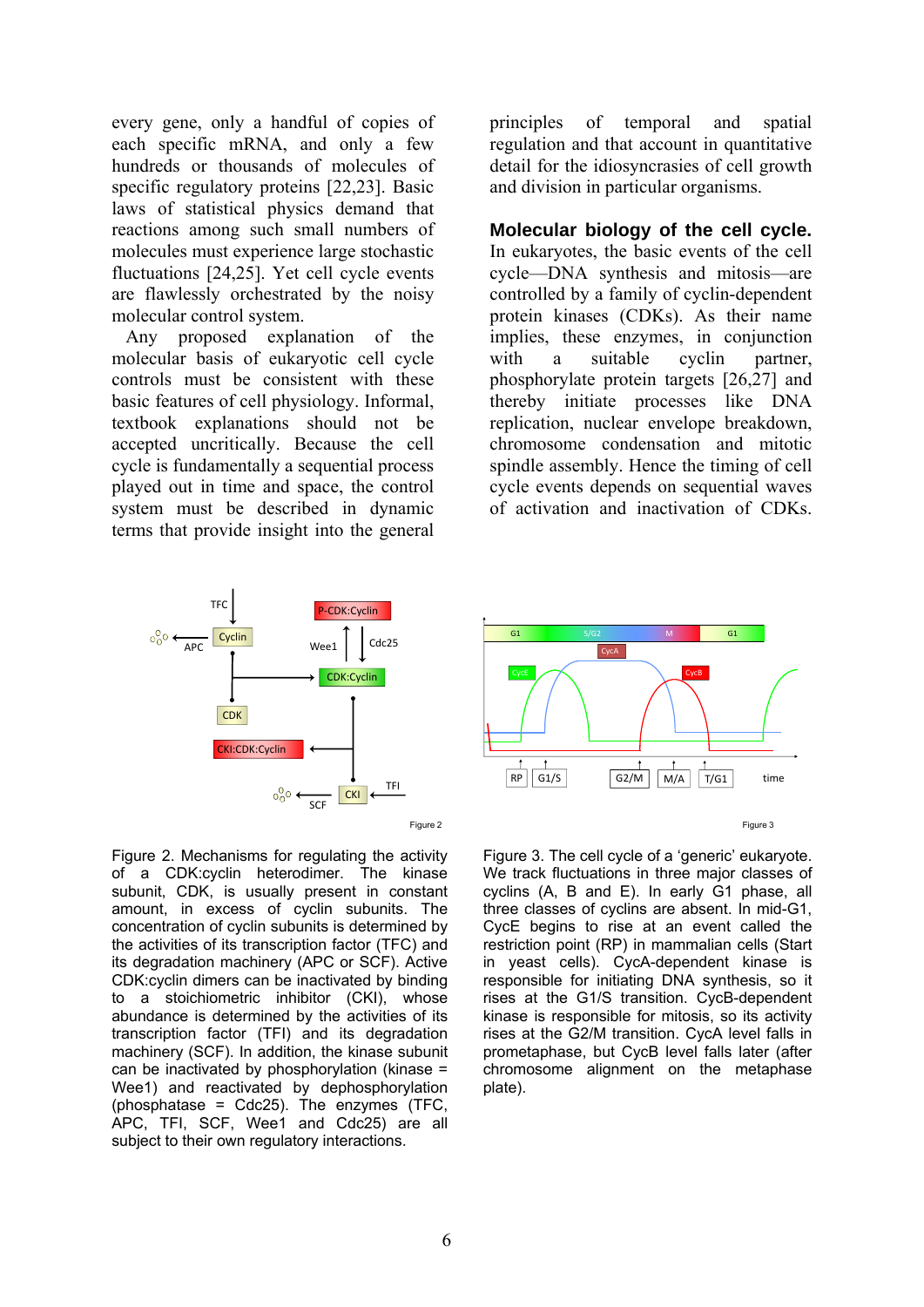During steady proliferation of most cell types, the catalytic subunits (Cdk1, Cdk2, Cdk4 and Cdk6) are present in excess, and their activities are dependent on the availability of specific regulatory subunits (cyclin A, cyclin B, cyclin D, cyclin E) [28]. The abundance of each type of cyclin is controlled by its turnover (its rates of synthesis and degradation) (Fig. 2). Cyclin synthesis rate is determined by the activity of specific transcription factors, and cyclin degradation rate is determined by the activity of specific E3 ubiquitin-ligating complexes (APC and SCF) [29]. Polyubiquitinated cyclin molecules are rapidly degraded by proteasomes in the cell.

 Specific CDK:cyclin heterodimers are active at distinct phases of the cell cycle (Fig. 3). In early G1 phase, cells are mostly devoid of cyclin molecules, except for minor amounts of cyclin D in combination with either Cdk4 or Cdk6 [28,30]. In late G1, cyclin E makes a brief appearance when, in combination with Cdk2, it turns on the transcription factor for cyclin A and turns off the ubiquitination of cyclin A [31]. Hence, cyclin A accumulates and, in combination with Cdk2, drives the cell through S phase. In G2 phase, cyclin A changes partners to Cdk1 and promotes the production of cyclin B. Cdk1:CycB heterodimers are essential for successful completion of mitosis. During prophase, most cyclin A is degraded, but cyclin B persists at high levels right up to metaphase [32]. During late metaphase and anaphase, cyclin B is rapidly cleared from the cell, leaving the daughter cells in G1 phase with only the remnant supply of cyclin D.

 There are two other modes of CDK regulation that are crucial for cell cycle control (Fig. 2). First, both Cdk1 and Cdk2 can be phosphorylated on neighboring threonine and tyrosine residues in the Nterminus of the polypeptide chain [33]. These phosphorylations, which significantly inhibit the activity of the CDK:cyclin heterodimer, are carried out by members of the Wee1 family of protein kinases. To regain catalytic activity, the heterodimer must be dephosphorylated by a member of the Cdc25 family of protein phosphatases [34]. How Wee1 and Cdc25 activities are regulated will be described later. Second, there exist families of cyclin-dependent kinase inhibitors (CKIs) that bind strongly to CDK:cyclin dimers to form inactive trimers [35]. The fraction of the CDK:cyclin pool that can be inhibited in this way depends on the abundance of CKI molecules. Like cyclins, the abundance of a CKI is determined by its rates of synthesis and degradation [36].

 A few other molecular components deserve special attention (see Table 2 for a summary). Cyclin D, cyclin E and CKIs are ubiquitinated by an E3 ubiquitin ligase called SCF, which recognizes its substrates only when they are properly phosphorylated. Hence, the degradation of these regulatory proteins can be controlled by specific protein kinases. Cyclins A and B are ubiquitinated by the 'anaphase promoting complex/cyclosome' (APC/C), which requires an auxiliary protein (Cdc20) or Cdh1) to target specific substrates to the APC. The phosphorylation states of the APC and its binding partners, Cdc20 and Cdh1, determine the activity of the complex [37]. In prometaphase APC:Cdc20 actively degrades cyclin A but not cyclin B. Cyclin B degradation is delayed until late metaphase [38], concurrently with securin.

 Cohesin rings are cleaved by a protease called separase, which is kept inactive throughout most of the cell cycle by being bound to an inhibitor called securin [39]. During prometaphase, as the replicated chromosomes are being aligned on the mitotic spindle, the activity of APC:Cdc20 toward securin and CycB is blocked by an inhibitor. Mad2 [40]. When all chromosomes are properly aligned, the mitotic checkpoint is lifted, Mad2 is removed from APC:Cdc20, which then ubiquitinates securin, leading to its degradation by proteasomes. Free mole-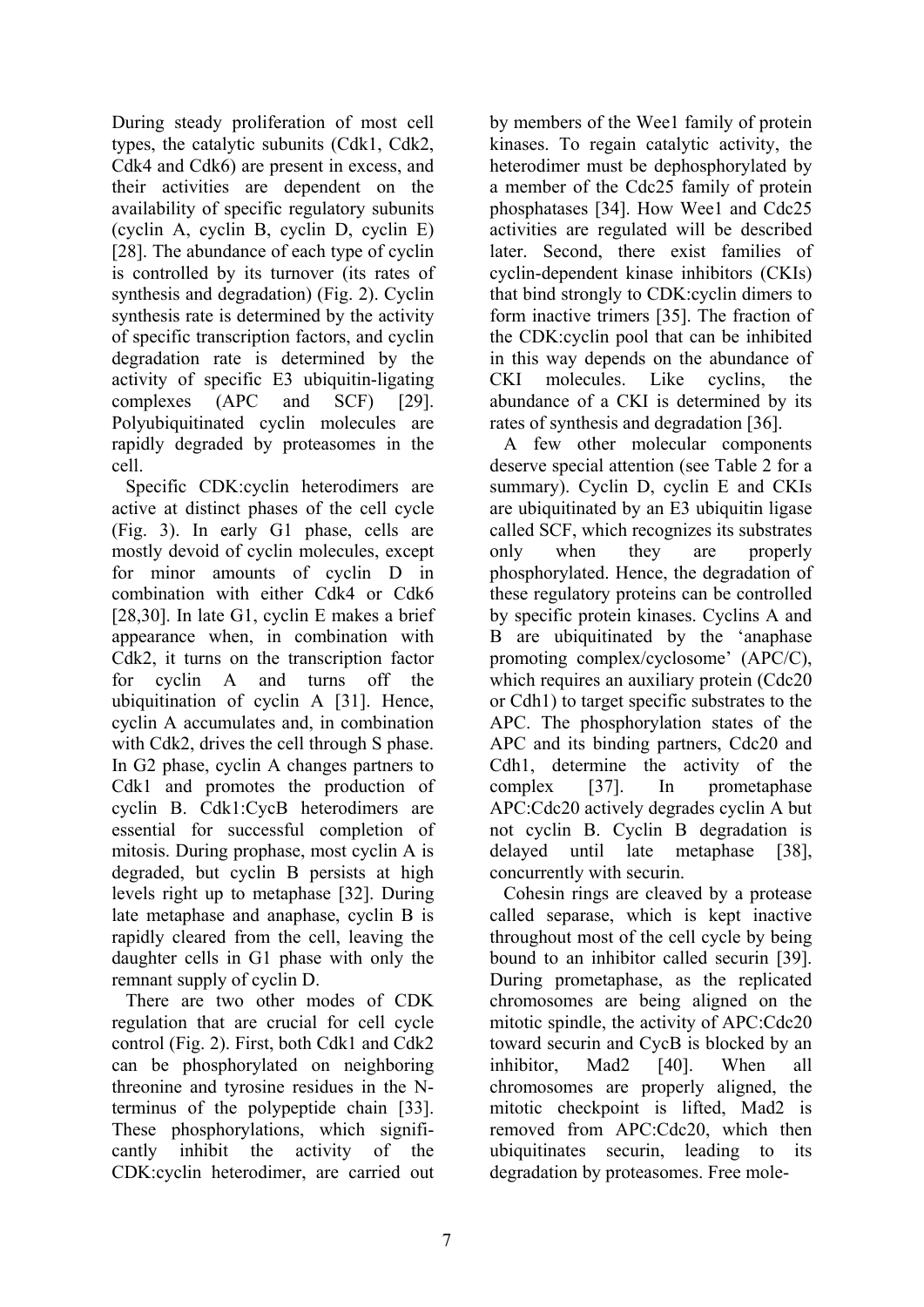| Name              | Yeast Ortholog   | Description                  | <b>Typical Reaction</b> <sup>a,b</sup>                           |
|-------------------|------------------|------------------------------|------------------------------------------------------------------|
| Cdk1, Cdk2,       | Cdc28            | Cylin-dependent kinase       | Protein + ATP $\rightarrow$ Protein-P + ADP; Cdkn:CycX           |
| CycA              | Clb5, Clb6       | S-phase promoting cyclin     | $ORC \rightarrow ORC-P$ ; Cdk2:CycA                              |
| CycB              | Clb1, Clb2       | M-phase promoting cyclin     | Histone $\rightarrow$ Histone-P; Cdk1:CycB                       |
| CycD              | CIn3             | Growth-responding cyclin     | $RB \rightarrow RB-P$ ; Cdk4:CycD                                |
| CycE              | Cln1, Cln2       | Starter kinase               | $CKI \rightarrow CKI-P$ ; Cdk2:CycE                              |
| CAP               |                  | Counter-acting phosphatase   | Protein-P + $H_2O \rightarrow$ Protein + P <sub>i</sub> : CAP    |
| <b>CKI</b>        | Sic1             | Cdk stoichiometric inhibitor | $Cdk1:CycB + CKI \rightarrow CKI:Cdk1:CycB$                      |
| Cohesin           | Scc1, etc.       | Sister-chromatid cohesion    | $X$ some $\rightarrow$ Xtid: Cohesin: Xtid: S phase              |
| Separase          | Esp1             | Cohesin degradation          | Cohesin $\rightarrow$ DP; Separase                               |
| Securin           | Pds1             | Separase inhibitor           | Separase + Securin $\leftrightarrow$ Securin: Separase           |
| <b>APC</b>        | <b>APC</b>       | Anaphase promoting complex   | Securin: Separase $\rightarrow$ Separase + DP; APC: Cdc20        |
| Cdc20             | Cdc20            | Targeting subunit of APC     | $APC + Cdc20 \leftrightarrow APC: Cdc20$                         |
| Cdh1              | Hct1             | Homolog of Cdc20             | Cdk1:CycB $\rightarrow$ Cdk1 + DP; APC:Cdh1                      |
| <b>SCF</b>        | <b>SCF</b>       | Skp-Cullin-Fbox complex      | $CKI-P \rightarrow DP$ : SCF                                     |
| Mad <sub>2</sub>  | Mad2             | Inhibitor of APC: Cdc20      | $APC: Cdc20 + Mad2_A \rightarrow MCC$                            |
|                   | Cdc14            | Exit phosphatase             | $APC:Cdh1-P \rightarrow APC:Cdh1$ ; Cdc14                        |
|                   | Net1             | Inhibitor of Cdc14           | Net1 + Cdc14 $\leftrightarrow$ Net1:Cdc14                        |
| E <sub>2F</sub>   | <b>SBF</b>       | <b>Transcription factor</b>  | CYCE promoter + E2F $\leftrightarrow$ CYCE:E2F (active gene)     |
| <b>RB</b>         | Whi <sub>5</sub> | Inhibitor of E2F             | $RB + E2F \leftrightarrow RB:E2F$                                |
| Wee1              | Swe1             | Tyrosine kinase              | Cdk1:CycB $\rightarrow$ P-Cdk1:CycB; Wee1                        |
| Cdc <sub>25</sub> | Mih1             | Tyrosine phosphatase         | $P\text{-}Cdk1:\text{CycB} \rightarrow Cdk1:\text{CycB}$ ; Cdc25 |

**Table 2.** Molecular components of the cell cycle control system

 $^{\text{a}}$  A + B  $\rightarrow$  C + D; E denotes a chemical reaction and its catalyzing enzyme. Reversible binding reactions are indicated by  $\leftrightarrow$ .

 $b$  Abbreviations: ORC = Origin of Replication Complex; DP = Degradation Products; MCC = Mitotic Checkpoint Complex

cules of separase then cleave cohesin rings and promote anaphase.

 The concurrent degradation of CycB during late metaphase and anaphase helps the cell to return to the G1 state. In budding yeast cells, as we describe later, the return to G1 is aided by the activation of Cdc14 (a Cdk counter-acting phosphatase) and Cdh1 (a Cdc20 homolog) [41].

 From this brief description of the molecules that control cell cycle progression some specific features are incredibly obvious, like the roles of CDKs in triggering DNA synthesis and mitosis or the role of APC in promoting anaphase, but the subtle details of cell cycle control remain shrouded in mysteries. To understand exactly how the four fundamental properties of cell cycle progression are ensured by the underlying cell cycle machinery we must address the problem from a 'systems' point-of-view, asking two main questions. What are the basic principles of cell cycle regulation? And how are these principles implemented in molecular interactions? If we can answer these questions satisfactorily, then the whole welter of facts and speculations about the cell cycle will begin to make sense. And as we begin to understand the molecular logic of cell cycle control, we can expect to parlay this knowledge into significant advances in human health, agricultural productivity and biotechnological innovations.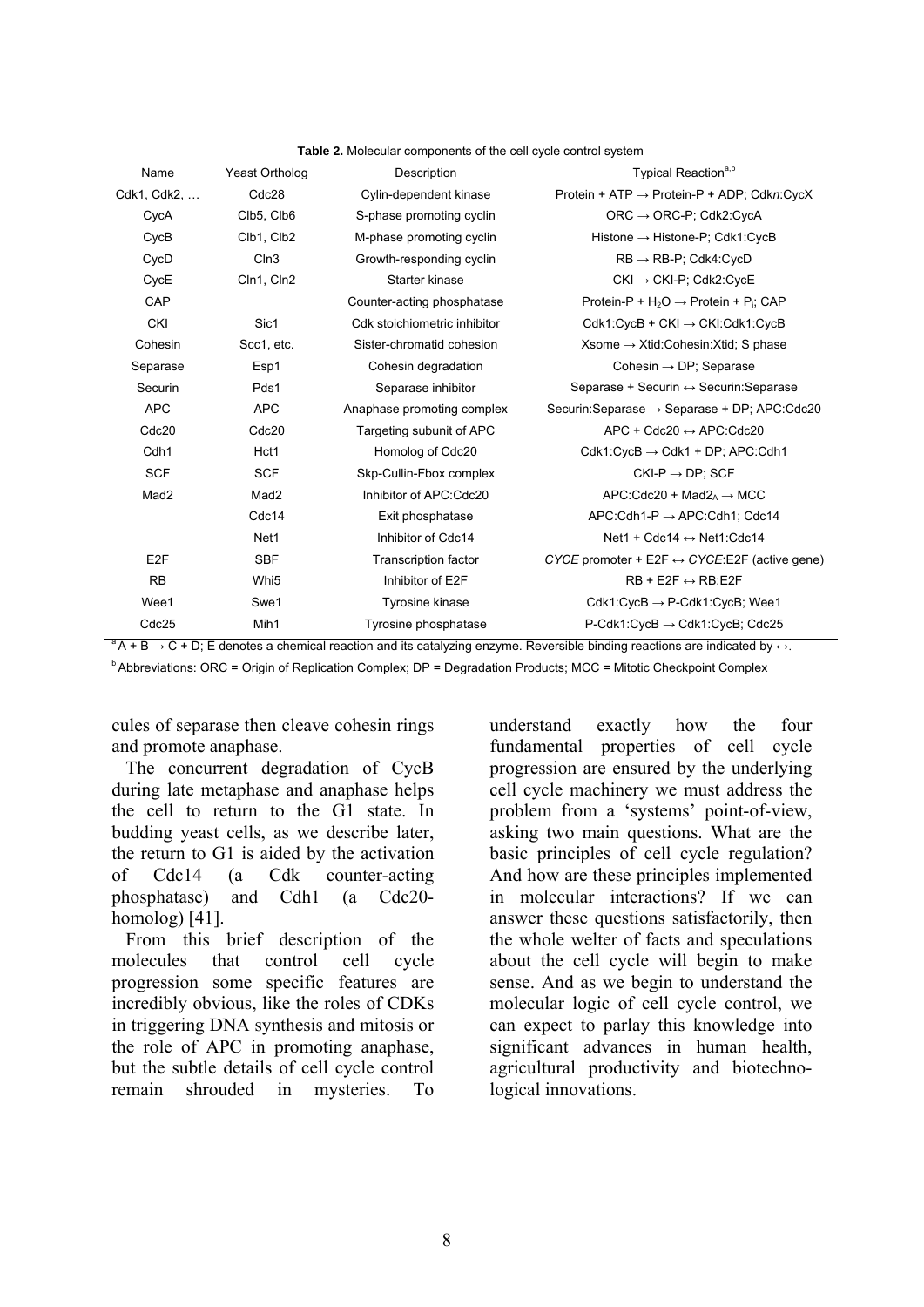"The chemical irreversibility of proteolysis is exploited by the cell to provide directionality at critical steps of the cell cycle." *Science* (1996)

"An obvious advantage of proteolysis for controlling passage through these critical points in the cell cycle is that protein degradation is an irreversible process, ensuring that cells proceed irreversibly in one direction through the cycle." Textbook (2004)

"Importantly, the irreversible nature of proteolysis makes it an invaluable complement to the intrinsically reversible regulation through phosphorylation and other post-translational modifications." Curr. Biol. (2004)

## **Irreversibility and Bistability**

Irreversible progression through the cell cycle means that S and M phases always occur in strict alternation, separated by gaps—G1 and G2. When functioning properly, the cell cycle moves steadily forward like a ratchet device, not slipping backwards, say, to do two rounds of DNA synthesis without an intermediate mitosis. Of course, this happens sometimes, in cells under stress or in mutant cells [42] or even by design (in terminally differentiated polyploid cells) [43]. But in general, mitotic cell cycle transitions are irreversible. What sort of molecular interactions account for this directionality? It is an alluring fact that at each irreversible transition of the cell cycle an important regulatory protein is degraded (Fig. 1). At the G1/S transition, the CKI that was inhibiting CDK activity throughout G1 phase is rapidly degraded. At the G2/M transition, the Wee1 kinase that was inhibiting CDK activity throughout G2 phase is rapidly degraded [44]. At the M/A transition, the cohesin rings that were holding sister chromatids together prior to metaphase are cleaved by separase. As cells exit mitosis and return to G1, cyclin B subunits, which played essential roles in orchestrating mitosis, are degraded by the APC. These observations have led many commentators to suggest that proteolysis is the basis of irreversibility (Table 3). Is proteolysis one of the fundamental principles of cell cycle regulation that we are seeking?

The hydrolysis of a peptide bond,  $(AA)<sub>N</sub>$ + H<sub>2</sub>O  $\rightarrow$  (AA)<sub>N-1</sub> + AA, is a thermodynamically irreversible process, i.e., the free energy change of this chemical reaction is negative. But, come to think of it, every reaction that occurs in the cell has  $\Delta G \leq 0$ . If  $\Delta G$  were positive, then the reaction would proceed in the opposite direction, as dictated by the second law of thermodynamics. Not only is protein degradation thermodynamically spontaneous but so also is protein synthesis,  $(AA)<sub>N</sub> + AA \rightarrow (AA)<sub>N+1</sub> + H<sub>2</sub>O$ , because the ribosome couples this reaction to the hydrolysis of four molecules of ATP,

 $4 \text{ ATP} + 4 \text{H}_2\text{O} \rightarrow 4 \text{ADP} + 4 \text{P}_i$ 

 $(P_i$  = inorganic phosphate ions). The overall reaction, polypeptide chain elongation + ATP hydrolysis, is an irreversible reaction  $(\Delta G \le 0)$ .

 In the same way, protein phosphorylation and dephosphorylation are both intrinsically irreversible reactions: Protein  $+ATP\rightarrow$  Protein-P + ADP,  $\Delta G \le 0$ .

Protein-P + H<sub>2</sub>O  $\rightarrow$  Protein + P<sub>i</sub>,  $\Delta G$  < 0.

The net effect of a cycle of protein phosphorylation and dephosphorylation is the hydrolysis of one molecule of ATP to  $ADP + P_i$ . This is called a 'futile' cycle. Although futile from an energetic point of view, the cycle may be quite functional in the information-economy of the cell; corresponding, in computer language, to flipping a bit from 0 to 1 and back to 0. ATP hydrolysis is the price the cell must pay for an elementary informationprocessing operation. A cycle of protein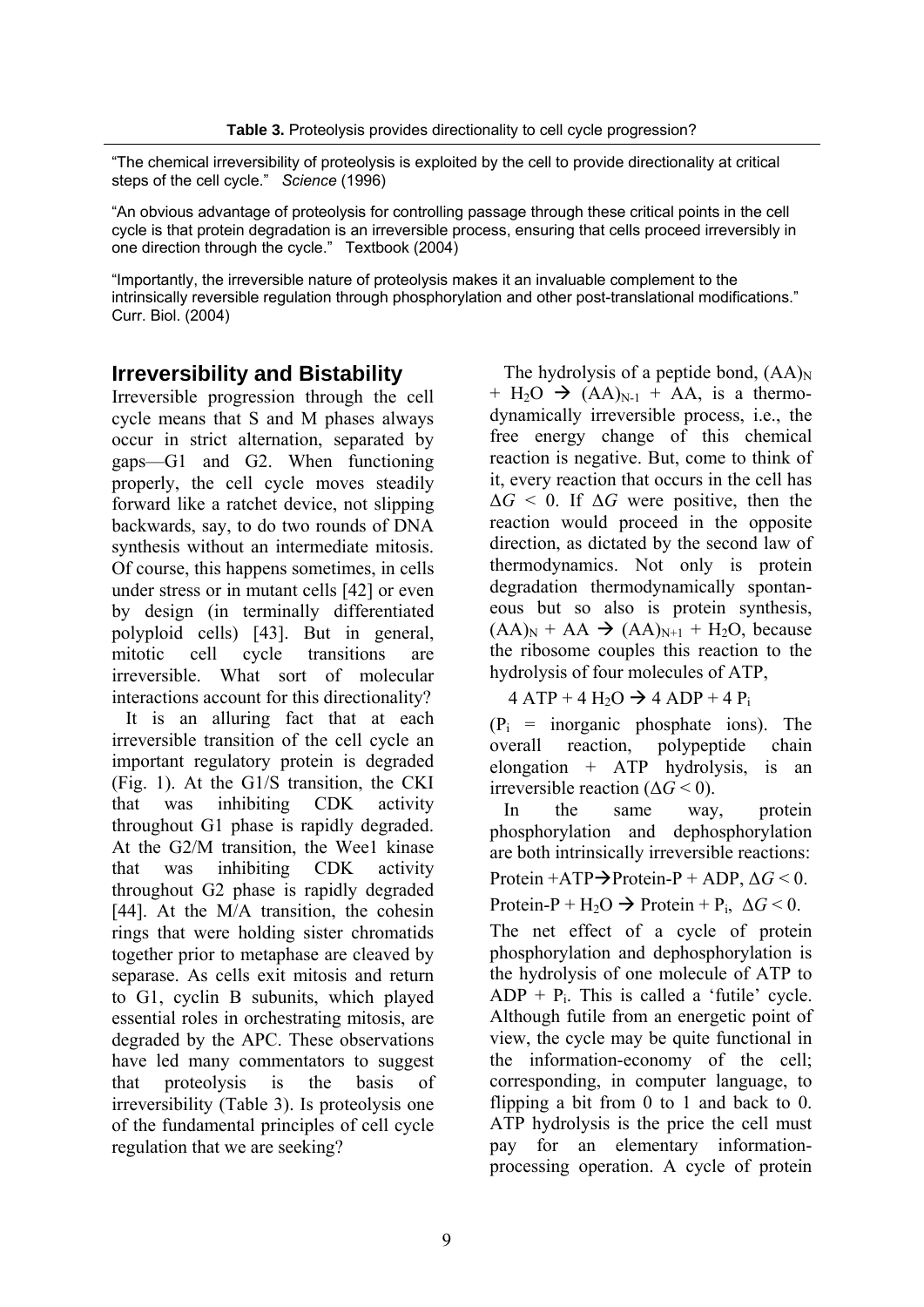synthesis and degradation is also 'futile' in the same respect. The only difference is that it costs much more ATP to synthesize and then degrade a full protein; but, then, there is much more 'information' in a complete protein than in a phosphorylated amino acid side chain.

 It is incorrect to maintain that posttranslational modifications of proteins are intrinsically reversible whereas proteolysis is intrinsically irreversible (Table 3). The reverse of protein degradation is protein synthesis in the same way that the reverse of protein dephosphorylation is protein phosphorylation [45]. The only differences are 'time and money': protein turnover (synthesis and degradation) takes longer and costs more than post-translational modifications. Indeed, it is common to find that protein synthesis and degradation are dynamically balanced, so that the total level of the protein is held at a constant value. If protein turnover is rapid, then protein level can be quickly ramped up or down, as changing circumstances dictate, simply by disturbing the balance between synthesis and degradation. In such cases, proteolysis is a 'dynamically reversible' process.

 It is equally true of protein synthesisand-degradation as of phosphorylationand-dephosphorylation that the opposing processes are thermodynamically irreversible but dynamically reversible. Dynamical irreversibility—which is the type of irreversibility of relevance to cell cycle transitions—is not to be sought in the thermodynamic properties of individual reactions but in the dynamical behavior of sets of coupled reactions with feedback. Dynamical irreversibility is a systems-level property of molecular regulatory networks [45].

 Dynamical irreversibility is intimately connected to bistability of chemical reaction networks. To explain the connection, let's consider the simple example of a transcription factor, like E2F, that upregulates the expression of its own gene (Fig. 4A). According to the basic

principles of biochemical kinetics, we can describe the dynamical features of this little network by a pair of ordinary differential equations (ODEs):

$$
\frac{dM}{dt} = k_{\rm sm}H(P) - k_{\rm dm}M
$$
  
\n
$$
\frac{dP}{dt} = k_{\rm sp}M - k_{\rm dp}P
$$
\n(1)

where  $M = [\text{mRNA}]$ ,  $P = [\text{protein}]$ ,  $k_{\text{sm}}$  etc. = rate constants for synthesis and degradation of mRNA and protein, and  $H(P)$  = probability that the gene encoding the transcription factor is being actively transcribed. Let's suppose that this probability  $= 1$  when the transcription factor is bound to the gene's promoter, and  $= \varepsilon$  when not bound. Then the function *H*(*P*) is commonly taken to be a Hill function,

$$
H(P) = \frac{\varepsilon K_{p}^{n} + P^{n}}{K_{p}^{n} + P^{n}}
$$
 (2)

where  $K_p$  is the equilibrium dissociation constant (units of concentration, say nM) of the transcription factor-promoter complex, and *n* is the Hill exponent,  $n = 2$ or 4 depending on whether the transcription factor binds to the promoter as a homodimer or homotetramer.

At 'steady state'  $dM/dt = dP/dt = 0$ . Hence,

$$
H(P) = \frac{k_{\rm dm}}{k_{\rm sm}} M = \frac{k_{\rm dm} k_{\rm dp}}{k_{\rm sm} k_{\rm sp}} P = \varphi P \qquad (3)
$$

where  $\varphi = k_{dm}k_{dp}/k_{sm}k_{sp}$  is a constant with units  $nM^{-1}$ . The steady state concentrations of mRNA and protein are determined by solutions of the algebraic equation  $H(P)$  = *φP*, which is a cubic equation for *n* = 2 and a quintic equation for  $n = 4$ . From the graphs in Fig. 4B, it is easy to see that this algebraic equation may have one, two or three real positive roots (i.e., steady state values of *P*), depending on the values of *n*,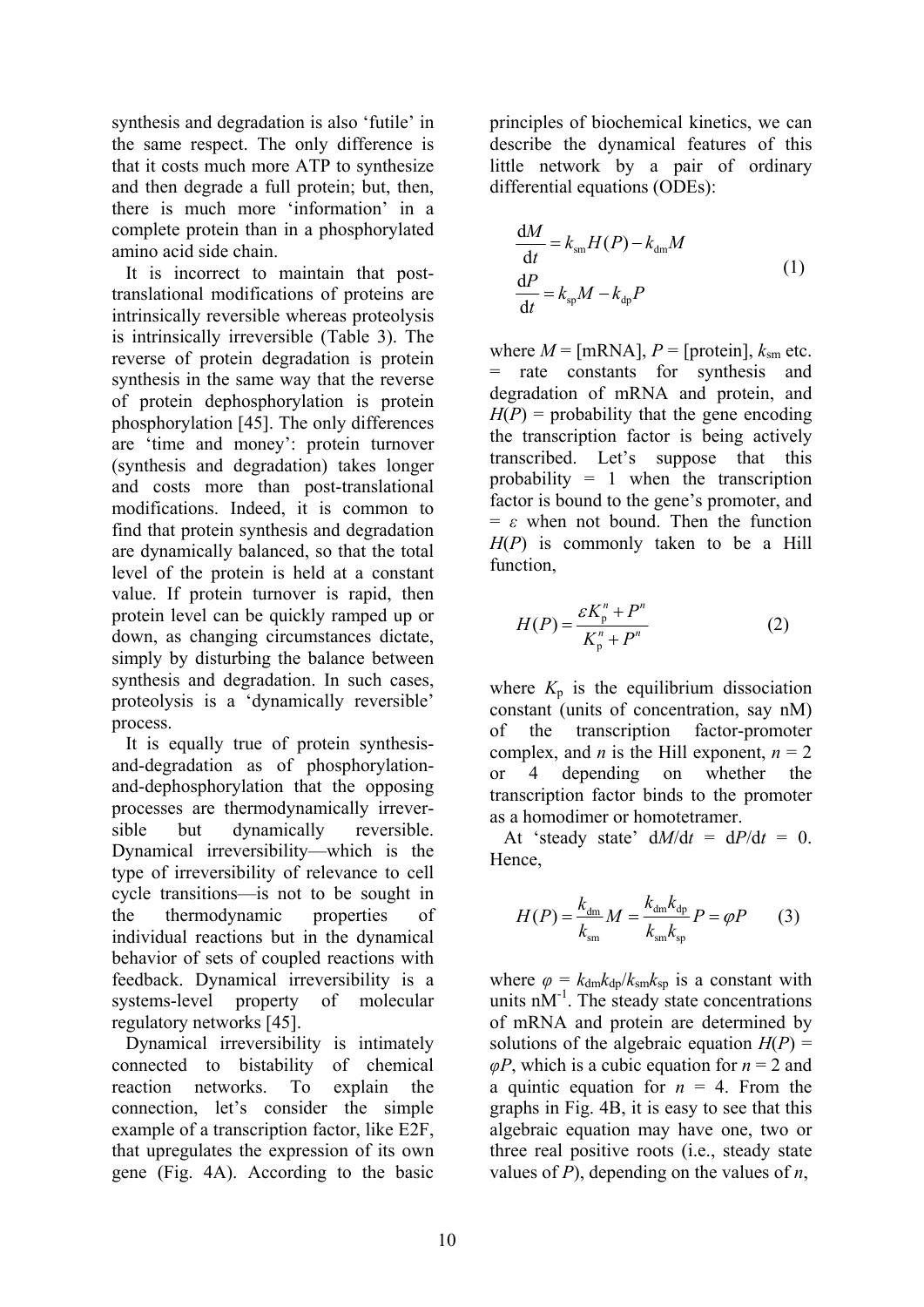

Figure 4. A simple bistable switch. (A) Wiring diagram. The synthesis of protein P is directed by mRNA M, which is transcribed from a gene controlled by a promoter (gray box on the double-stranded DNA molecule). The promoter is active when it is bound by dimers (or tetramers) of P. (B) Rates of synthesis (solid line) and degradation (dashed line) of P as functions of  $P/K_P$ . Black circles indicate stable steady states; white circle indicates an unstable steady state. Refer to Eqs. (1)-(3) in the text. (C) Domain of bistability in parameter space. (D) Signal-response curve. The steady state concentration of P is plotted as a function of  $\varphi K_P$  for  $n = 4$  and  $\varepsilon = 0.1$ . The response is bistable for values of ϕ *K*P in the range (0.301, 0.591).



Figure 5. The molecular control systems of the budding yeast cell cycle. (A) The fundamental bistable switch, created by the antagonistic interactions between the B-type cyclins (CycB) and the G1 stabilizers (CKI and Cdh1). SK = starter kinase, EP = exit phosphatase. Four small circles are products of protein degradation. (B) The Start transition. Production of Cln2:Cdk1, the starter kinase of panel A, is controlled by the transcription factor, SBF, which is inactivated by binding to a stoichiometric inhibitor, Whi5. Phosphorylation of Whi5 releases SBF. Notice the double-negative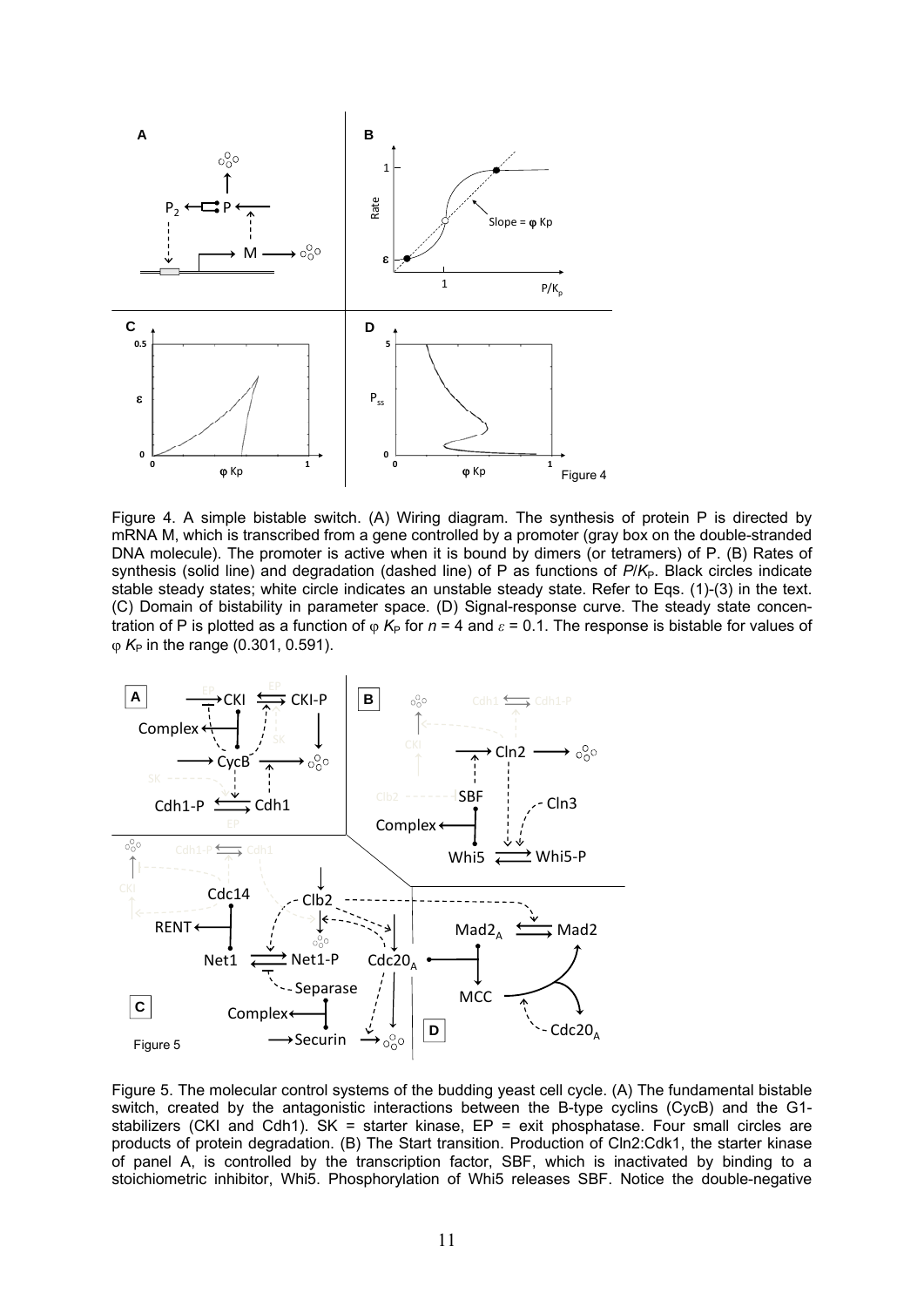feedback loop between Cln2 and Whi5. Cln3 is a 'growth indicator' that triggers the Cln2 switch. Notice also that Clb2-dependent kinase inactivates SBF, probably by direct phosphorylation. (C) Exit from mitosis. Active Cdc20:APC degrades securin and Clb2 (partially). Free separase degrades cohesin rings (anaphase) and helps to release Cdc14 from inhibition by Net1. Cdc14 is the exit phosphatase that activates Cdh1 and CKI. After Clb2 and other mitotic kinases are cleared by Cdh1:APC, Cdc20 is degraded, Cdc14 is inactivated, and the cell reverts to the **G1** steady state. (D) Metaphase checkpoint. Clb2 and Cdc20 are components of both networks C and D. The checkpoint protein, Mad2, is activated by unaligned (tensionless) chromosomes, in a reaction that requires Clb2 kinase activity. Active Mad2 binds to and sequesters Cdc20:APC in the mitotic checkpoint complex (MCC). When all chromosomes have come into alignment on the metaphase plate, the rate of activation of Mad2 drops to zero, and the MCC starts to come apart in a reaction that is accelerated by free (active) Cdc20:APC.

*ε* and *φ*·*K*p*.* In Fig. 4C we indicate how the number of steady states depends on *ε* and  $\varphi$ <sup>*·K*<sub>p</sub></sub> for  $n = 2$  and  $n = 4$ . In Fig. 4D we</sup> show how the steady state values of *P* depend on  $\varphi$ *·K*<sub>p</sub> for  $n = 4$  and  $\varepsilon = 0.1$ .

 Figure 4D is known as a one-parameter bifurcation diagram for the steady state solution,  $P_{ss}$ , of Eqs. (1) as a function of the dimensionless bifurcation parameter  $\varphi$ ·*K*<sub>p</sub>. For small values of  $\varphi$ ·*K*<sub>p</sub>, the gene is being actively transcribed (the gene is 'on') and  $P_{ss}$  is large. As  $\varphi$ <sup>*K*</sup><sub>p</sub> increases, *P*ss steadily decreases until the gene abruptly turns off at  $\varphi$ ·*K*<sub>p</sub> = 0.591. At this value of  $\varphi$ ·*K*<sub>p</sub> the dynamical system is said to undergo a 'saddle-node' bifurcation. The upper steady state (a 'stable node') coalesces with the intermediate steady state (an unstable 'saddle point') and they both disappear, leaving only one attractor of the dynamical system, namely the lower steady state (the alternative stable node). In the lower steady state, gene expression is turned off, and it is not possible to turn it back on by a small decrease in the value of *φ*·*K*p. The transition is 'irreversible'. In order to coax the gene to turn back on, *φ*·*K*p must be decreased below the other saddle-node bifurcation point at  $\varphi$ ·*K*<sub>p</sub> = 0.301. For  $0.301 < \varphi K_p < 0.591$ , the reaction network is 'bistable', i.e., it can persist in one or another of two stable steady states (on or off). In the bistable zone, the two stable steady states are separated by an unstable steady state.

 The bistable behavior we have illustrated with this simple model is completely representative of bistability in more complex networks. The irreversibility of transitions is related to bifurcation points in a bistable system, and bistability is a consequence of **Positive Feedback + Sufficient Nonlinearity + Rate-constant Constraints.** In our example, the 'positive feedback' is obvious: the transcription factor P up-regulates its own production. 'Sufficient nonlinearity' is reflected in the sigmoidal Hill function with  $n = 2$  or 4. (If  $n = 1$ , there can be no bistability.) 'Rateconstant constraints' are evident in Fig. 4C: bistability is exhibited only within limited ranges of rate constant values.

 Bistability can be generated by many different sorts of biochemical interactions, as we illustrate in the Appendix. All of the mechanisms considered there are involved in cell cycle regulation.

### **Irreversible Transitions in the Budding Yeast Cell Cycle**

In Fig. 5 we sketch the molecular interactions underlying the irreversible transitions of the budding yeast cell cycle. Before describing these reaction networks in detail, we must introduce a few simplifications. In budding yeast, many cell cycle genes come in pairs: *CLN1* and *CLN2*, *CLB1* and *CLB2*, *CLB5* and *CLB6* [46]. In our diagrams and models, we lump these pairs together, i.e., 'Cln2' represents both Cln1 and Cln2 protein pools, 'Clb2' both Clb1 and Clb2, and 'Clb5' both Clb5 and Clb6. Sometimes we lump together Clb1, Clb2, Clb5 and Clb6 as 'Clb'. Also, both Sic1 and Cdc6 function stoichiometric Cdk inhibitors in the mitotic cycle of budding yeast, so we refer to both of them together as 'CKI'. *CLN3* and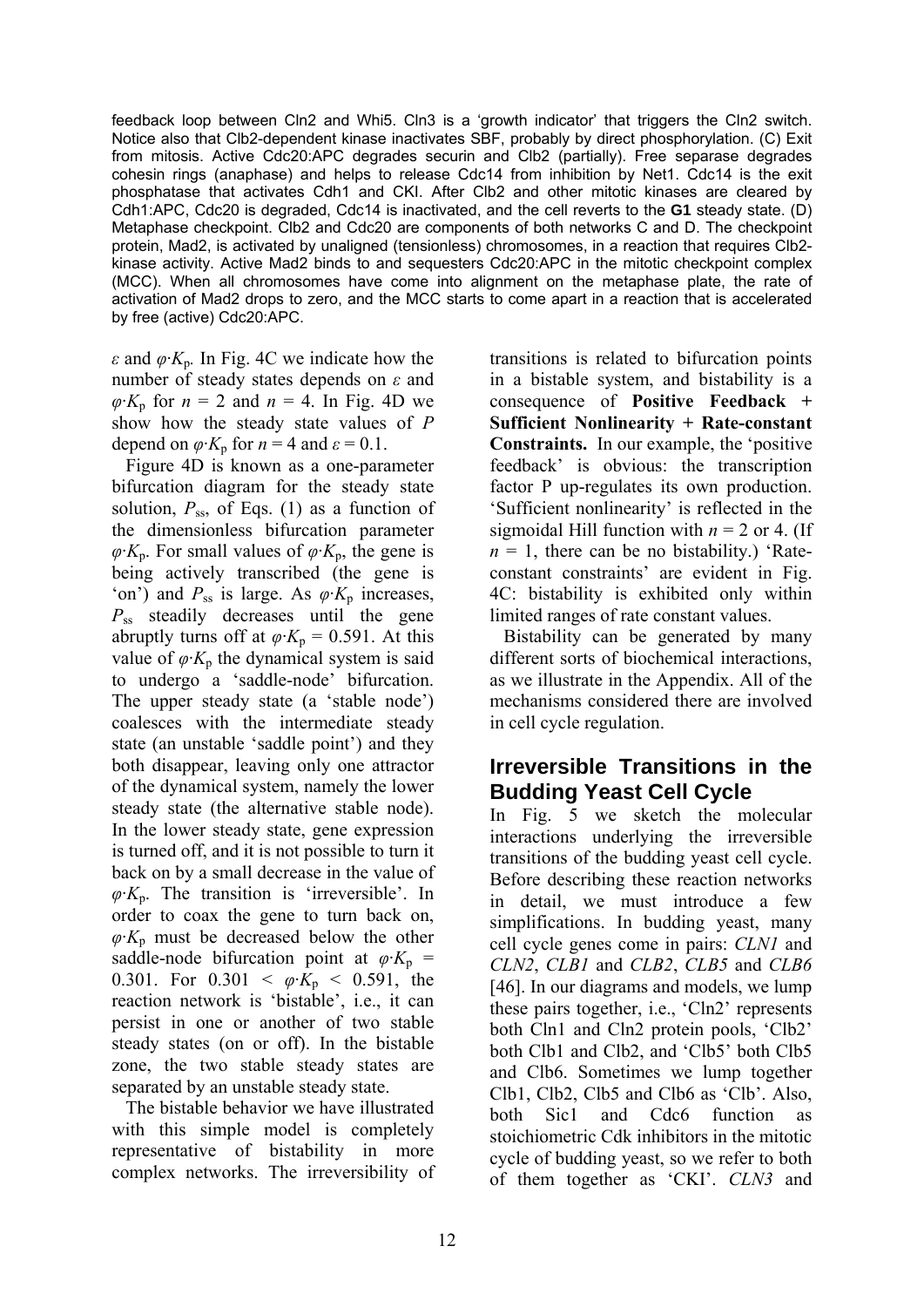*BCK2* encode proteins that are jointly responsible for growth sensitivity of the budding yeast cell cycle, and we usually are referring to these proteins jointly as 'Cln3' [7]. The expression of many cell cycle genes is controlled by regulated transcription factors, but we shall refer explicitly only to the regulation of *CLN1*, *CLN2*, *CLB5* and *CLB6* genes by SBF.

**Two Alternative States.** As suggested years ago by Kim Nasmyth [47,48], we can think of the budding yeast cell cycle as an alternation between two selfmaintaining states: G1 is a state characterized by unreplicated chromosomes and low activity of Clb-dependent kinases; and S-G2-M is a state characterized by high Clb-kinase activity and chromosomes in the process of being replicated and aligned on the mitotic spindle. The transition from G1 to S-G2-M involves commitment to a new round of DNA replication and preparation for division. The reverse transition involves partitioning the replicated chromosomes to daughter nuclei (anaphase and telophase) and cell division.

The G1 state is stabilized by inhibitors of Clb-kinase activity, namely CKI and Cdh1. In the S-G2-M state, the G1 stabilizers are neutralized and the Clbdependent kinases are actively promoting DNA synthesis and mitosis [7,17]. As illustrated in Fig. 5A, there is mutual antagonism between Clb-kinases and G1 stabilizers. The G1-stabilizers neutralize Clb-kinase activity (CKI binds to and inactivates Cdk1:Clb dimers, and Cdh1 promotes degradation of Clb subunits). On the other hand, active Cdk1:Clb dimers phosphorylate CKI and Cdh1, causing degradation of CKI and inactivation of Cdh1. These mutually antagonistic interactions create a basic bistable switch (Fig. 6). In the 'neutral' position ( $SK = 0$ ) and  $EP = 0$  in Fig. 6), the CKI-Clb-Cdh1 dynamical network can persist in either of two stable steady states: Clb inactive, CKI and Cdh1 active (the **G1** state), or Clb active, CKI and Cdh1 inactive (the **S-G2-** **M** state). This picture is the theoretical counterpart [20] of Nasmyth's intuitive notion of 'alternative self-maintaining states' [47]. (A word on our notation: G1 is a physiological state of unreplicated chromosomes, whereas **G1** is a stable steady state of a dynamical system, characterized by low activity of cyclin Bdependent kinase activities.)

 In this theoretical framework, the cell physiologist's G1/S transition corresponds to a saddle-node bifurcation (Fig. 6, left), where the **G1**-branch of stable steady states ends, and the control system switches irreversibly to the **S-G2-M**branch of stable steady states. This transition is promoted by a 'starter kinase' (Fig. 5A), which helps Clb-kinase to eliminate CKI and Cdh1. After the starter kinase has flipped the switch, it is no longer needed to maintain the system in the **S-G2-M** state. Similarly, the M/G1 transition ('exit from mitosis') corresponds to the reverse saddle-node bifurcation (Fig. 6, right), where **S-G2-M** branch ends and the control system switches irreversibly back to **G1.** An exit phosphatase opposes Clb-kinase activity and helps the G1 stabilizers to make a comeback. Thereafter, it is no longer needed to maintain the system in the **G1** state.

 The theoretical picture in Fig. 6 stands or falls on the presumed bistability of the molecular interactions in Fig. 5A. Bistability at the G1/S transition has been confirmed experimentally by Cross [49], see Fig. 7. That irreversible exit from mitosis is due to feedback loops rather than cyclin B degradation has been confirmed experimentally by Uhlmann's group [50], see Fig. 8.

 If we accept this theoretical picture of the G1/S and M/G1 transitions, then the next logical issues concern regulation of the starter kinase and exit phosphatase.

**Start.** The G1/S transition in budding yeast is guarded by a checkpoint (called 'Start' by yeast physiologists) that controls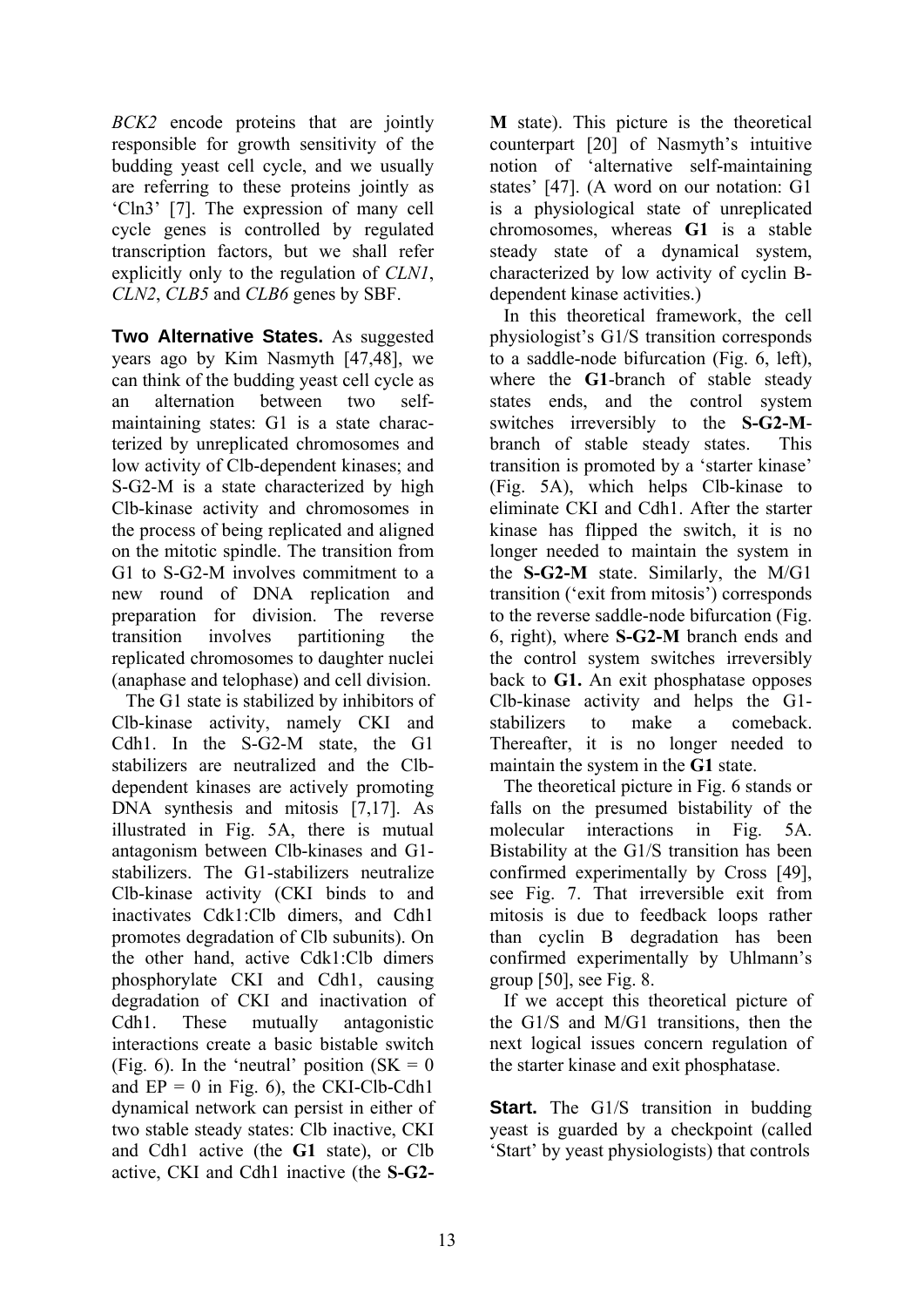

Figure 6

Figure 6. A dynamic view of cell cycle transitions. The network in Fig. 5A creates a bistable switch between a stable **G1** steady state (CycB-kinase activity low) and a stable **S-G2-M** steady state (CycBkinase activity high). In early G1 phase,  $SK \approx 0$  and  $EP \approx 0$ , and the cell is stuck in the stable **G1** state. To exit G1 phase and begin DNA synthesis, the cell requires a starter kinase to drive the bistable switch past the saddle-node bifurcation point and to induce the G1/S transition (gray dotted line). After the transition is complete, SK activity drops back to zero, but the cell is now stuck in the stable **S-G2-M** state. To leave M phase and return to G1, via anaphase (A) and telophase (T), the cell requires an exit phosphatase to drive the bistable switch past a different saddle-node bifurcation point and to induce the T/G1 transition. After the transition is complete, EP activity drops back to zero, but the cell is now returned to the stable **G1** state.



Figure 7

Figure 7. Bistability at the Start transition in budding yeast. From Cross et al. [2002]; used by permission. In this mutant strain of budding yeast, all three 'starter' cyclin genes have been knocked out (*cln1,2,3*), and a wildtype copy of one of them has been inserted under control of the galactose promoter (*GAL-CLN3*). In addition, the cell carries a temperature-sensitive allele of the *CDC14* gene .<br>(cdc14-1). The mutant strain is viable when grown on galactose (G) at 23<sup>o</sup>C, but inviable when grown on glucose or raffinose (no starter kinase) or when grown at 37°C (no exit phosphatase). An asynchronous population of viable cells is analyzed in the first column of the upper gel: 45% of the cells are unbudded (G1 phase), and the S/G2/M subpopulation (55%) contributes Clb2 protein to the gel. (The \* indicates a loading control protein.) When the cycling population is transferred to raffinose  $(R)$  at 23<sup>o</sup>C (second column), the cells accumulate in G1 phase (88% unbudded) with negligible amounts of Clb2 protein. A population of G1-arrested cells is divided into 3 aliquots, which are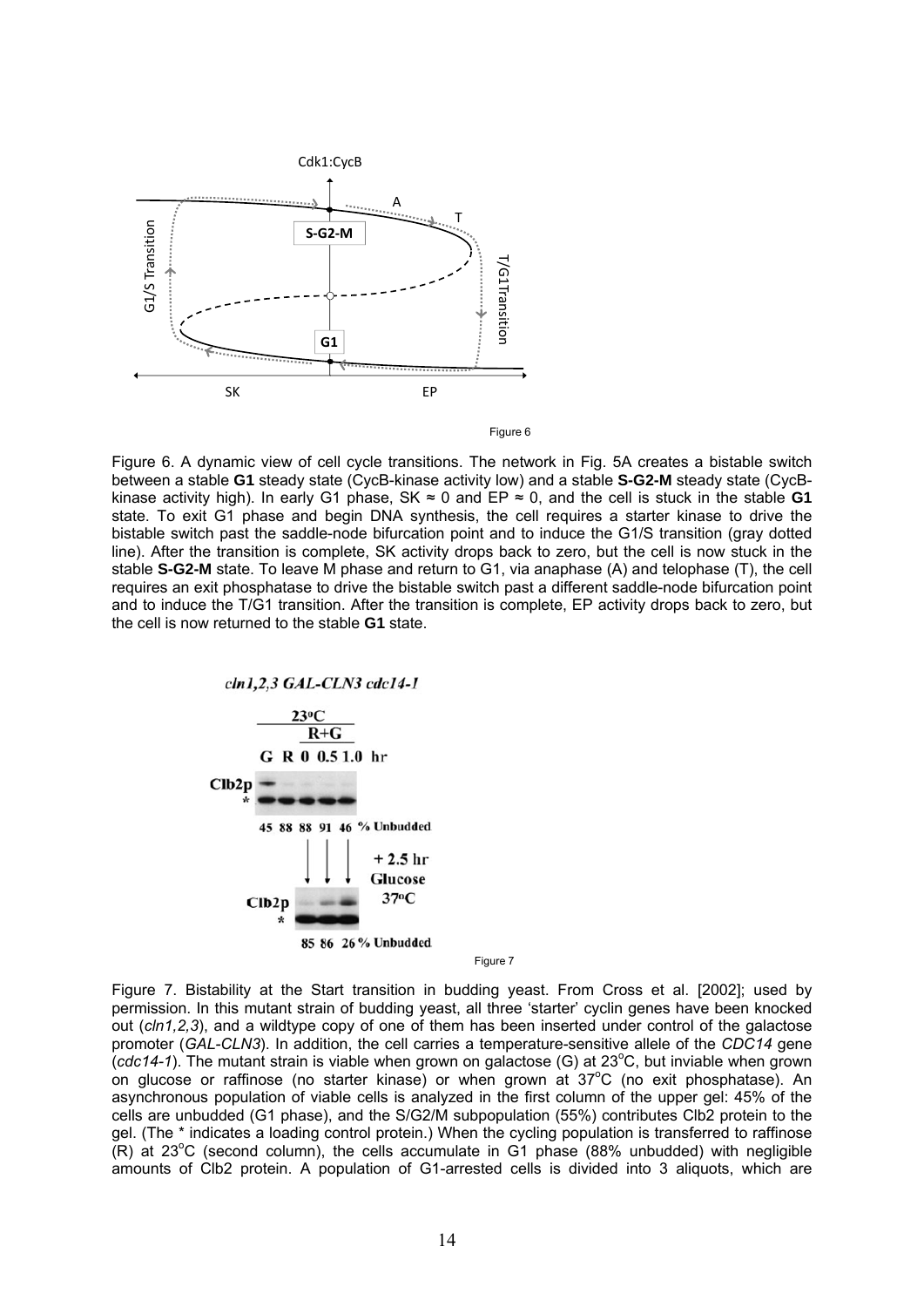transferred to raffinose + galactose medium (R+G) for 0, 0.5 and 1.0 h, respectively. During this time period, the cells synthesize differing amounts of Cln3 protein. After the indicated time, a sample of each aliquot is removed for analysis (columns 3,4,5), and the remaining cells are transferred to glucose medium at 37 $^{\circ}$ C for 2.5 h, at which time they are analyzed as before (lower gel, columns 1,2,3). Notice that, at the end of the experiment, all cells are maintained under identical conditions without any starter kinase or exit phosphatase activities ( $SK = 0$  and  $EP = 0$ ). As the lower gel shows, these cells, at the end of the treatment, are stably arrested in two different states. The cells that were exposed to no starter kinase (0 h in R+G) remain arrested in G1 phase. The cells that were exposed to a significant amount of starter kinase (1 h in R+G) have transitioned (for the most part, 74%) to S/G2/M (they are budded and have significant quantities of Clb2 protein). The cells that were exposed to an intermediate amount of starter kinase (0.5 h in R+G) have remained (for the most part) in G1 phase (unbudded), but some cells have definitely transitioned to S/G2/M phase as witnessed by the notable amount of Clb2 protein in the second column.





Figure 8

Figure 8. Reversible exit from mitosis in budding yeast. From Lopez-Aviles et al. [2009]; used by permission. In this mutant strain of budding yeast, the *CDC20* gene has been placed under control of a methionine-repressible promoter (*MET-CDC20*), and a non-phosphorylable version of Cdh1 protein has been inserted, under control of a galactose-inducible promoter (*GAL-CDH1<sup>CA</sup>*; 'CA' for 'constitutively active'). Finally, a temperature-sensitive allele (*cdc16ts*) of an essential component of the anaphase promoting complex (APC) replaces the wildtype gene. This strain is perfectly normal when grown in glucose at 23°C (it has Cdc20, endogenous Cdh1, and active Cdc16 proteins). When grown in glucose + methionine at 23°C (time < 0), these cells arrest in metaphase, as indicated in the first column of the gel (lots of cyclin B, no CKI, a small amount of Cdh1<sup>CA</sup> because the GAL promoter is slightly leaky). Furthermore, the nuclei have a metaphase morphology (micrograph at 0 min; red = spindle pole bodies, green = mitotic spindle, blue =  $DNA$ ). At t=0 the cells are transferred to galactose + methionine to induce the synthesis of non-phosphorylable Cdh1 protein, as witnessed by the third row of the gel. (The fourth row is a loading control.) Because Cdh1<sup>CA</sup> protein cannot by phosphorylated by the high activity of CycB:Cdk1 in these cells, the cyclin B subunits are almost completely degraded by Cdh1<sup>CA</sup>:APC over the course of 50 min (first row of the gel), and the G1stabilizing cyclin-dependent kinase inhibitor (CKI) begins to appear (second row). Furthermore, the nuclei have adopted an interphase morphology after 50 min of treatment. At  $t = 50$  min the cells are transferred to 37°C to inactivate APC. Despite the fact that the cells appear to have exited mitosis and returned to G1 phase (low CycB, high CKI), these cells return to mitosis, as evidenced by the facts that CycB returns, CKI is degraded, and the nuclei return to metaphase (micrograph at 140 min). If the treatment is continued for 60 min, and then the cells are transferred to  $37^{\circ}$ C, the cells proceed into G1 phase (not shown; see original paper). This behavior is clear evidence of a separatrix between two stable steady states: after 50 min treatment, the cells are still in the domain of attraction of the stable M-phase steady state, but after 60 min treatment, the cells have moved into the domain of attraction of the stable G1-phase steady state.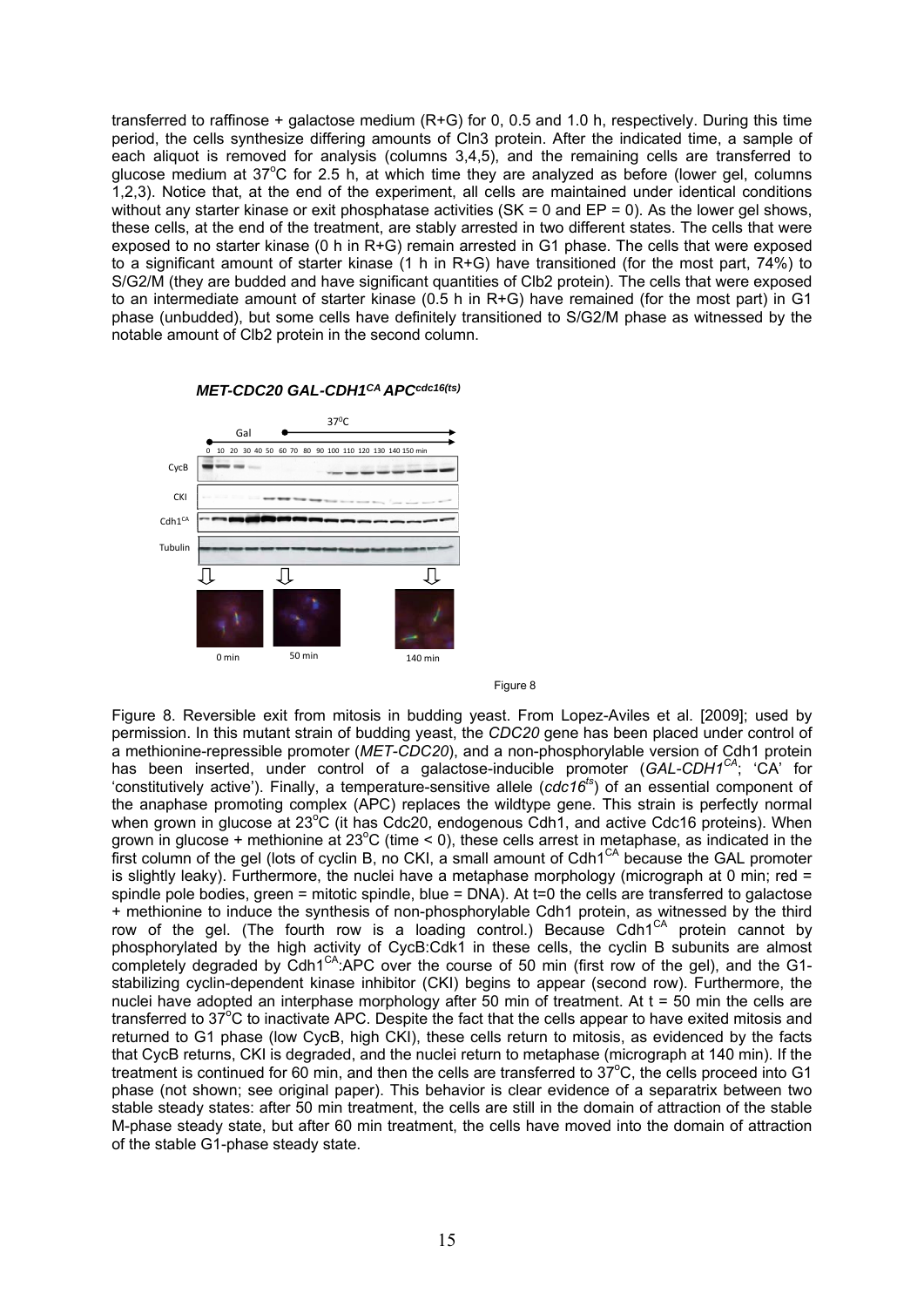production of the starter kinase, Cln2:Cdk1 [51]. As indicated in Fig. 5B, Cln2 production is regulated by a transcription factor, SBF (a dimer of Swi4 and Swi6), which is kept inactive by binding to a stoichiometric inhibitor, Whi5 [52,53]. Phosphorylation of Whi5 and Swi6 leads to activation of SBF. In Fig. 5B we simplify these interactions by assuming that Whi5 phosphorylation causes dissociation of the SBF:Whi5 complex. Because Cln2:Cdk1 is one of the kinases that can phosphorylate Whi5, Cln2 and Whi5 are involved in a classic doublenegative feedback loop that creates a bistable switch for Cln2-kinase activity. If Cln2:Cdk1 activity is low, then Whi5 is unphosphorylated and SBF is retained in inactive complexes. But if Cln2:Cdk1 activity is high, then Whi5 is phosphorylated, SBF is active, and Cln2 is steadily synthesized.

 At the Start transition, this switch is flipped from the Cln2-low state to the Cln2-high state [54]. The Start switch responds to two crucial physiological signals: cell growth and mating factor. Newborn daughter cells are too small to warrant a new round of DNA synthesis [55]. They must grow to a certain critical size before they can pass Start. In addition, budding yeast cells of mating type *a* respond to pheromone  $(\alpha$  factor) by arresting in G1 phase before Start [51]. Hence, cell growth promotes the Start transition, whereas α factor inhibits it. Both signals appear to operate through the activity of Cln3-dependent kinase (and a second protein, Bck2 [56], that is still poorly characterized). Cell growth increases the net activity of Cln3:Cdk1 in the G1 nucleus of budding yeast cells, whereas α factor stimulates production of a CKI (Far1) that specifically inhibits Cln1,2,3-dependent kinase activities.

In the presence of  $\alpha$  factor, the Start switch is permanently arrested in the Cln2 low position. In the absence of  $\alpha$  factor, a small cell is arrested in the Cln2-low position; but as the cell grows, Cln3:Cdk1

activity increases. By phosphorylating Whi5, Cln3-kinase partially inactivates Whi5 and helps the Cln2 self-activation loop to engage [57]. The Cln2-low state is lost by a saddle-node bifurcation (Fig. 9, left), and Cln2 begins to accumulate in a self-accelerating manner [20]. The Start switch is moving toward the Cln2-high position, but, before it reaches this state, Cln2:Cdk1 flips the G1/S switch to the Clb2-high position, and Clb2:Cdk1 inactivates SBF (see Fig. 5B). The Start switch never reaches the stable Cln2-high position, but instead drops back to the Cln2-low state (Fig. 9, left). After Cln2 has done its job as a starter kinase to activate the B-type cyclins (DNA synthesis and mitosis), it drops back to the Cln2-low state in order not to interfere with mitotic exit [58].

 A word about the interpretation of Fig. 9. The left and right sides, considered separately, should be thought of as 'pseudo-phase planes'. The control system in Fig. 5 has dozens of dynamical variables, and its vector field cannot be represented on a two-dimensional phase plane. Instead we have plotted oneparameter bifurcation diagrams for subsets of the reaction network. For example, consider the left side of Fig. 9 (similar reasoning applies to the right side). The black curve is the one-parameter bifurcation diagram for the bistable network in Fig. 5A, treating Cln2-kinase as the bifurcation parameter and setting  $Cdc20 \approx 0$  and  $Cdc14 \approx 0$ . The red curve is the one-parameter bifurcation diagram for the bistable network in Fig. 5B, with Cln2 kinase as the variable and Clb2-kinase as the bifurcation parameter. Strictly speaking, these bifurcation curves are not nullclines on a phase plane, but they can be thought of as pseudo-nullclines: the black curve is the Clb2 pseudo-nullcline (vector field points left or right), and the red curve is the Cln2 pseudo-nullcline (vector field points up or down). Their intersection points are certainly steady states of the full system (Fig. 5A+B, with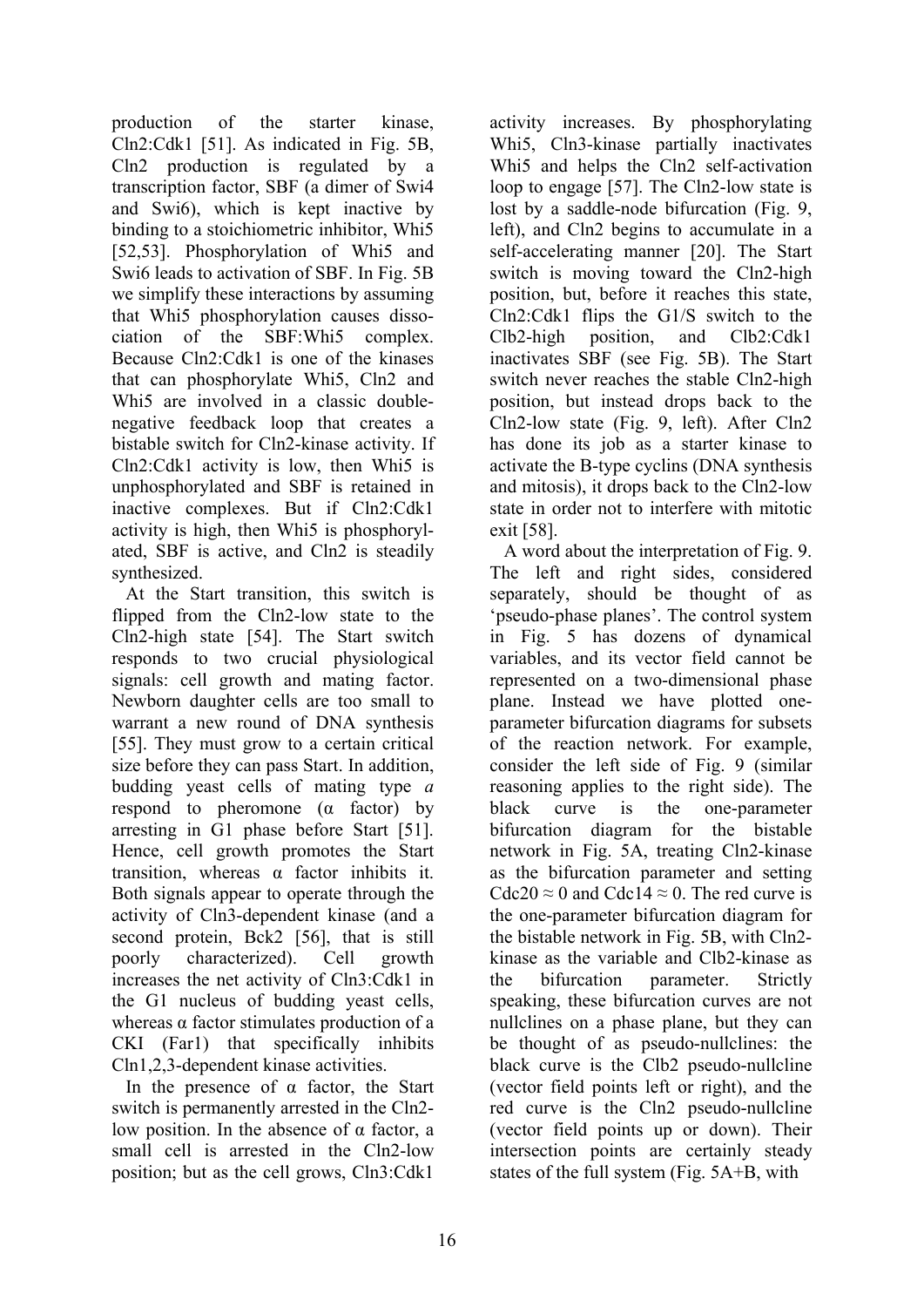

Figure 9

Figure 9. Checkpoints in budding yeast. We identify SK with Cln2:Cdk1 and EP with a combination of activities of Cdc20 and Cdc14. Left: the G1/S transition is guarded by a checkpoint called Start (Fig. 5B), which creates a stable steady state of low Cln2 abundance. As the cell grows, the checkpoint is lifted (up arrow) and the stable **G1** state is lost by a saddle-node bifurcation. Subsequently, Cln2 production induces the G1/S transition as in panel A. Right: the M/A transition is guarded by the mitotic checkpoint. When all chromosomes are properly aligned on the metaphase plate, the checkpoint is lifted (up arrow) and the stable metaphase-arrested state is lost by a saddle-node bifurcation. Subsequently, Cdc20 and Cdc14 are activated and they drive exit from mitosis and return to G1 phase.

EP  $\approx$  0), and one can readily guess the stability of each steady state and the temporal evolution of the dynamical system when the steady states are removed by saddle-node bifurcations.

**Mitotic Checkpoint.** The M/G1 transition is guarded by the mitotic checkpoint, which controls activation of APC:Cdc20 and the exit phosphatase, Cdc14 [59]. Figure 5D diagrams the mitotic checkpoint proper, which controls activation of APC:Cdc20, and Fig. 5C indicates how active Cdc20 initiates the activation of Cdc14 and the reestablishment of cells in **G1**.

 The role of the mitotic checkpoint (the 'anaphase switch') is to prevent cells from cleaving cohesin rings until all replicated chromosomes are properly aligned on the mitotic spindle [60]. Alignment is judged, it seems, by tension within the centromeric region of bi-oriented chromosomes (one kinetochore attached by microtubules to one pole of the spindle, and the other kinetochore to the other pole). Unaligned, tensionless chromosomes generate a signal that activates Mad2, and active Mad2 binds to APC:Cdc20 [40], holding it in an inactive complex (the mitotic checkpoint complex, MCC, which is inactive with respect to degradation of separase and Clb2, but active on the degradation of Clb5). The signal from tensionless chromosomes to Mad2 depends on Clbkinase activity, which is high in prometaphase. As soon as all chromosomes are properly aligned and under tension, the rate of Mad2 activation becomes 0, and the MCC begins to dissociate, releasing active APC:Cdc20.

 The network in Fig. 5C has two positive feedback loops. (1) Clb2:Cdk1 (via tensionless chromosomes) activates Mad2, which inactivates APC:Cdc20; whereas APC:Cdc20 degrades Clb2, thereby inactivating the kinase. This doublenegative feedback loop creates a bistable switch at the metaphase checkpoint [61]. (2) Active APC:Cdc20 promotes disso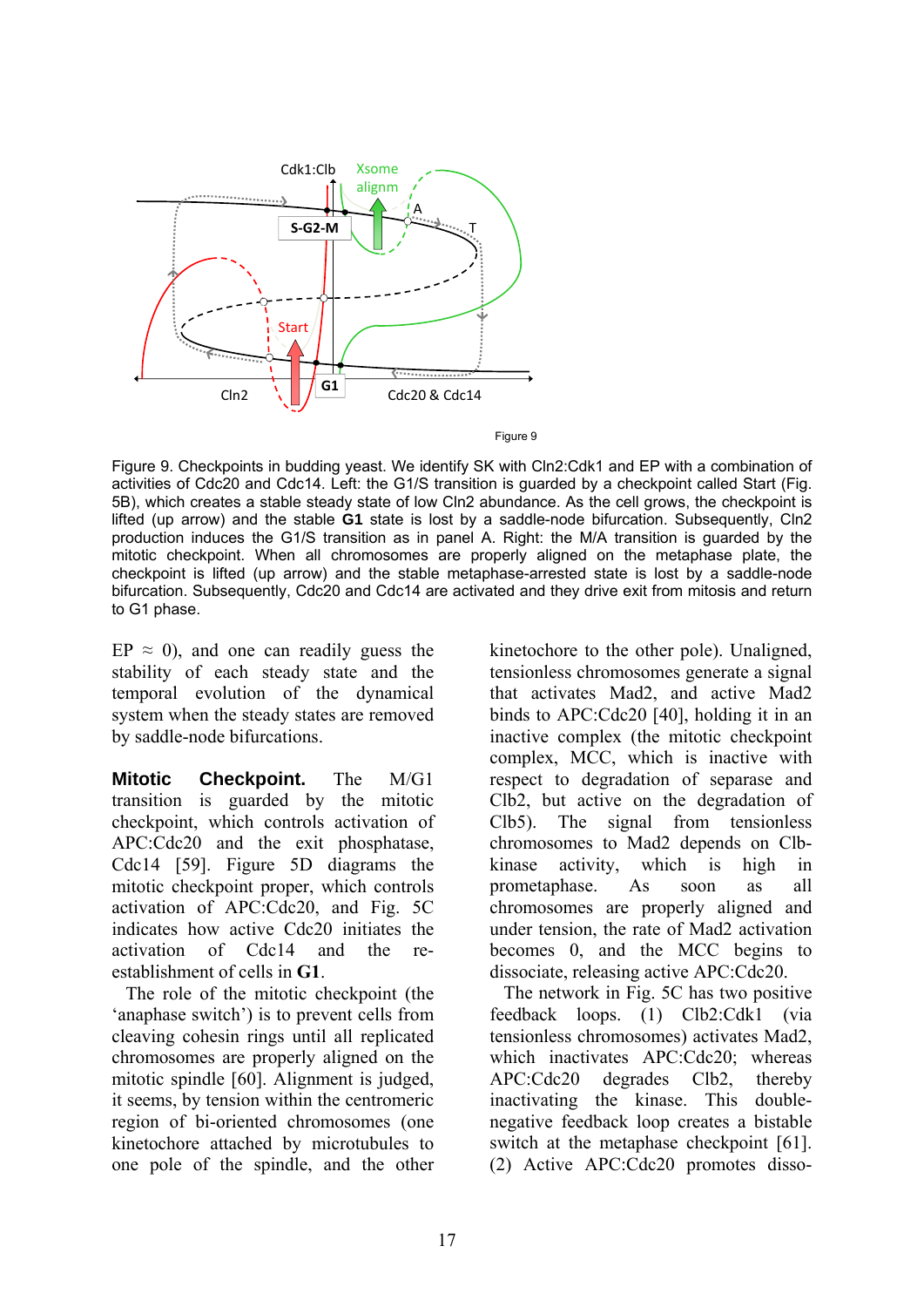ciation of the MCC. This self-activation loop accelerates the release from the checkpoint, so that anaphase follows soon after full chromosome alignment.

 The anaphase switch has two stable steady states: (1) Clb2 level high, Mad2 active, Cdc20 inactive; and (2) Mad2 inactive, Cdc20 active, Clb2 level low. At the metaphase/anaphase transition, the switch is flipped from the Cdc20-inactive state to the Cdc20-active state. Consequently, APC:Cdc20 degrades securin, releasing separase to cleave cohesin rings and trigger anaphase (separation of sister chromatids). In addition, separase has a non-catalytic role [62], inhibiting the phosphatase that has been keeping Net1 active throughout the early stages of mitosis [63]. Inhibition of the phosphatase allows Clb2-kinase and other mitotic kinases (notably Polo kinase) to phosphorylate Net1 and release Cdc14 [63-65]. Meanwhile, APC:Cdc20 degrades Clb2, and the combination of low Clb2 kinase activity and high Cdc14 phosphatase activity silences the mitotic checkpoint [66]. (Cohesin cleavage at anaphase creates tensionless chromosomes, but they do not re-activate Mad2 because now Clb2:Cdk1 activity is low and Cdc14 activity is high.) Cdc14 promotes activation of the G1-stabilizers (CKI and Cdh1). CKI inhibits any remaining Clb-dependent kinase activity, and Cdh1 destroys Polo kinase and Cdc20.

 In Fig. 9 (right), we show how chromosome alignment removes the mitotic-arrest state by a saddle-node bifurcation, allowing the anaphase switch to flip on. Cdc20 and Cdc14 activities rise, but before they can reach the upper steady state, they induce degradation of Clb proteins and activation of the G1 stabilizers. The transition to G1 phase removes Cdc20 and Cdc14, restoring the newborn cells to the beginning of the cycle.

## **Irreversible Transitions in the Mammalian Cell Cycle**

The molecular machinery regulating progression through the mammalian cell cycle is very similar, in principle, to the yeast cell cycle. In the following paragraphs we will highlight the most important similarities and differences.

 In mammalian cells, as in yeast, the G1 phase of the cell cycle is stabilized by three types of interactions that keep low the activities of S-phase promoting factor  $(SPF = Cdk2:CvcA)$  and M-phase promoting factor (MPF =  $Cdk1$ : $CycB$ ): (1) High activity of APC:Cdh1, which promotes degradation of both CycA and CycB [67]. (2) High abundance of CKIs that inhibit SPF and MPF heterodimers [68]. (3) High abundance of an inhibitor (retinoblastoma protein, RB) of the transcription factors (E2F family) that promote synthesis of early cyclins (CycE and CycA) [69]. Each of these G1 stabilizers can be phosphorylated and neutralized by SPF and MPF, creating a fundamental bistable switch between steady states for **G1** and **S-G2-M**. Progression through the mammalian cycle may also be envisioned as flipping this switch on by a starter kinase (Cdk2:CycE) and off by an exit pathway (Cdc20 and CAPs).

 In particular, the Start transition in budding yeast is quite analogous to the 'restriction point' (RP) in the mammalian cell cycle [70]. The molecular mechanisms of the two checkpoints are almost identical under the identification of SBF with E2F, Whi5 with RB, Cln2 with CycE, Cln3 with CycD, and Clb5 with CycA. Both checkpoints are responsive to extracellular signals. In budding yeast cells,  $\alpha$  factor activates a MAP kinase pathway that upregulates a stoichiometric inhibitor of Cln3 and blocks cells in pre-Start. In mammalian cells, growth factor (GF) activates a MAP kinase pathway that upregulates a transcription factor for CycD and promotes passage through the RP. The logic differs because, for yeast cells, the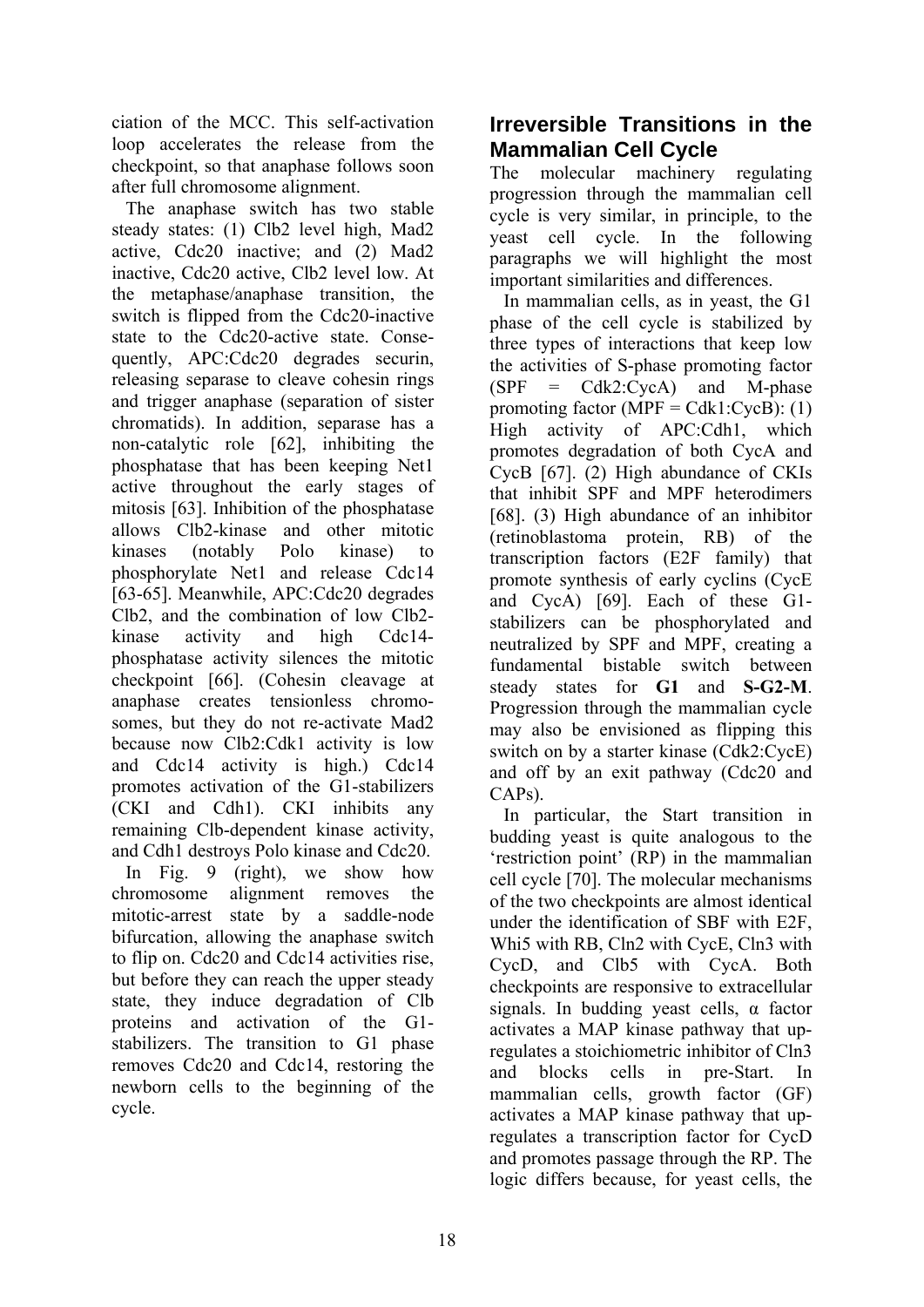default state of the cell cycle is vegetative growth and division, and yeast cells need a definite signal (α factor) to block progression through the cell cycle and start the mating process. For mammalian somatic cells, on the other hand, the default state is G1 arrest; only special cells under special circumstances are permitted to grow and divide. The permission is granted by specific GFs that promote passage through the RP.

 Bistability at the mammalian RP has been demonstrated experimentally in elegant experiments by Yao et al. [71], see Fig. 10. In a later paper [72], the same authors showed experimentally that RPbistability is due to the double-negative feedback loop (RB --| E2F  $\rightarrow$  CycE --| RB).

 Bistability in the mitotic exit mechanism of mammalian cells is still a matter of some disagreement [73,74], although in our opinion the evidence is definitely in favor of a bistable switch [45,75]. Our description of a bistable anaphase switch in budding yeast, based on experiments by Uhlmann and colleagues [66], is confirmed by similar experiments with fruit flies [76], see Fig. 11, and mammalian cells [77].

 Budding yeast cells differ from most other types of organisms (including fission yeast cells, plant cells, fruit fly embryos, frog embryos and mammalian cells) in lacking a checkpoint at the G2/M transition. Budding yeast cells are unique in having many small chromosomes that need not undergo much condensation during mitosis; hence, they can go almost directly from S phase into mitosis [78]. Other organisms, on the contrary, need a gap phase (G2) between the end of S and the onset of M, during which chromosomes are replicated and available for transcription. When these cells enter mitosis, their chromosomes become so highly condensed that all transcription ceases. The duration of G2 is determined by the G2/M checkpoint. During G2 phase, mitotic cyclins accumulate in

complexes that are inactivated by tyrosine phosphorylation of the Cdk subunit (Fig. 2). To enter mitosis, these phosphate groups must be removed. The relevant phosphorylation and dephosphorylation reactions are:

- $Cdk1:CycB \rightarrow P-Cdk1:CycB$  (less active);  $Enzyme = Weel$
- P-Cdk1:CycB→Cdk1:CycB (more active);  $Enzyme = Cdc25-P$
- Wee1  $\rightarrow$  Wee1-P (less active);  $Enzyme = Cdk1:CycB$
- Wee1-P  $\rightarrow$  Wee1 (more active);  $Enzyme = CAP$
- $Cdc25 \rightarrow Cdc25-P$  (more active);  $Enzyme = Cdk1:CycB$
- $Cdc25-P \rightarrow Cdc25$  (less active);  $Enzyme = CAP$

Clearly, Cdk1:CycB and Cdc25 are involved in a positive feedback loop (mutual activation) [79,80], and Cdk1:CycB and Wee1 are involved in a double-negative feedback loop (mutual antagonism) [81,82]. This network controlling the G2/M transition is strongly bistable, as first pointed out by Novak and Tyson [83]. The theoretical predictions of that paper were confirmed ten years later by two groups independently and simultaneously [84,85], see Fig. 12.

## **Additional Checkpoints**

It should be obvious now that additional checkpoints can be created by realigning the curves in Fig. 7. For instance (Fig. 13, left), the cell can create a new checkpoint in late G1, with high level—but low activity—of starter kinase (CycE), by synthesizing a stoichiometric inhibitor (CKI) of CycE:Cdk2. This is exactly the strategy used by mammalian cells to block entry into S phase if DNA damage is detected in G1. A surveillance mechanism up-regulates a master transcription factor, p53, which induces synthesis of repair enzymes and of a CKI  $(p21^{WAF1})$  that inhibits CycE:Cdk2 and blocks cell cycle progression in late G1. If the damage can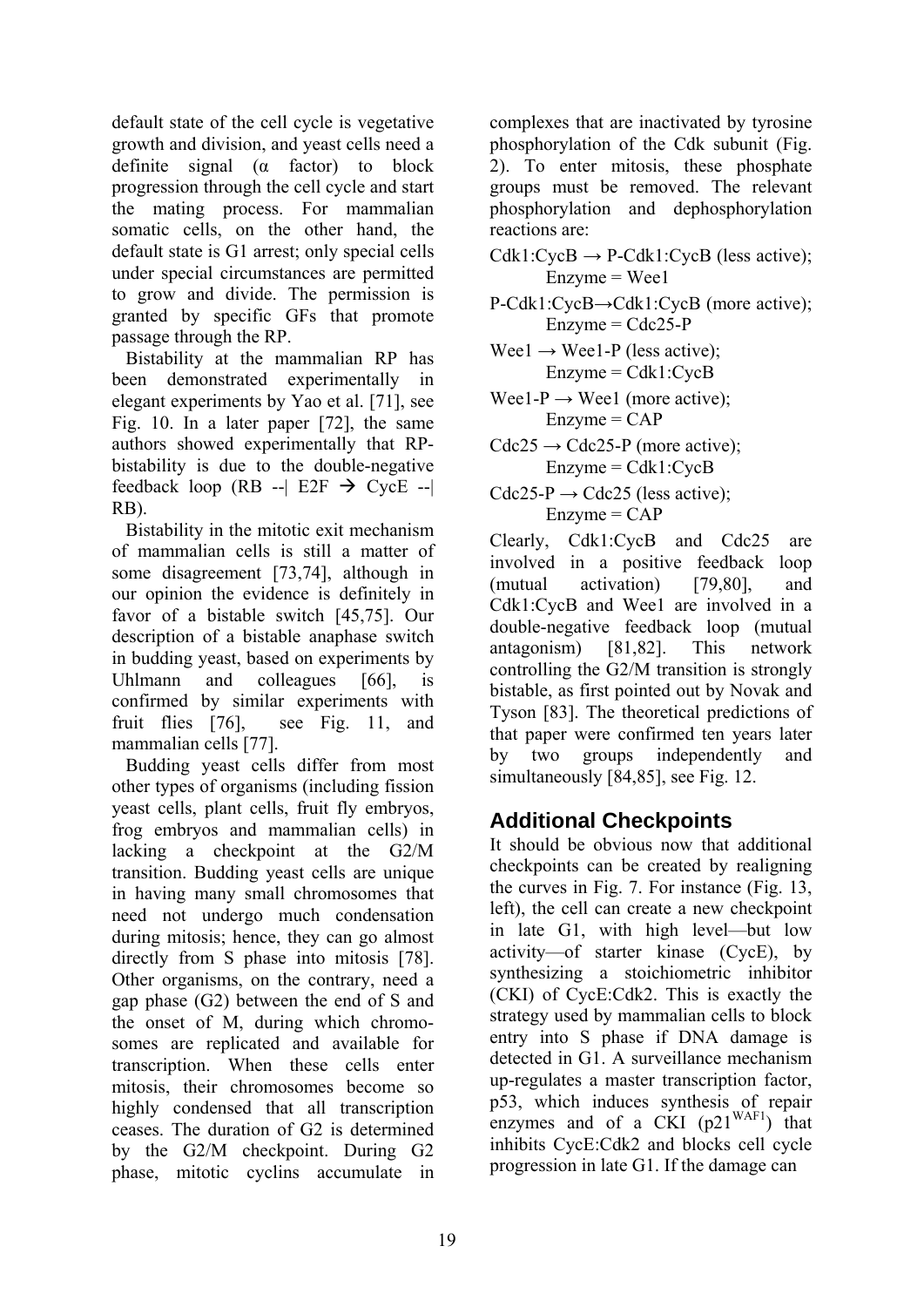

Figure 10

Figure 10. Bistability at the restriction point in mammalian cells. From Yao et al. [2008]; used by permission. Rat embryonic fibroblasts are prepared with a reporter (green fluorescent protein, GFP) expressed from either the E2F promoter or the CycD promoter. The cells are arrested in early G1 phase by serum deprivation  $(t < 0)$ . At  $t = 0$ , they are provided with fetal calf serum (a source of growth factors) according to two protocols (panel A). Red (without pulse): serum is provided at a fixed final percentage, which is varied from one treatment to the next. Green (with pulse): serum is initially provided at 20% for 5 hours to induce all cells to pass the restriction point, and then serum is lowered to a final percentage identical to the other protocol. After 24 h in serum, cells are harvested and analyzed by flow cytometry. The red and green curves in panel B indicate the number of cells expressing increasing amounts of GFP (measured by fluorescence, GFP-FLU), color coded according to the treatment protocol used and displayed in a matrix indicating final serum percentage (rows) and the promoter (E2F or CycD) driving GFP production (columns). In the second column we see that CycD expression responds continuously and monotonously to final serum percentage; and the final distribution is independent of whether serum is pulsed up (red curve) or down (green curve). By contrast, the E2F reporter (first column) shows clear evidence of bistability in response to serum pulses. If serum is pulsed up from 0 directly to its final level (red curves), then E2F expression is not turned on until the final serum concentration is 1% or higher, and even so the cells divide into subpopulations of expressing and non-expressing cells (the two peaks in the histogram). On the other hand, if the serum concentration is brought down from 20% to the same final percentage, then E2F expression shows evidence of bistability even down to 0.02% serum. These results provide clear evidence of hysteresis in the E2F response (but not in CycD expression).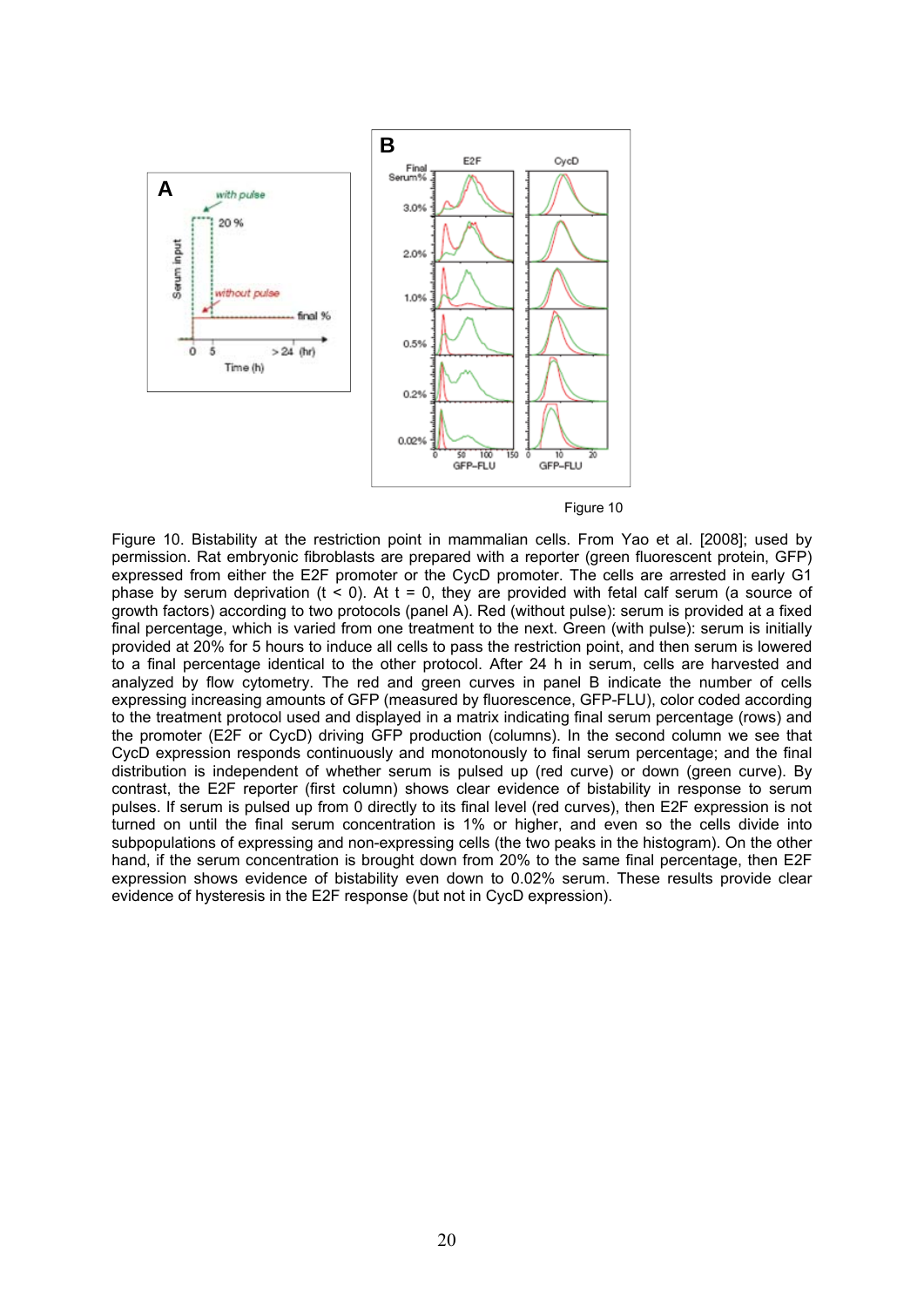

Figure 11

Figure 11. Reversibility of the anaphase switch in fruit fly nuclei. From Oliveira et al. [2010]; used by permission. Chromosome movements in nuclei of *Drosophila* syncytial embryos are tracked by live cell imaging and displayed as kymographs, i.e., traces of centrosome positions (vertical axis) as functions of time (horizontal axis) for all chromosomes in the nucleus. The aim of this experiment is to induce anaphase separation of sister chromatids in the absence of Cdc20 activity. To silence Cdc20, embryos are injected with a mutant protein Mad2<sup>L13Q</sup> that effectively blocks the activity of Cdc20. To allow for sister chromatid separation when Cdc20 and hence separase are inactive, the cohesin proteins of the embryo are engineered with cleavage sites recognized by tobacco etch virus (TEV) protease, which can be injected into metaphase-arrested embryos to induce anaphase. (A) Control. Normal movement of chromosomes during anaphase, as they are partitioned to opposite poles of the spindle. Scale bars: vertical = 2  $\mu$ m; horizontal = 30 s. (B) Reversibility of the mitotic checkpoint. Nuclei are arrested in metaphase with low activity of Cdc20 by injection with Mad2 $^{13Q}$  and then treated with TEV protease to induce anaphase. The chromosomes begin to move toward the poles, but before long they appear to lose attachment to the spindle microtubules and are left behind in the middle of the cell. Random reattachments and detachments seem to cause back-and-forth movements of the chromosomes between the spindle poles. Under these conditions (low activity of Cdc20, high activity of cyclin B-dependent kinase), the mitotic checkpoint appears to be reactivated. Scale bars: vertical = 5  $\mu$ m; horizontal = 60 s. (C) Reestablishing proper segregation of chromosomes. Same experiment as in panel B with the additional injection into the embryo of human p27, a stoichiometric inhibitor of cyclin B-dependent kinase. In this case the sister chromatids segregate normally, confirming that loss of cyclin B-dependent kinase activity in anaphase is crucial to silencing the metaphase checkpoint and making the anaphase switch irreversible. Scale bars: same as panel A.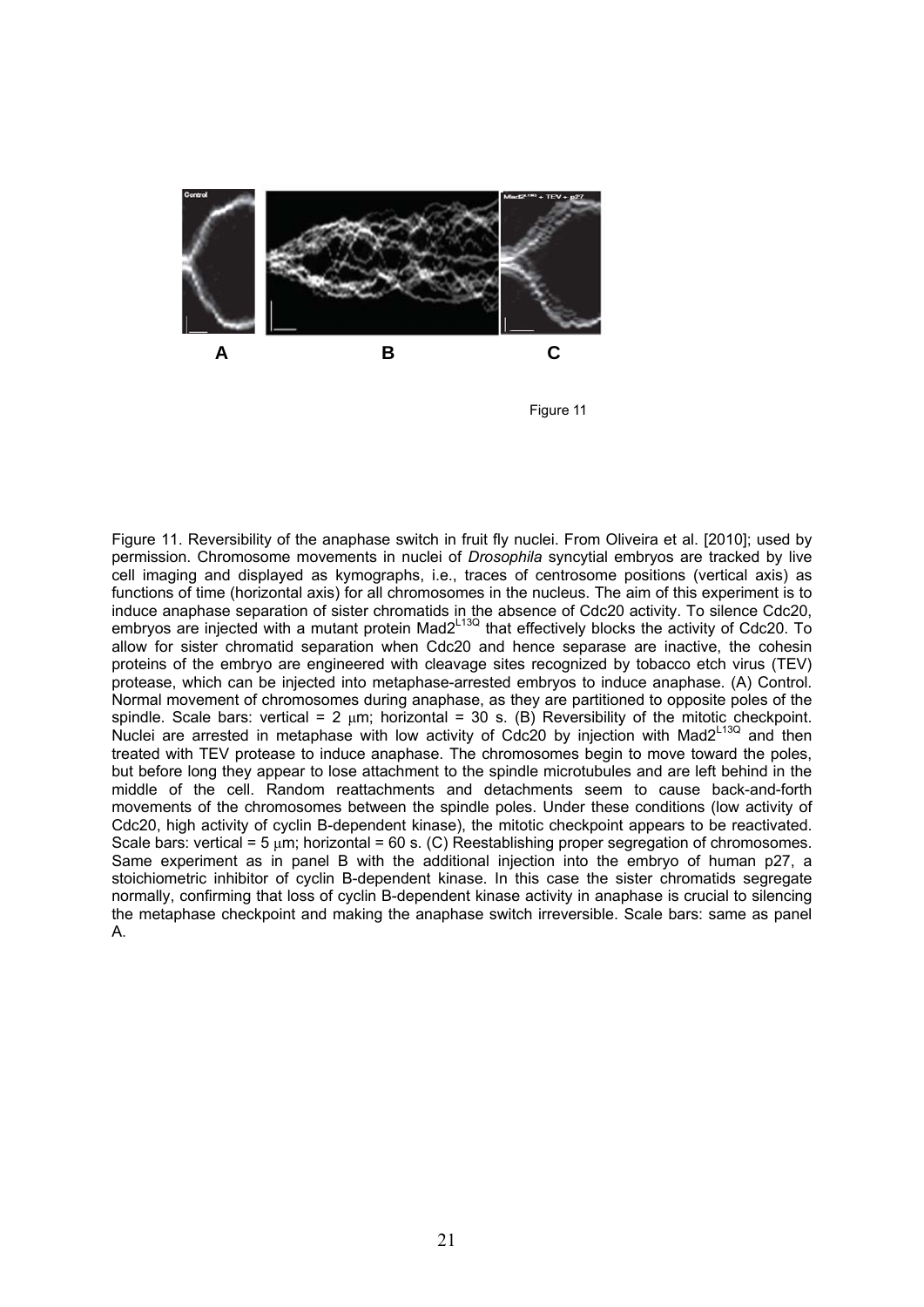

Figure 12. Bistability at the G2/M transition in frog egg extracts. From Sha et al. [2003]; used by permission. Cytoplasmic extracts of frog eggs are used to measure the amount of cyclin B necessary to induce or sustain the kinase activity of CycB:Cdk1 heterodimers (referred to in this paper as MPF, mitosis promoting factor). Sperm nuclei in the extract (stained blue for chromatin) are photographed to stage the extracts. Interphase: round nuclei, dispersed chromatin, intact nuclear membrane, low activity of MPF (confirmed in separate experiments, not shown). Mitosis: highly condensed chromatin, no nuclear membrane, high activity of MPF. (A) Cyclin threshold for activation of MPF. Extracts are prepared in interphase  $(t = 0)$  in the presence of cycloheximide, to block all protein synthesis, including the synthesis of endogenous cyclin B. Samples of the extract are injected with increasing amounts of non-degradable cyclin B (CycB $\triangle$ 90) at t = 0 and photographed at intervals thereafter (t = 90 min time point shown here). Extracts containing 0—32 nM CycBΔ90 have insufficient MPF activity to enter mitosis, but 40 nM CycBΔ90 or larger is enough to activate MPF and drive the nuclei into mitosis. (B) Cyclin threshold for inactivation of MPF. Extracts are prepared in interphase (t = 0) in the absence of cycloheximide and injected with increasing amounts of CycBΔ90. Whether the injected amount is small or large, synthesis of endogenous cyclin B drives the extract into mitosis by  $t = 60$ min. At  $t = 60$  min the extracts are treated with cycloheximide to prevent any further synthesis of endogenous cyclin B. As the extracts try to exit from mitosis, they activate Cdc20 and degrade the endogenous cyclin B proteins but leave behind the non-degradable CycBΔ90 molecules. Extracts containing 24 nM CycBΔ90 or higher retain MPF in the active form and block the nuclei in mitosis. Extracts containing 16 nM CycBΔ90 or lower have inactive MPF (confirmed in separate experiments, not shown) and return to interphase. For CycBΔ90 concentrations in the range 24—32 nM, the MPF control system is bistable: it can persist in an MPF-inactive state (panel A) or in an MPF-active state (panel B) under identical conditions on cyclin B concentration in the extract. Which state the extract adopts depends on whether it was initially in the MPF-inactive state (above) or in the MPF-active state (below).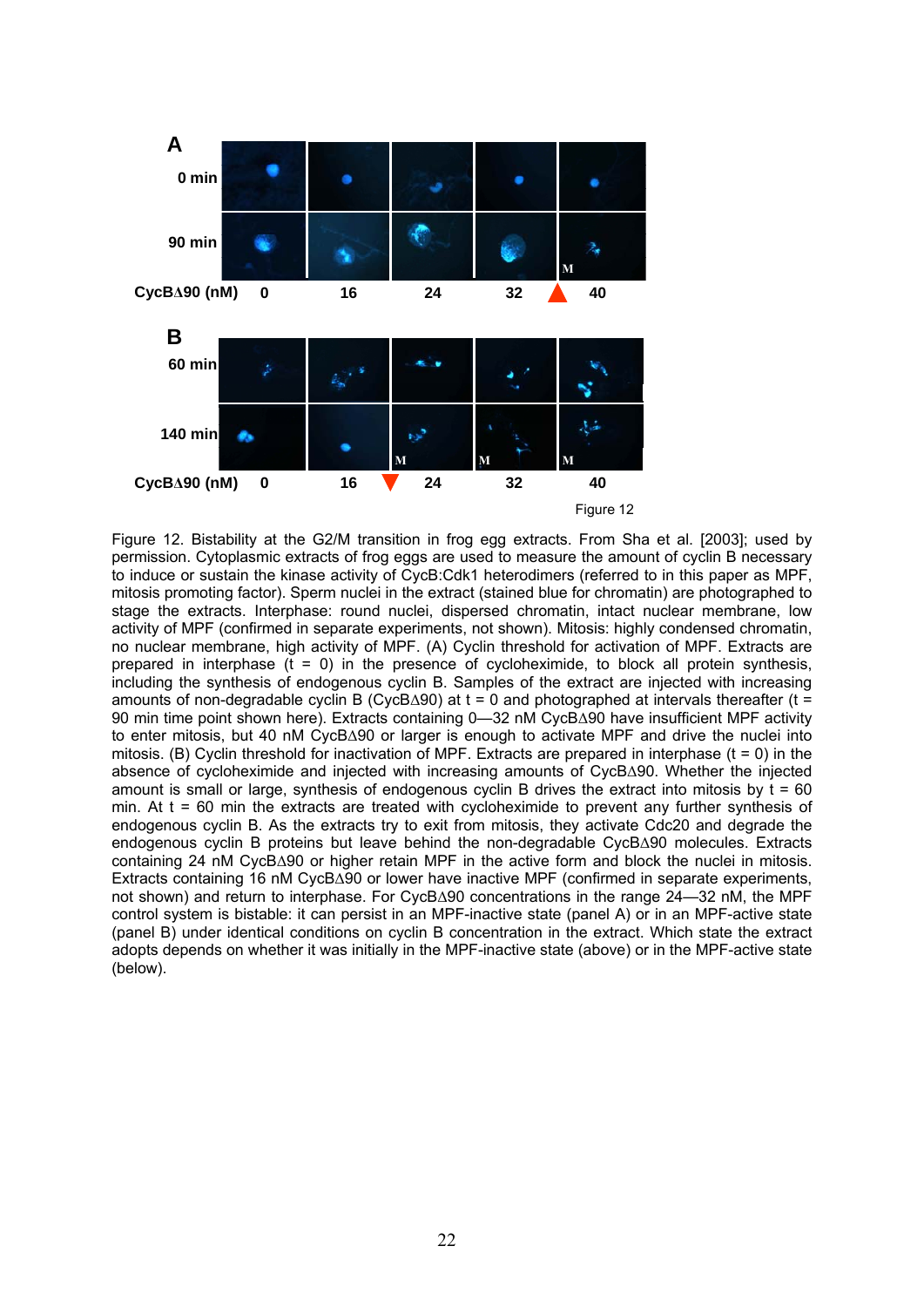

Figure 13

Figure 13. Additional checkpoints in late G1 and telophase. Left: a cell that has passed the restriction point (aka, Start) can still be blocked in late G1, with high levels of starter kinase, if a new checkpoint is created by a saddle-node bifurcation at the far left. Right: similarly, a cell that has completed the M/A transition can still be blocked in telophase (T), if a new checkpoint is created by a saddle-node bifurcation at the far right.

be repaired, then the CKI is removed and the cell can proceed into S phase, as usual. If the damage cannot be repaired, then p53 induces synthesis of pro-apoptotic proteins and the damaged cell commits suicide.

 Similarly (Fig. 13, right), the cell can create a checkpoint in telophase (T), with partially degraded CycB and incompletely released Cdc14, if the mitotic exit pathway (Fig. 5C) is compromised. This strategy is employed by budding yeast cells to implement a 'spindle alignment' checkpoint [59]. Budding yeast cells determine the location of the cell division plane early in the cell cycle, at the point of bud emergence [78]. At the end of the cycle, the bud must separate from the mother cell at the neck between the two. Cell division will be successful only if the mitotic spindle is properly aligned with one pole in the mother-half of the cell and the other pole in the daughter-half. If this is the case, then, as the spindle elongates in late anaphase and pushes one mass of chromosomes into the bud, the spindle

pole comes into contact with the bud cortex. This physical proximity brings together a G-protein (Tem1) and its GEF (Lte1), and the activated form of Tem1 activates a kinase that provides additional phosphorylation of Net1 and complete release of Cdc14 [86]. If the spindle is not properly aligned, then Tem1 does not get activated and Cdc14 is not fully released. Cell cycle progression blocks in telophase, to give the cell time to re-orient the spindle.

 These checkpoints are imposed and lifted by saddle-node bifurcations; hence, just like the restriction point and exit from mitosis, they are dynamically irreversible transitions. On the other hand, unlike RP and exit, they are not universal. For instance, in contrast to budding yeast, mammalian cells do not have a telophase checkpoint. In mammalian cells, as in most cells, the division plane is determined late in the cell cycle, by the location of the mid-zone of the late anaphase spindle (which is the position where the metaphase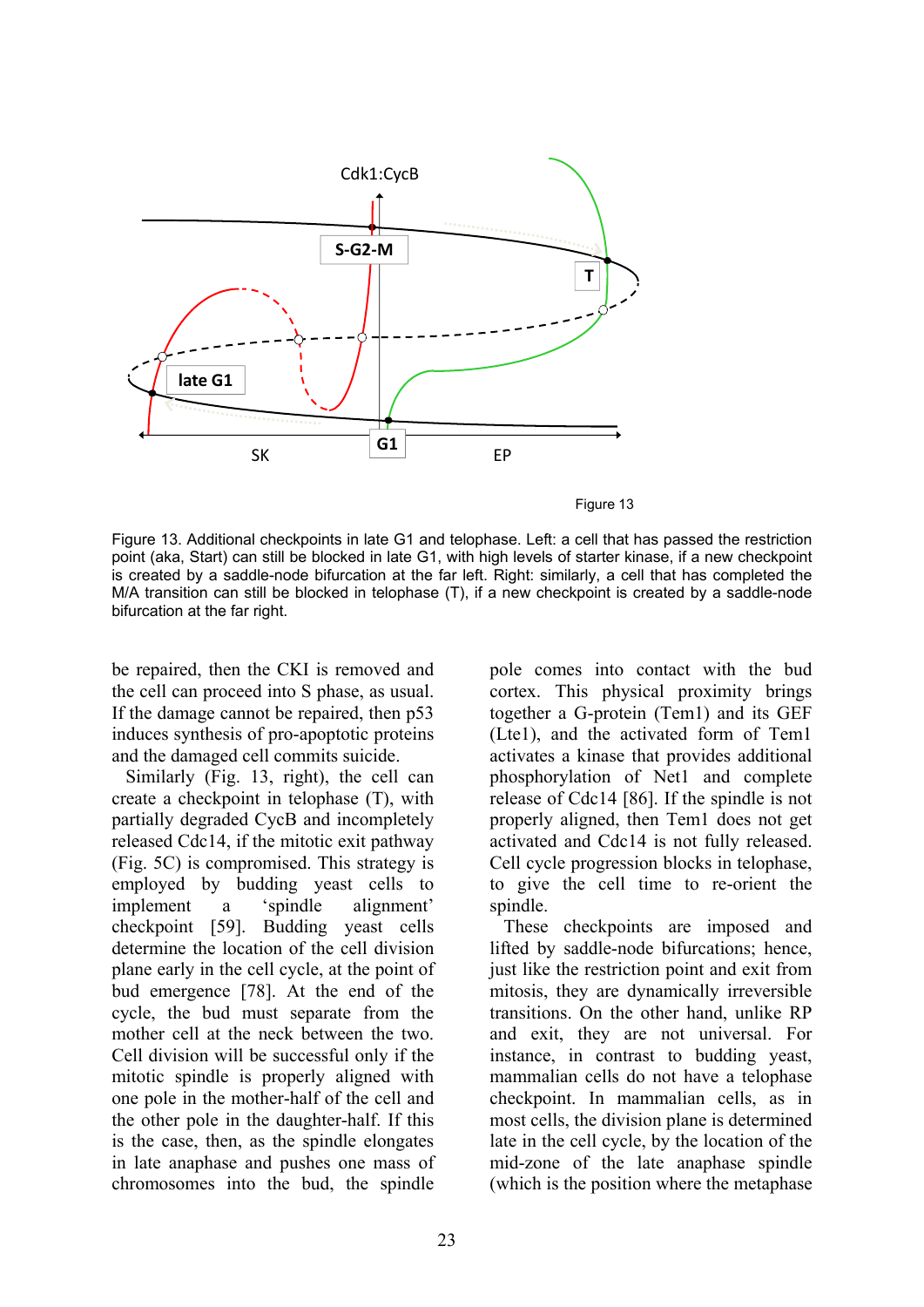plate assembled). Hence, as long as the M/A transition has been successfully completed, then cell division will automatically separate the two new daughter nuclei. There is no need for a telophase checkpoint, as in budding yeast, where exit from mitosis occurs in two stages.

 Furthermore, the DNA damage checkpoint in budding yeast works completely differently than in mammalian cells. Damage in G1 phase causes a specific phosphorylation of Swi6 that blocks transcription of Cln2, the starter kinase [87]. Hence, young yeast cells with damage block at the early G1 checkpoint rather than the late G1 checkpoint. DNA damage received later in the cycle causes a block at the M/A transition in budding yeast cells [88], whereas most other cell types block at the G2/M transition.

 Unicellular eukaryotes also differ from metazoan cells in the strength, duration and consequences of checkpoints. The purpose of checkpoints is to block progression through the cell cycle if problems arise that compromise successful replication of the cell and its genome. If the problem can be repaired, then the checkpoint can be lifted and the cell can proceed with the replication-division cycle. But what should the cell do if the problem cannot be repaired? For a unicellular organism, the best strategy is to bypass the checkpoint after some time and proceed to cell division. The worst thing that can happen is that the problem is lethal and the cell dies. But in many cases, the problem is not lethal, the cell survives and reproduces, and the daughter cells 'get on with life'. Maybe they carry some new mutations, maybe they are aneuploid or polyploid…but at least they are alive. For metazoans, on the contrary, these damaged cells inhabit a larger organism, and the mutations they carry may prove advantageous for the cell but fatal for the whole organism (think of malignant cancer cells). Hence, mammalian cells (which have been most thoroughly studied in this

regard) tend to have stronger checkpoints, and if the damage cannot be repaired then the surveillance mechanism redirects the cell toward programmed cell death [89]. Better that the damaged cell be destroyed than that its progeny destroy the whole organism.

## **Conclusions**

If our vision of the eukaryotic cell cycle control system is correct, then it should account naturally for the four characteristic features of mitotic cell division enumerated in the introduction. The first feature, that cell cycle progression is unidirectional and irreversible, and the third feature, that checkpoints guard the major transitions of the cell cycle, are the fundamental ideas behind our theory. We have shown how these features are based on the dynamics of the interacting genes and proteins that govern cell cycle progression.

 The second feature, balanced growth and division, is a special case of the checkpoint paradigm. In unicellular eukaryotes, growth to a minimal size is a requirement for passing one of the checkpoints of the cell cycle. In budding yeast, the size requirement is enforced at Start [55,90]. In fission yeast, it is enforced at the G2/M transition [91], as is also true of the acellular slime mold, Physarum polycephalum [92]. Strict size control is also evident in the physiology of *Stentor* [93] and *Amoeba* [94,95], although the molecular details have never been worked out. By mutations, the size checkpoint can be moved to a different transition point; for example, *wee1*Δ mutants of fission yeast are size-regulated at the G1/S transition. In budding yeast, it should be noted, size control is strong in small daughter cells but weak in large mother cells [90]. It matters little that mother cells get progressively larger from generation to generation, because they eventually senesce and die.

 Size control is less evident in metazoans than in yeast [96,97]. Unlike yeast cells,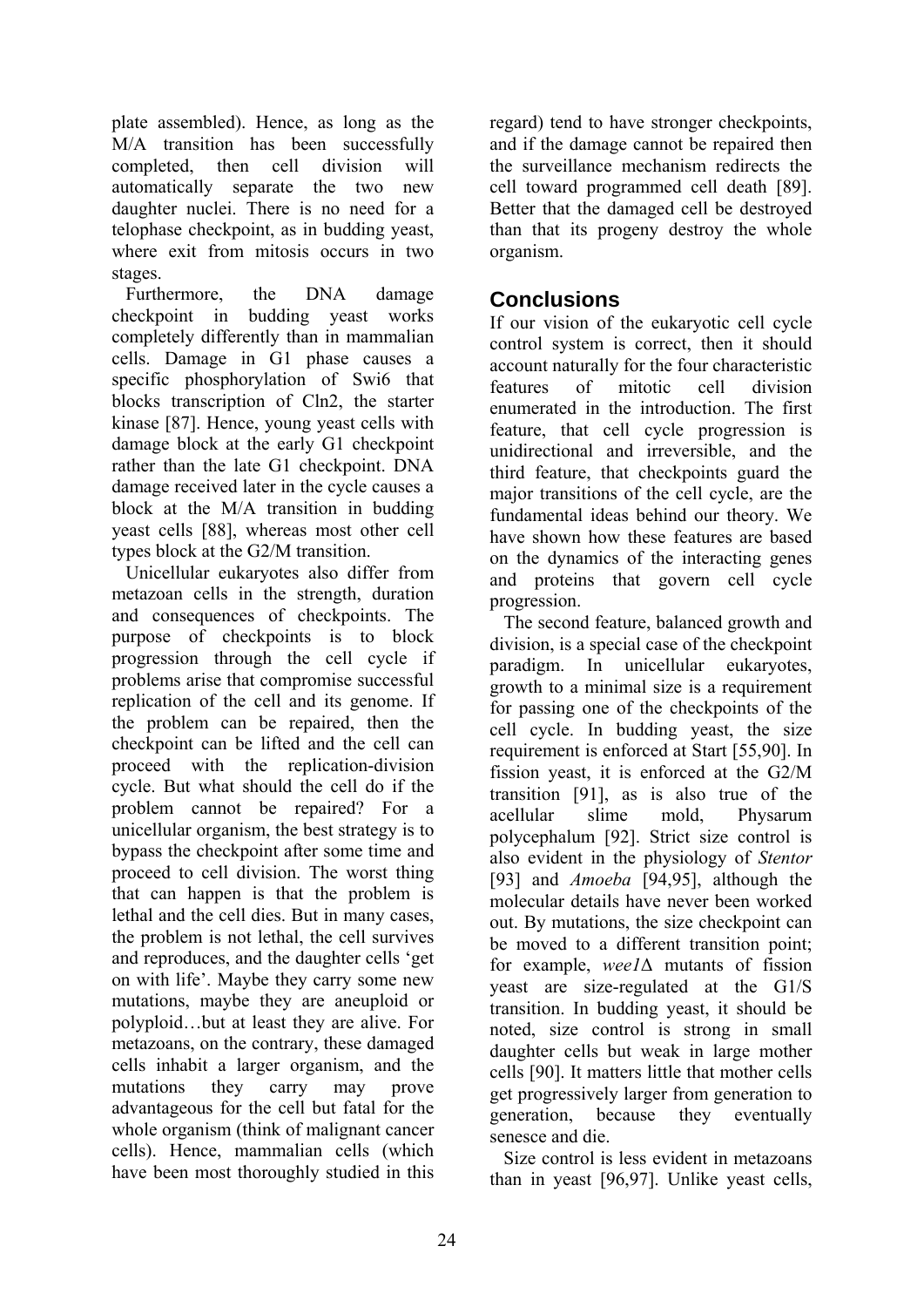which maintain a stable size distribution over many generations of growth and division [98], cell lineages in metazoans are more variable in size, especially lineages of restricted proliferative potential. We would expect size control to be more evident in cells with high proliferative capacity (germ line cells and stem cells).

 Eggs and early embryos are interesting cases. Eggs grow very large and arrest in meiosis II with a single, haploid nucleus. After fertilization, the diploid zygote undergoes a series of rapid mitotic cycles (without growth) to create a ball of small, mono-nucleated cells (the blastula). Although details of these early embryonic divisions vary from one organism to another, in general the cell cycle checkpoints are not operating as usual. Around the mid-blastula stage, the mitotic division cycles change dramatically, acquiring G1 and G2 phases and checkpoint controls, including growth controls. At this point the embryo starts to grow and develop, using resources stored in the egg or provided by the placenta.

 The fourth feature, that the control system must be robust in the face of unavoidable molecular noise in the small environs of a cell, is beyond the scope of this review. Suffice it to say that in recent publications we have studied realistic

stochastic models of bistability and irreversibility in the cell cycle engine and found that the control system shows exactly the same sort of robustnessvariability exhibited by proliferating yeast cells [99-101].

 If we have done our job well in this review, then everything we have said should seem natural and intuitively appealing. If everything is so obvious, the skeptical reader might ask, "Why do we need mathematical models, saddle-node bifurcations and pseudo-phase planes? It's all right there in the reaction networks!" We hope most readers will not be so jaded. These ideas were not so obvious to us until we started thinking about cell cycle regulation in terms of mathematical models. We are convinced that a mathematical, systems-level approach to regulatory networks is absolutely essential to a correct understanding of physiological control systems like the eukaryotic cell cycle.

**Acknowledgements:** JJT is supported by a grant from NIH (R01-GM078989-05). BN is supported by the BBSRC and the EU  $7<sup>th</sup>$ Framework Programme (UniCellSys Grant 201142 and MitoSys Grant 241548).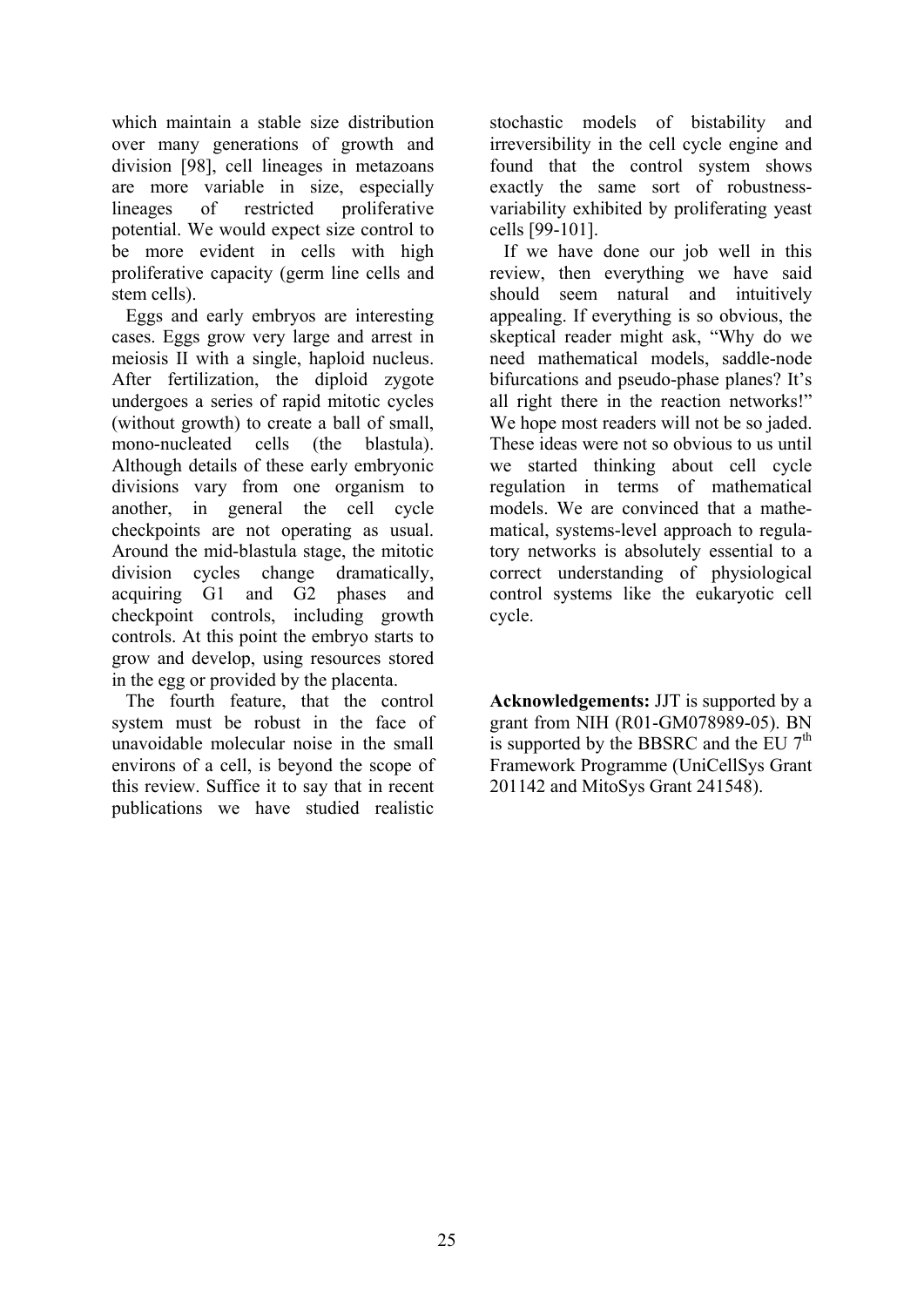### **References**

- 1. Hartwell LH: **Nobel Lecture. Yeast and cancer**. *Biosci Rep* 2002, **22**:373-394.
- 2. Hunt T: **Nobel Lecture. Protein synthesis, proteolysis, and cell cycle transitions**. *Biosci Rep* 2002, **22**:465-486.
- 3. Nurse PM: **Nobel Lecture. Cyclin dependent kinases and cell cycle control**. *Biosci Rep*  2002, **22**:487-499.
- 4. Nurse P: **Universal control mechanism regulating onset of M-phase**. *Nature* 1990, **344**:503-508.
- 5. Kohn KW: **Molecular interaction map of the mammalian cell cycle control and DNA repair systems**. *Mol Biol Cell* 1999, **10**:2703-2734.
- 6. Chen KC, Calzone L, Csikasz-Nagy A, Cross FR, Novak B, Tyson JJ: **Integrative analysis of cell cycle control in budding yeast**. *Mol Biol Cell* 2004, **15**:3841-3862.
- 7. Chen KC, Csikasz-Nagy A, Gyorffy B, Val J, Novak B, Tyson JJ: **Kinetic analysis of a molecular model of the budding yeast cell cycle**. *Mol Biol Cell* 2000, **11**:369-391.
- 8. Tyson JJ, Chen K, Novak B: **Network dynamics and cell physiology**. *Nat Rev Mol Cell Biol* 2001, **2**:908-916.
- 9. Mitchison JM: *The biology of the cell cycle.* Cambridge: Cambridge University Press; 1971.
- 10. Murray A, Hunt T: *The Cell Cycle. An intoduction*. New York: W.H. Freeman and Company; 1993.
- 11. Morgan DO: *The Cell Cycle: Principles of Control.* London: New Science Press; 2007.
- 12. Nasmyth K, Haering CH: **Cohesin: its roles and mechanisms**. *Annu Rev Genet* 2009, **43**:525-558.
- 13. Pines J, Rieder CL: **Re-staging mitosis: a contemporary view of mitotic progression**. *Nat Cell Biol* 2001, **3**:E3-6.
- 14. Mitchison TJ, Salmon ED: **Mitosis: a history of division**. *Nat Cell Biol* 2001, **3**:E17-21.
- 15. Peters JM, Tedeschi A, Schmitz J: **The cohesin complex and its roles in chromosome biology**. *Genes Dev* 2008, **22**:3089-3114.
- 16. Nezi L, Musacchio A: **Sister chromatid tension and the spindle assembly checkpoint**. *Curr Opin Cell Biol* 2009, **21**:785-795.
- 17. Tyson JJ, Novak B: **Temporal organization of the cell cycle**. *Curr Biol* 2008, **18**:R759- R768.
- 18. Elledge SJ: **Cell cycle checkpoints: preventing an identity crisis**. *Science* 1996, **274**:1664-1672.
- 19. Tyson JJ, Novak B: **Regulation of the eukaryotic cell cycle: molecular antagonism, hysteresis, and irreversible transitions**. *J Theor Biol* 2001, **210**:249-263.
- 20. Tyson JJ, Novak B, Chen K, Val J: **Checkpoints in the cell cycle from a modeler's perspective**. *Prog Cell Cycle Res* 1995, **1**:1-8.
- 21. Murray AW: **Creative blocks: cell-cycle checkpoints and feedback controls**. *Nature*  1992, **359**:599-604.
- 22. Ghaemmaghami S, Huh WK, Bower K, Howson RW, Belle A, Dephoure N, O'Shea EK, Weissman JS: **Global analysis of protein expression in yeast**. *Nature* 2003, **425**:737-741.
- 23. Zenklusen D, Larson DR, Singer RH: **Single-RNA counting reveals alternative modes of gene expression in yeast**. *Nat Struct Mol Biol* 2008, **15**:1263-1271.
- 24. Pedraza JM, Paulsson J: **Effects of molecular memory and bursting on fluctuations in gene expression**. *Science* 2008, **319**:339-343.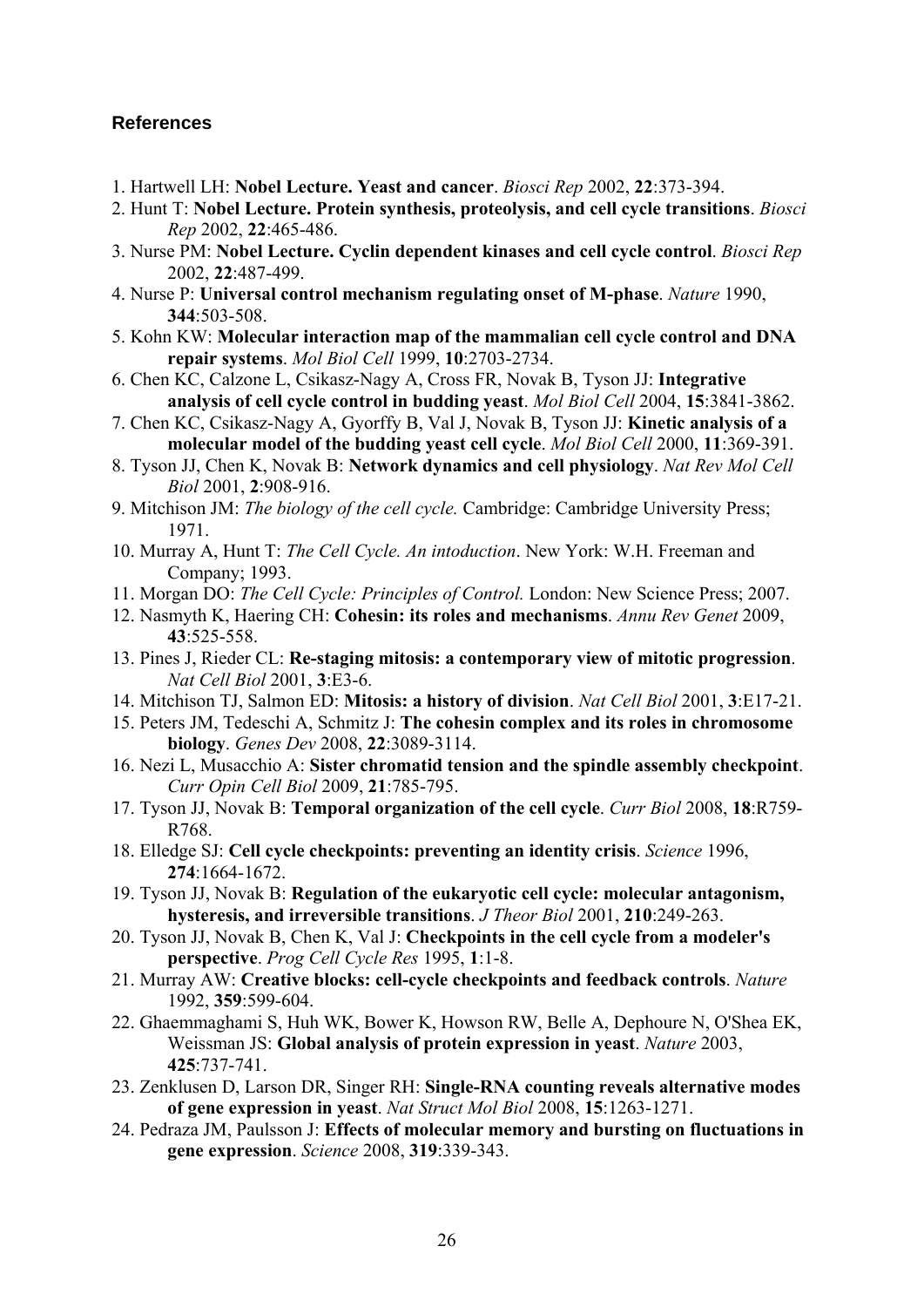- 25. Swain PS, Elowitz MB, Siggia ED: **Intrinsic and extrinsic contributions to stochasticity in gene expression**. *Proc Natl Acad Sci U S A* 2002, **99**:12795-12800.
- 26. Murray AW: **Recycling the cell cycle: cyclins revisited**. *Cell* 2004, **116**:221-234.
- 27. Morgan DO: **Principles of CDK regulation**. *Nature* 1995, **374**:131-134.
- 28. Sherr CJ: **Cancer cell cycles**. *Science* 1996, **274**:1672-1677.
- 29. Vodermaier HC: **APC/C and SCF: controlling each other and the cell cycle**. *Curr Biol*  2004, **14**:R787-796.
- 30. Satyanarayana A, Kaldis P: **Mammalian cell-cycle regulation: several Cdks, numerous cyclins and diverse compensatory mechanisms**. *Oncogene* 2009, **28**:2925-2939.
- 31. Hsu JY, Reimann JD, Sorensen CS, Lukas J, Jackson PK: **E2F-dependent accumulation of hEmi1 regulates S phase entry by inhibiting APC(Cdh1)**. *Nat Cell Biol* 2002, **4**:358-366.
- 32. Pines J: **Mitosis: a matter of getting rid of the right protein at the right time**. *Trends Cell Biol* 2006, **16**:55-63.
- 33. Coleman TR, Dunphy WG: **Cdc2 regulatory factors**. *Curr Opin Cell Biol* 1994, **6**:877- 882.
- 34. Nilsson I, Hoffmann I: **Cell cycle regulation by the Cdc25 phosphatase family**. *Prog Cell Cycle Res* 2000, **4**:107-114.
- 35. Martin-Castellanos C, Moreno: **Recent advances on cyclins, CDKs and CDK inhibitors**. *Trends Cell Biol* 1997, **7**:95-98.
- 36. Besson A, Dowdy SF, Roberts JM: **CDK inhibitors: cell cycle regulators and beyond**. *Dev Cell* 2008, **14**:159-169.
- 37. Peters JM: **The anaphase promoting complex/cyclosome: a machine designed to destroy**. *Nat Rev Mol Cell Biol* 2006, **7**:644-656.
- 38. Clute P, Pines J: **Temporal and spatial control of cyclin B1 destruction in metaphase**. *Nat Cell Biol* 1999, **1**:82-87.
- 39. Nasmyth K, Peters JM, Uhlmann F: **Splitting the chromosome: cutting the ties that bind sister chromatids**. *Science* 2000, **288**:1379-1385.
- 40. Musacchio A, Salmon ED: **The spindle-assembly checkpoint in space and time**. *Nat Rev Mol Cell Biol* 2007, **8**:379-393.
- 41. Sullivan M, Morgan DO: **Finishing mitosis, one step at a time**. *Nat Rev Mol Cell Biol*  2007, **8**:894-903.
- 42. Hayles J, Fisher D, Woollard A, Nurse P: **Temporal order of S phase and mitosis in fission yeast is determined by the state of the p34cdc2-mitotic B cyclin complex**. *Cell* 1994, **78**:813-822.
- 43. Lee HO, Davidson JM, Duronio RJ: **Endoreplication: polyploidy with purpose**. *Genes Dev* 2009, **23**:2461-2477.
- 44. Michael WM, Newport J: **Coupling of mitosis to the completion of S phase through Cdc34-mediated degradation of Wee1**. *Science* 1998, **282**:1886-1889.
- 45. Novak B, Tyson JJ, Gyorffy B, Csikasz-Nagy A: **Irreversible cell-cycle transitions are due to systems-level feedback**. *Nat Cell Biol* 2007, **9**:724-728.
- 46. Bloom J, Cross FR: **Multiple levels of cyclin specificity in cell-cycle control**. *Nat Rev Mol Cell Biol* 2007, **8**:149-160.
- 47. Nasmyth K: **At the heart of the budding yeast cell cycle**. *Trends Genet* 1996, **12**:405- 412.
- 48. Piatti S, Bohm T, Cocker JH, Diffley JF, Nasmyth K: **Activation of S-phase-promoting CDKs in late G1 defines a "point of no return" after which Cdc6 synthesis cannot promote DNA replication in yeast**. *Genes Dev* 1996, **10**:1516-1531.
- 49. Cross FR, Archambault V, Miller M, Klovstad M: **Testing a mathematical model of the yeast cell cycle**. *Mol Biol Cell* 2002, **13**:52-70.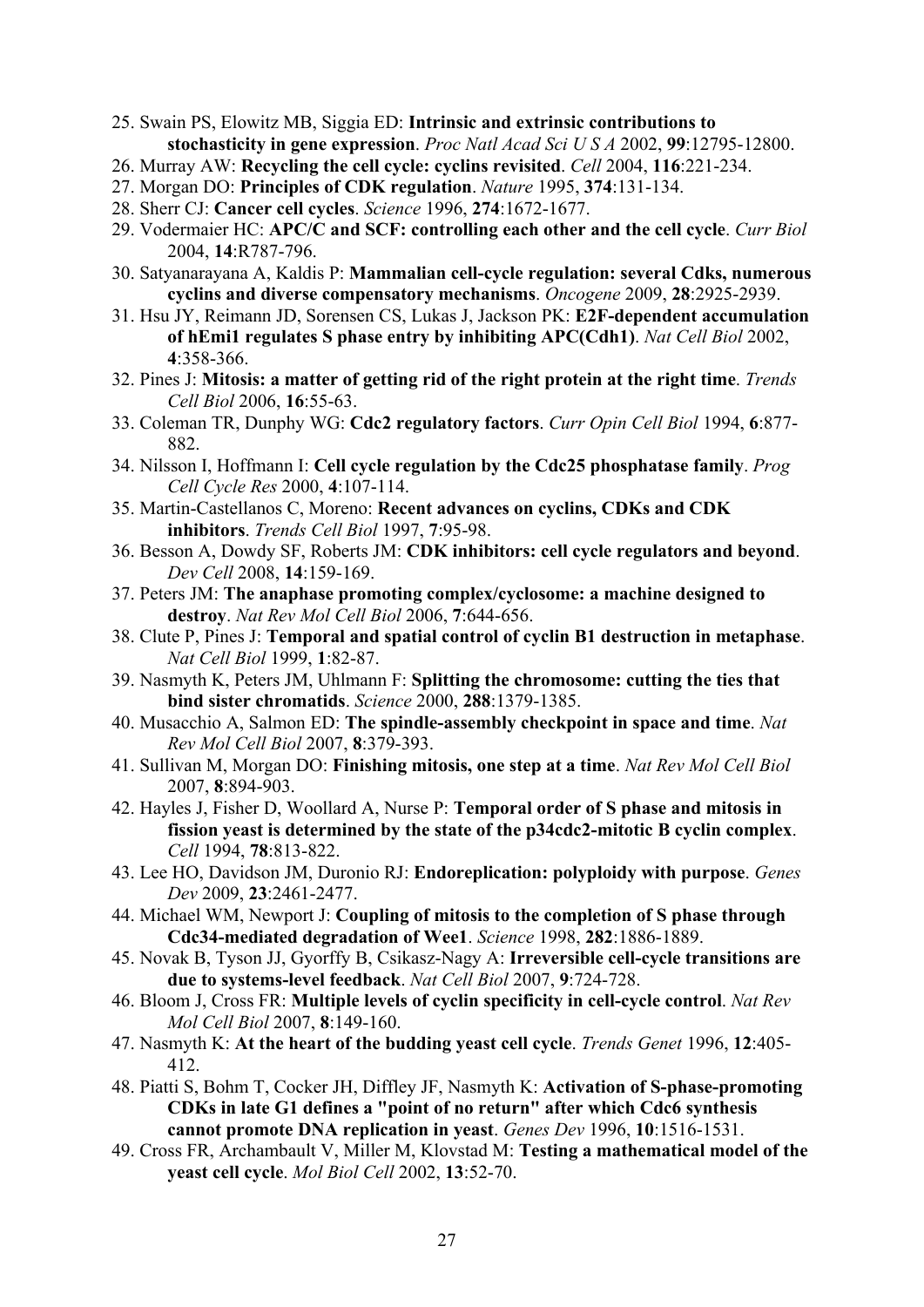- 50. Lopez-Aviles S, Kapuy O, Novak B, Uhlmann F: **Irreversibility of mitotic exit is the consequence of systems-level feedback**. *Nature* 2009, **459**:592-595.
- 51. Cross FR: **Starting the cell cycle: what's the point?** *Curr Opin Cell Biol* 1995, **7**:790- 797.
- 52. Costanzo M, Nishikawa JL, Tang X, Millman JS, Schub O, Breitkreuz K, Dewar D, Rupes I, Andrews B, Tyers M: **CDK activity antagonizes Whi5, an inhibitor of G1/S transcription in yeast**. *Cell* 2004, **117**:899-913.
- 53. Wittenberg C, Reed SI: **Cell cycle-dependent transcription in yeast: promoters, transcription factors, and transcriptomes**. *Oncogene* 2005, **24**:2746-2755.
- 54. Charvin G, Oikonomou C, Siggia ED, Cross FR: **Origin of irreversibility of cell cycle start in budding yeast**. *PLoS Biol* 2010, **8**:e1000284.
- 55. Hartwell LH, Unger MW: **Unequal division in Saccharomyces cerevisiae and its implications for the control of cell division**. *J Cell Biol* 1977, **75**:422-435.
- 56. Di Como CJ, Chang H, Arndt KT: **Activation of CLN1 and CLN2 G1 cyclin gene expression by BCK2**. *Mol Cell Biol* 1995, **15**:1835-1846.
- 57. Skotheim JM, Di Talia S, Siggia ED, Cross FR: **Positive feedback of G1 cyclins ensures coherent cell cycle entry**. *Nature* 2008, **454**:291-296.
- 58. Kapuy O, He E, Lopez-Aviles S, Uhlmann F, Tyson JJ, Novak B: **System-level feedbacks control cell cycle progression**. *FEBS Lett* 2009, **583**:3992-3998.
- 59. Stegmeier F, Amon A: **Closing mitosis: the functions of the Cdc14 phosphatase and its regulation**. *Annu Rev Genet* 2004, **38**:203-232.
- 60. Vazquez-Novelle MD, Mirchenko L, Uhlmann F, Petronczki M: **The 'anaphase problem': how to disable the mitotic checkpoint when sisters split**. *Biochem Soc Trans* 2010, **38**:1660-1666.
- 61. He E, Kapuy O, Oliveira RA, Uhlmann F, Tyson JJ, Novak B: **System-level feedbacks make the anaphase switch irreversible**. *Proc Natl Acad Sci U S A* 2011, **108**:10016- 10021.
- 62. Sullivan M, Uhlmann F: **A non-proteolytic function of separase links the onset of anaphase to mitotic exit**. *Nat Cell Biol* 2003, **5**:249-254.
- 63. Queralt E, Lehane C, Novak B, Uhlmann F: **Downregulation of PP2A(Cdc55) phosphatase by separase initiates mitotic exit in budding yeast**. *Cell* 2006, **125**:719-732.
- 64. Visintin C, Tomson BN, Rahal R, Paulson J, Cohen M, Taunton J, Amon A, Visintin R: **APC/C-Cdh1-mediated degradation of the Polo kinase Cdc5 promotes the return of Cdc14 into the nucleolus**. *Genes Dev* 2008, **22**:79-90.
- 65. Vinod PK, Freire P, Rattani A, Ciliberto A, Uhlmann F, Novak B: **Computational modelling of mitotic exit in budding yeast: the role of separase and Cdc14 endocycles**. *J R Soc Interface* **8**:1128-1141.
- 66. Mirchenko L, Uhlmann F: **Sli15(INCENP) dephosphorylation prevents mitotic checkpoint reengagement due to loss of tension at anaphase onset**. *Curr Biol*  2010, **20**:1396-1401.
- 67. Rape M, Kirschner MW: **Autonomous regulation of the anaphase-promoting complex couples mitosis to S-phase entry**. *Nature* 2004, **432**:588-595.
- 68. Sherr CJ, Roberts JM: **CDK inhibitors: positive and negative regulators of G1-phase progression**. *Genes Dev* 1999, **13**:1501-1512.
- 69. Bartek J, Bartkova J, Lukas J: **The retinoblastoma protein pathway and the restriction point**. *Curr Opin Cell Biol* 1996, **8**:805-814.
- 70. Sherr CJ, Roberts JM: **Living with or without cyclins and cyclin-dependent kinases**. *Genes Dev* 2004, **18**:2699-2711.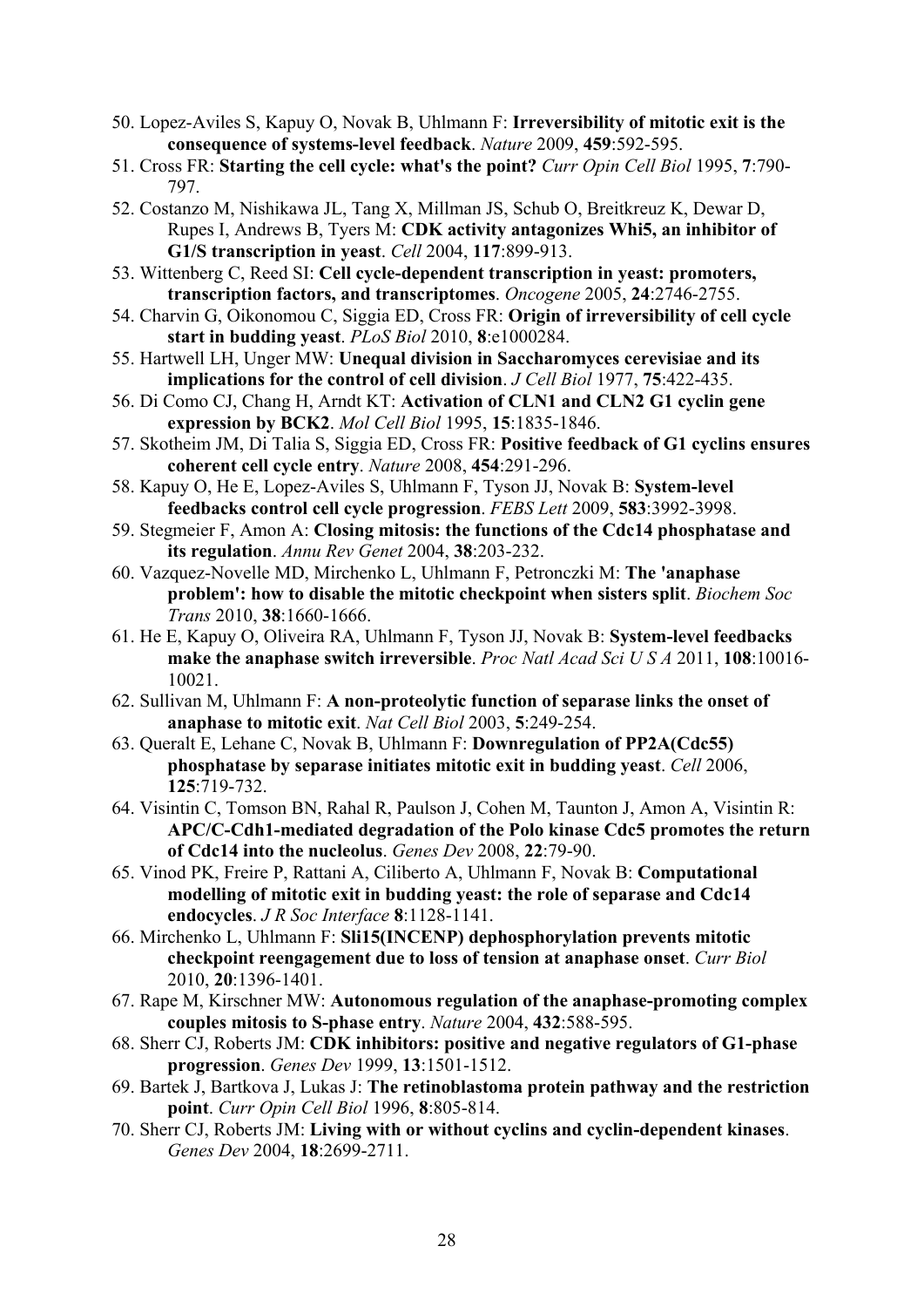- 71. Yao G, Lee TJ, Mori S, Nevins JR, You L: **A bistable Rb-E2F switch underlies the restriction point**. *Nat Cell Biol* 2008, **10**:476-482.
- 72. Yao G, Tan C, West M, Nevins JR, You L: **Origin of bistability underlying mammalian cell cycle entry**. *Mol Syst Biol* 2011, **7**:485.
- 73. Potapova TA, Daum JR, Byrd KS, Gorbsky GJ: **Fine tuning the cell cycle: activation of the Cdk1 inhibitory phosphorylation pathway during mitotic exit**. *Mol Biol Cell*  2009, **20**:1737-1748.
- 74. Potapova TA, Daum JR, Pittman BD, Hudson JR, Jones TN, Satinover DL, Stukenberg PT, Gorbsky GJ: **The reversibility of mitotic exit in vertebrate cells**. *Nature* 2006, **440**:954-958.
- 75. Kapuy O, He E, Uhlmann F, Novak B: **Mitotic exit in mammalian cells**. *Mol Syst Biol*  2009, **5**:324.
- 76. Oliveira RA, Hamilton RS, Pauli A, Davis I, Nasmyth K: **Cohesin cleavage and Cdk inhibition trigger formation of daughter nuclei**. *Nat Cell Biol* 2010, **12**:185-192.
- 77. Potapova TA, Sivakumar S, Flynn JN, Li R, Gorbsky GJ: **Mitotic progression becomes irreversible in prometaphase and collapses when Wee1 and Cdc25 are inhibited**. *Mol Biol Cell* 2011, **22**:1191-1206.
- 78. Nurse P: **Cell cycle control genes in yeast**. *Trends in genetics* 1985, **1**:51-55.
- 79. Kumagai A, Dunphy WG: **Regulation of the cdc25 protein during the cell cycle in Xenopus extracts**. *Cell* 1992, **70**:139-151.
- 80. Trunnell NB, Poon AC, Kim SY, Ferrell JE, Jr.: **Ultrasensitivity in the Regulation of Cdc25C by Cdk1**. *Mol Cell* 2011, **41**:263-274.
- 81. Kim SY, Ferrell JE, Jr.: **Substrate competition as a source of ultrasensitivity in the inactivation of Wee1**. *Cell* 2007, **128**:1133-1145.
- 82. Tang Z, Coleman TR, Dunphy WG: **Two distinct mechanisms for negative regulation of the Wee1 protein kinase**. *Embo J* 1993, **12**:3427-3436.
- 83. Novak B, Tyson JJ: **Numerical analysis of a comprehensive model of M-phase control in Xenopus oocyte extracts and intact embryos**. *J Cell Sci* 1993, **106 ( Pt 4)**:1153- 1168.
- 84. Pomerening JR, Sontag ED, Ferrell JE, Jr.: **Building a cell cycle oscillator: hysteresis and bistability in the activation of Cdc2**. *Nat Cell Biol* 2003, **5**:346-351.
- 85. Sha W, Moore J, Chen K, Lassaletta AD, Yi CS, Tyson JJ, Sible JC: **Hysteresis drives cell-cycle transitions in Xenopus laevis egg extracts**. *Proc Natl Acad Sci U S A*  2003, **100**:975-980.
- 86. Bardin AJ, Visintin R, Amon A: **A mechanism for coupling exit from mitosis to partitioning of the nucleus**. *Cell* 2000, **102**:21-31.
- 87. Sidorova JM, Breeden LL: **Rad53-dependent phosphorylation of Swi6 and downregulation of CLN1 and CLN2 transcription occur in response to DNA damage in Saccharomyces cerevisiae**. *Genes Dev* 1997, **11**:3032-3045.
- 88. Cohen-Fix O, Koshland D: **The anaphase inhibitor of Saccharomyces cerevisiae Pds1p is a target of the DNA damage checkpoint pathway**. *Proc Natl Acad Sci U S A* 1997, **94**:14361-14366.
- 89. Menendez D, Inga A, Resnick MA: **The expanding universe of p53 targets**. *Nat Rev Cancer* 2009, **9**:724-737.
- 90. Di Talia S, Skotheim JM, Bean JM, Siggia ED, Cross FR: **The effects of molecular noise and size control on variability in the budding yeast cell cycle**. *Nature* 2007, **448**:947-951.
- 91. Fantes P, Nurse P: **Control of cell size at division in fission yeast by a growthmodulated size control over nuclear division**. *Exp Cell Res* 1977, **107**:377-386.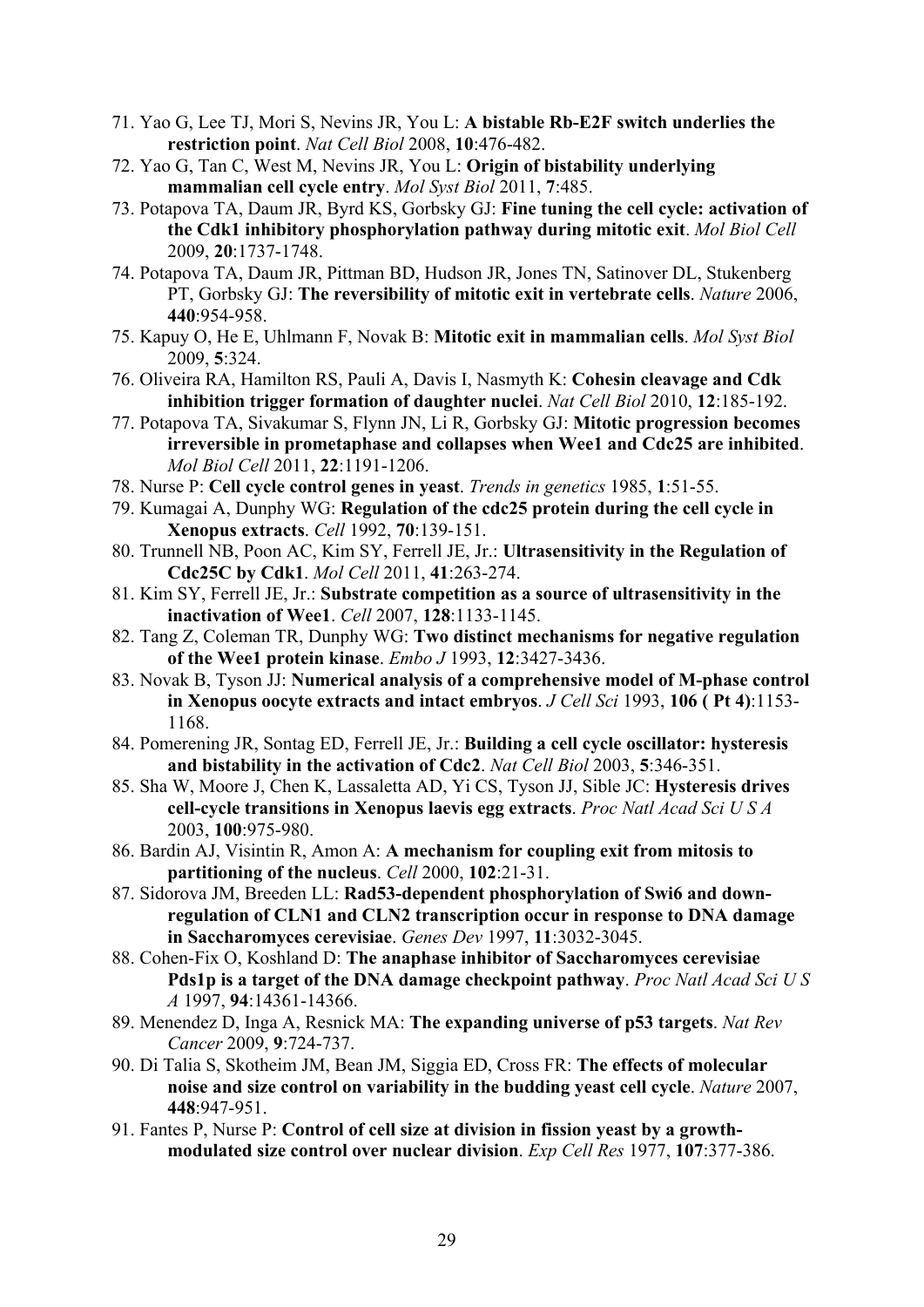- 92. Tyson J, Garcia-Herdugo G, Sachsenmaier W: **Control of nuclear division in Physarum polycephalum: Comparison of cycloheximide pulse treatment, uv irradiation, and heat shock**. *Exp Cell Res* 1979, **119**:87-98.
- 93. Frazier EA: **DNA synthesis following gross alterations of the nucleocytoplasmic ratio in the ciliate Stentor coeruleus**. *Dev Biol* 1973, **34**:77-92.
- 94. Hartmann M: **Über experimentelle Unsterblickheit von Protozoen-Individuen. Ersatz der Fortpflanzung von Amoeba Proteus durch fortgesetzte Regenerationen**. *Zool Jahrb* 1929, **45**.
- 95. Prescott DM: **Relation between cell growth and cell division. III. Changes in nuclear volume and growth rate and prevention of cell division in Amoeba proteus resulting from cytoplasmic amputations**. *Exp Cell Res* 1956, **11**:94-98.
- 96. Baserga R: **Growth in size and cell DNA replication**. *Exp Cell Res* 1984, **151**:1-5.
- 97. Conlon I, Raff M: **Differences in the way a mammalian cell and yeast cells coordinate cell growth and cell-cycle progression**. *J Biol* 2003, **2**:7.
- 98. Jorgensen P, Tyers M: **How cells coordinate growth and division**. *Curr Biol* 2004, **14**:R1014-1027.
- 99. Barik D, Baumann WT, Paul MR, Novak B, Tyson JJ: **A model of yeast cell-cycle regulation based on multisite phosphorylation**. *Mol Syst Biol* 2010, **6**:405.
- 100. Kar S, Baumann WT, Paul MR, Tyson JJ: **Exploring the roles of noise in the eukaryotic cell cycle**. *Proc Natl Acad Sci U S A* 2009, **106**:6471-6476.
- 101. Kapuy O, Barik D, Sananes MR, Tyson JJ, Novak B: **Bistability by multiple phosphorylation of regulatory proteins**. *Prog Biophys Mol Biol* 2009, **100**:47-56.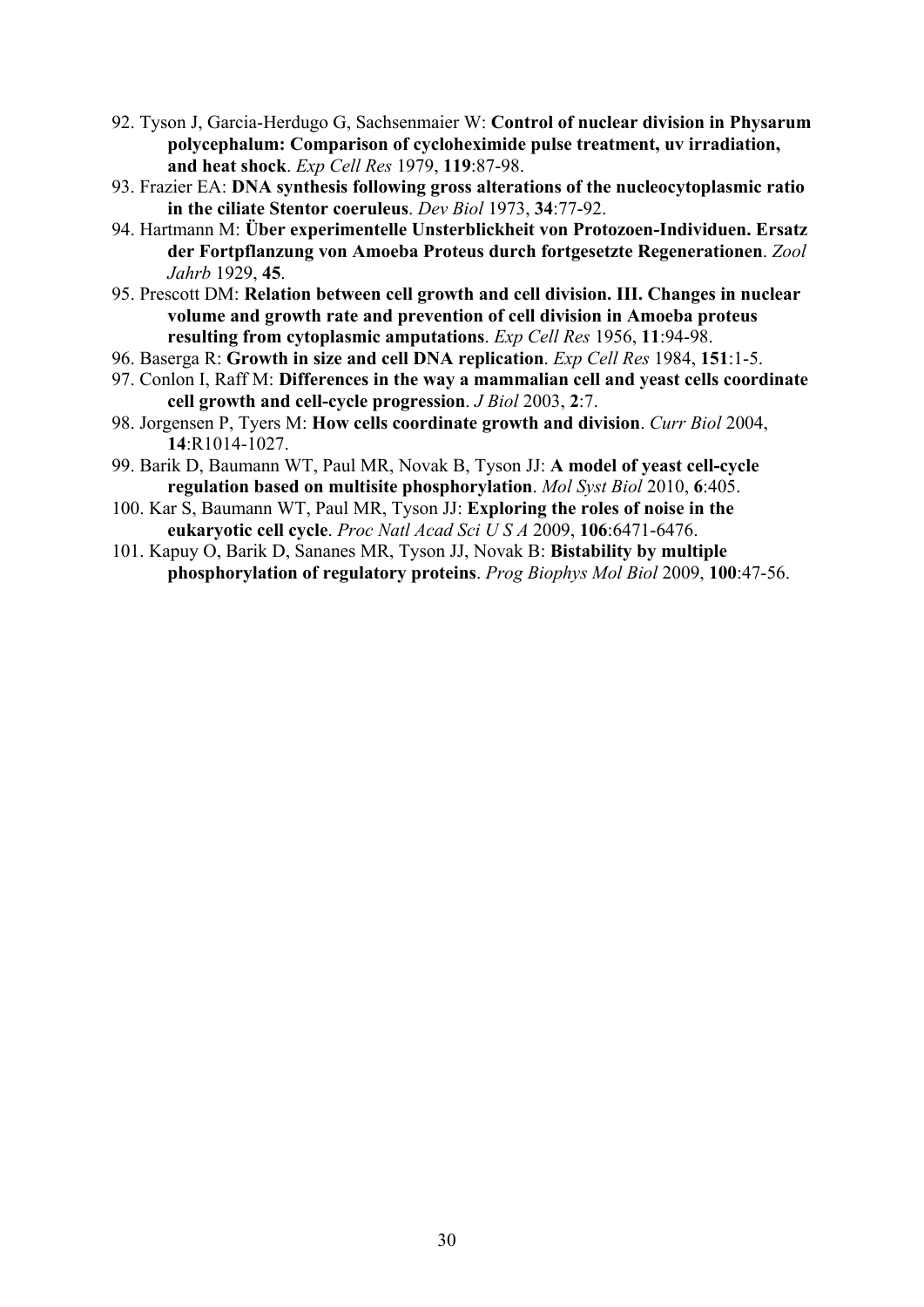### **Appendix: Biochemical Mechanisms Underlying Bistability**

John J. Tyson<sup>1\*</sup> and Béla Novák<sup>2</sup> © John J. Tyson (2011)

### **1. Mutual Antagonism**

The dynamical properties of the molecular regulatory system in Figure A1A can be described by a differential equation for  $B = [CycB:Cdk1]$ ,

$$
\frac{\mathrm{d}B}{\mathrm{d}t} = k_{\mathrm{sb}} - k_{\mathrm{db}}B - k_{\mathrm{dbc}}C_{\mathrm{A}}B\,,\tag{A1.1}
$$

where  $k_{sb}$ ,  $k_{db}$  and  $k_{dbc}$  are rate constants. The first subscript, 's' or 'd', refers to the type of reaction, 'synthesis' or 'degradation', the second subscript, 'b' in this case, refers to the chemical being synthesized or degraded, and the third subscript, 'c', refers to the enzyme catalyzing the reaction (whenever relevant). In Eq. (A1.1)  $C_A$  is the activity of the Cdh1:APC complex, which is given by the steady state solution of the multisite phosphorylation chain in Figure A1A. According to Kapuy et al.  $\{2009\#149\}$ ,  $C_A$  is given by the function

$$
C_{\rm A} = \frac{1 - (B/H)^{q+1}}{1 - (B/H)^{N+1}}.
$$
\n(A1.2)

where *q* is the threshold number of phosphate groups above which  $Cdh1P_i$  is inactive. In Eq.  $(A1.2)$ ,  $H =$  activity of the Cdk-counteracting phosphatase.

A representative set of parameter values for this dynamical system is given in Table A1. For this parameter set we plot  $C_A$  as a function of *B* in Figure A1B. In Figure A1C we plot, as functions of  $B$ , the two rate curves:

$$
V_{\text{synthesis}} = k_{\text{sb}}, \text{ and } V_{\text{degradation}} = (k_{\text{db}} + k_{\text{dbc}} C_{\text{A}})B \tag{A1.3}
$$

The points of intersection of these two curves (where  $V_{\text{synthesis}} = V_{\text{degradation}}$ ) are steady state solutions of Equation  $(A1.1)$ . Clearly, the dynamical system may exhibit bistability, depending on the relative values of its parameters. In Figure A1D we indicate how the steady state values of *B* depend on *H*, with all other parameters fixed at their values in Table A1.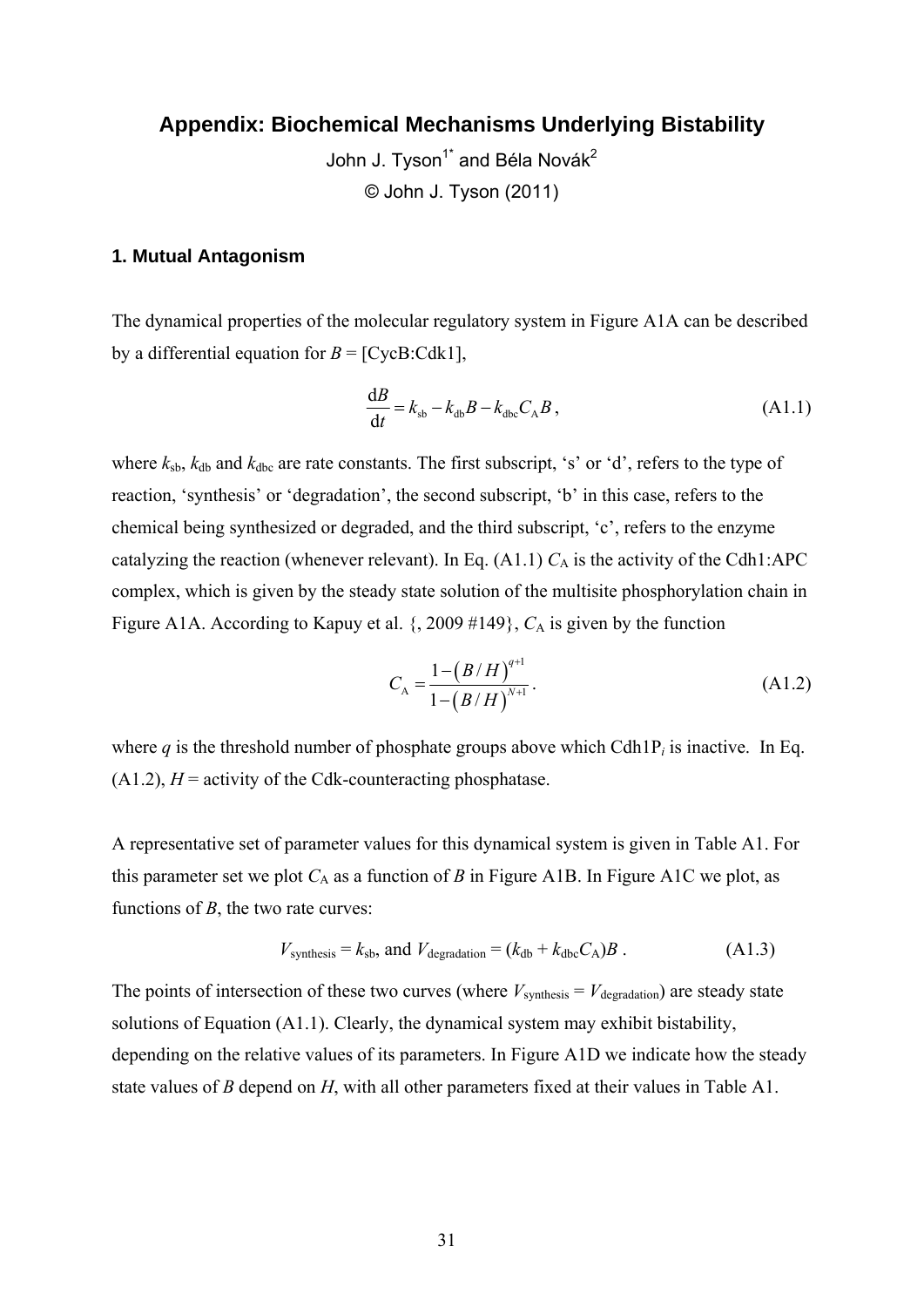

Table A1. Parameter values for the CycB-Cdh1model.

Figure A1. Bistability in a model of mutual antagonism. (A) Molecular regulatory network. 'CycB' represents the CycB:Cdk1 heterodimer (a protein kinase) and 'Cdh1' represents the Cdh1:APC complex (an E3 ubiquitin ligase). Cdh1 has multiple sites (*N*) of phosphorylation by CycB:Cdk1. The first *q* states of phosphorylation (Cdh1, Cdh1-P, …, Cdh1-P*q*) are assumed to be active, and states Cdh1- $P_{q+1}$ , ..., Cdh1- $P_N$  inactive. H is a CDK-counteracting phosphatase. (B) Steady-state activity of Cdh1 as a function CycB-dependent kinase activity, from Eq. (A1.2). (C) Rates of synthesis and degradation of CycB, as functions of CycB-dependent kinase activity, from Eq. (A1.3). The intersection points correspond to two stable steady states of the dynamical system (black circles) and one unstable steady state (white circle). The slope of line *a* is  $k_{db} + k_{dbc}C_T$ , and the slope of line *b* is  $k_{db}$ . (D) Bifurcation diagram. The steady state values of *B*, from panel C, are plotted as functions of *H*, the activity of the counteracting phosphatase. For 0.184 < *H* < 0.492, the regulatory network has three steady states, two stable (solid lines) and one unstable (dashed line). The turning points, at *H* = 0.184 and 0.492, are called saddle-node bifurcation points.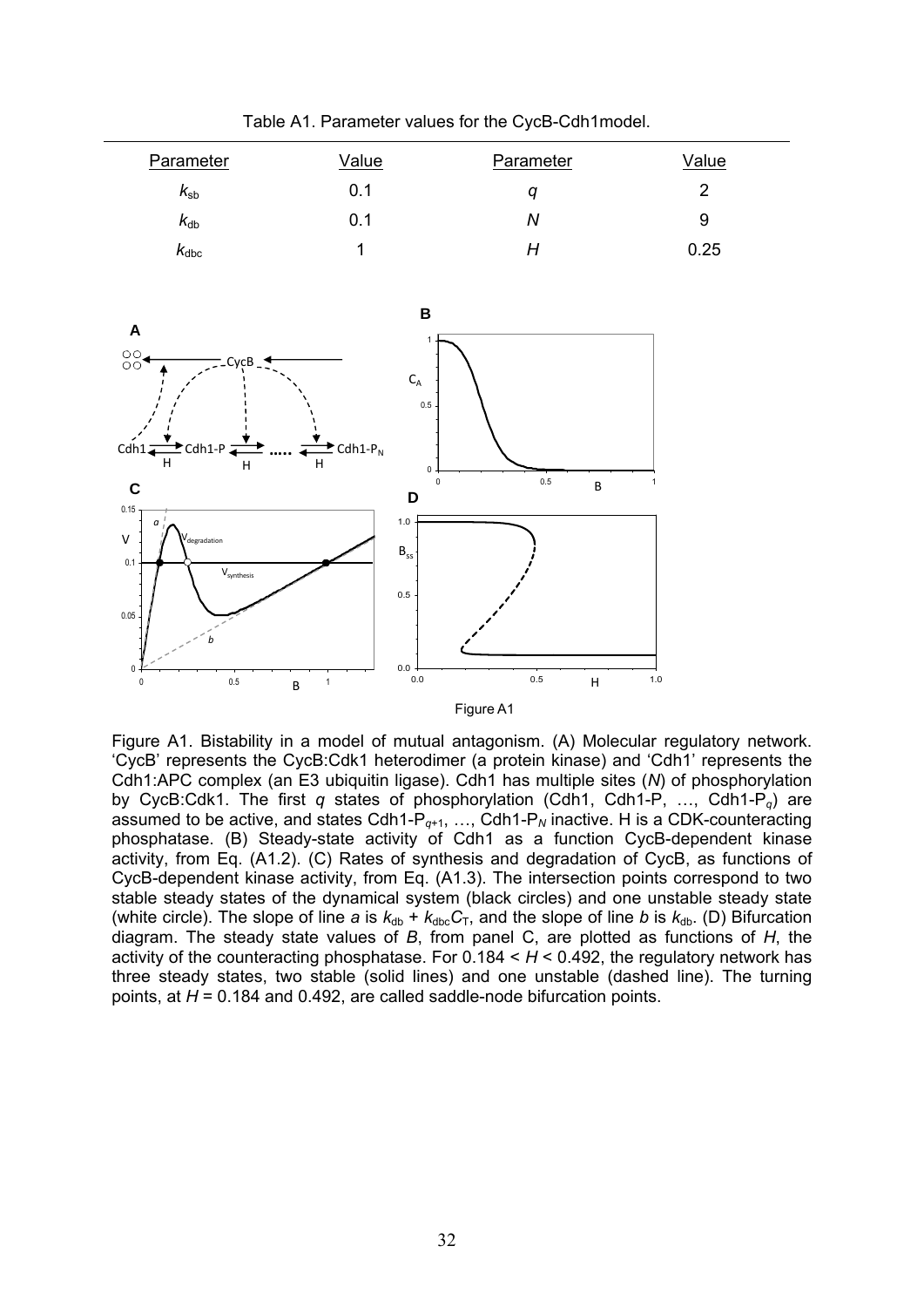#### **2. Stoichiometric Inhibitor**

The dynamical properties of the molecular regulatory system in Figure A2A can be described by a pair of differential equations for  $B_T = [CycB]_{total}$  and  $I_T = [CKI]_{total}$ 

$$
\frac{\mathrm{d}B_{\mathrm{T}}}{\mathrm{d}t} = k_{\mathrm{sb}} - k_{\mathrm{db}}B_{\mathrm{T}}\,,\tag{A2.1A}
$$

$$
\frac{\mathrm{d}I_{\mathrm{T}}}{\mathrm{d}t} = k_{\mathrm{si}} - \left(k_{\mathrm{di}} + k_{\mathrm{dis}} \cdot S + k_{\mathrm{dib}} \cdot B\right) \cdot I_{\mathrm{T}}.\tag{A2.1B}
$$

In Eq. (A2.1B),  $S =$  [Starter Kinase] = adjustable parameter, and  $B =$  [CycB]<sub>free</sub> = active CycB-dependent kinase uncomplexed with CKI. If we assume that the CycB:CKI complex is in equilibrium with the unbound ('free') forms of the components, then

$$
K_{\text{diss}} \cdot X = B \cdot I = (B_{\text{T}} - X) \cdot (I_{\text{T}} - X), \tag{A2.2}
$$

where  $X =$  [Complex],  $B = B_T - X$ ,  $I = I_T - X$ , and  $K_{diss} =$  equilibrium dissociation constant of the complex (units = concentration). Assuming that  $B_T$  quickly reaches the steady state value determined by Eq. (A2.1B), we can set  $B_T = k_{sb}/k_{db}$ . In this case, *X* is the root of the quadratic equation that lies between 0 and min $(B_T, I_T)$ , namely,

$$
X = \frac{2B_{\rm T}I_{\rm T}}{B_{\rm T} + I_{\rm T} + K_{\rm diss} + \sqrt{\left(B_{\rm T} + I_{\rm T} + K_{\rm diss}\right)^2 - 4B_{\rm T}I_{\rm T}}}.
$$
(A2.3)

A representative set of parameter values for this dynamical system is given in Table A2. For this parameter set we plot *B* as a function of  $I_T$  in Figure A2B. In Figure A2C we plot, as functions of  $I<sub>T</sub>$ , the two rate curves:

$$
V_{\text{synthesis}} = k_{\text{si}}, \text{ and } V_{\text{degradation}} = (k_{\text{di}} + k_{\text{dis}}S + k_{\text{dib}}B)I_{\text{T}}. \tag{A2.4}
$$

The points of intersection of the two rate curves are steady state solutions of Equation (A2.1B). Clearly, the dynamical system may exhibit bistability, and in Figure A2D we indicate how the steady state values of *B* depend on *S*, with all other parameters fixed at their values in Table A2.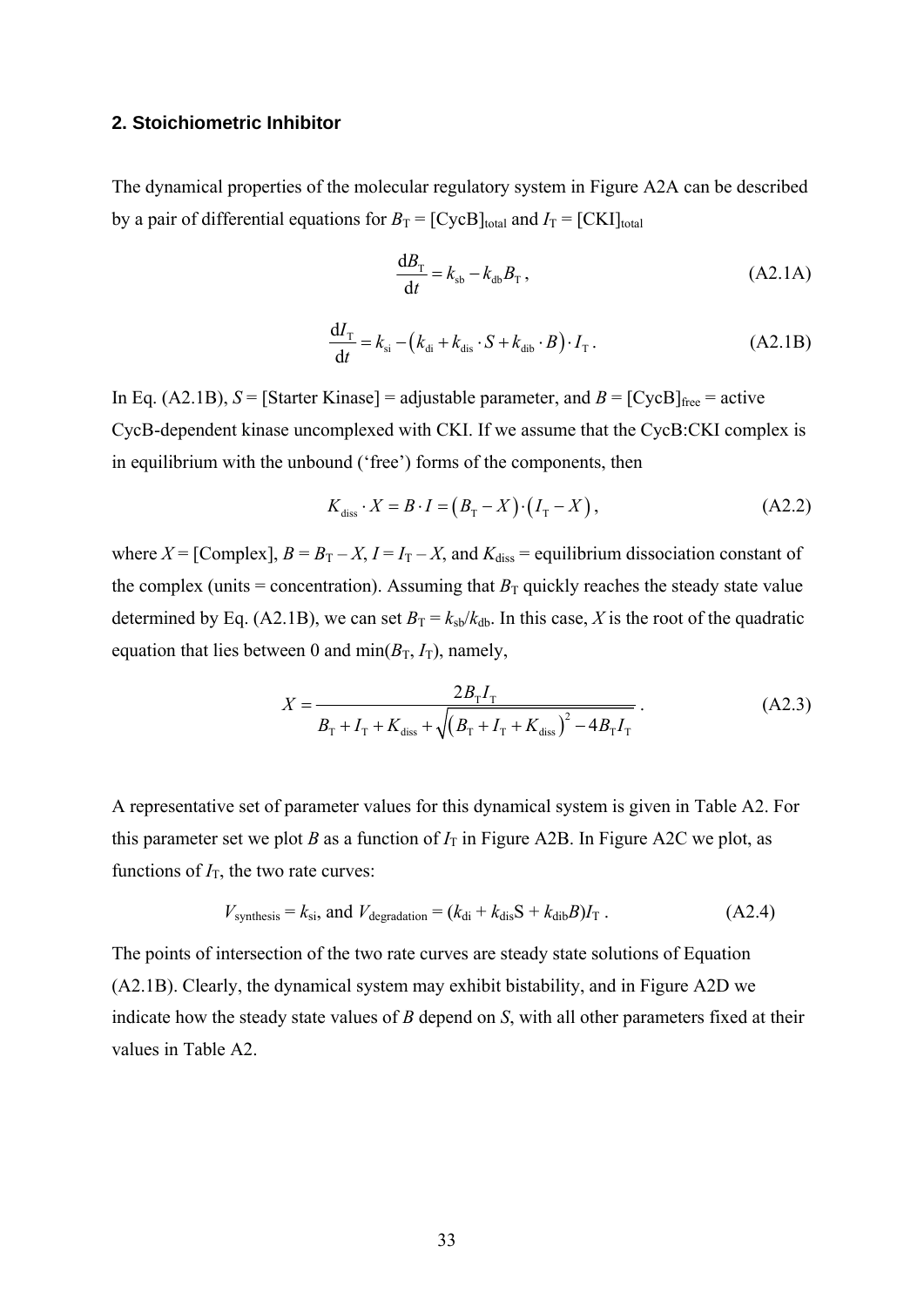

Table A2. Parameter values for the CycB-CKI model.

Figure A2. Bistability in a model of stoichiometric inhibition. (A) Molecular regulatory network. 'CycB' = CycB:Cdk1 heterodimer (a protein kinase) and 'CKI' = cyclin-dependent kinase inhibitor (i.e., the trimeric complex, CKI:CycB:Cdk1, is inactive). Active CycB-dependent kinase can phosphorylate CKI, priming it for poly-ubiquitination and subsequent degradation. S is a 'starter kinase'. The T-shaped arrow with black dots on the crossbar represents the reversible association and dissociation of the two components on the crossbar to form the complex at the end of the arrow. (B) Concentration of free CycB:Cdk1 dimer as a function of total concentration of CKI,  $B = B_T - X$ , with X calculated from Eq. (A2.3). (C) Rates of synthesis and degradation of CKI as functions of [CKI]<sub>total</sub>, from Eq. (A2.4). The intersection points correspond to stable (black circles) and unstable (white circle) steady states of the dynamical system. The slope of line *a* is  $k_{di} + k_{di}B_T$ , and the slope of line *b* is  $k_{di}$ . (D) Bifurcation diagram. The steady state values of *B* are plotted as functions of *S*, the activity of starter kinase. For 0 < *S* < 0.065, the regulatory network has three steady states, two stable (solid lines) and one unstable (dashed line).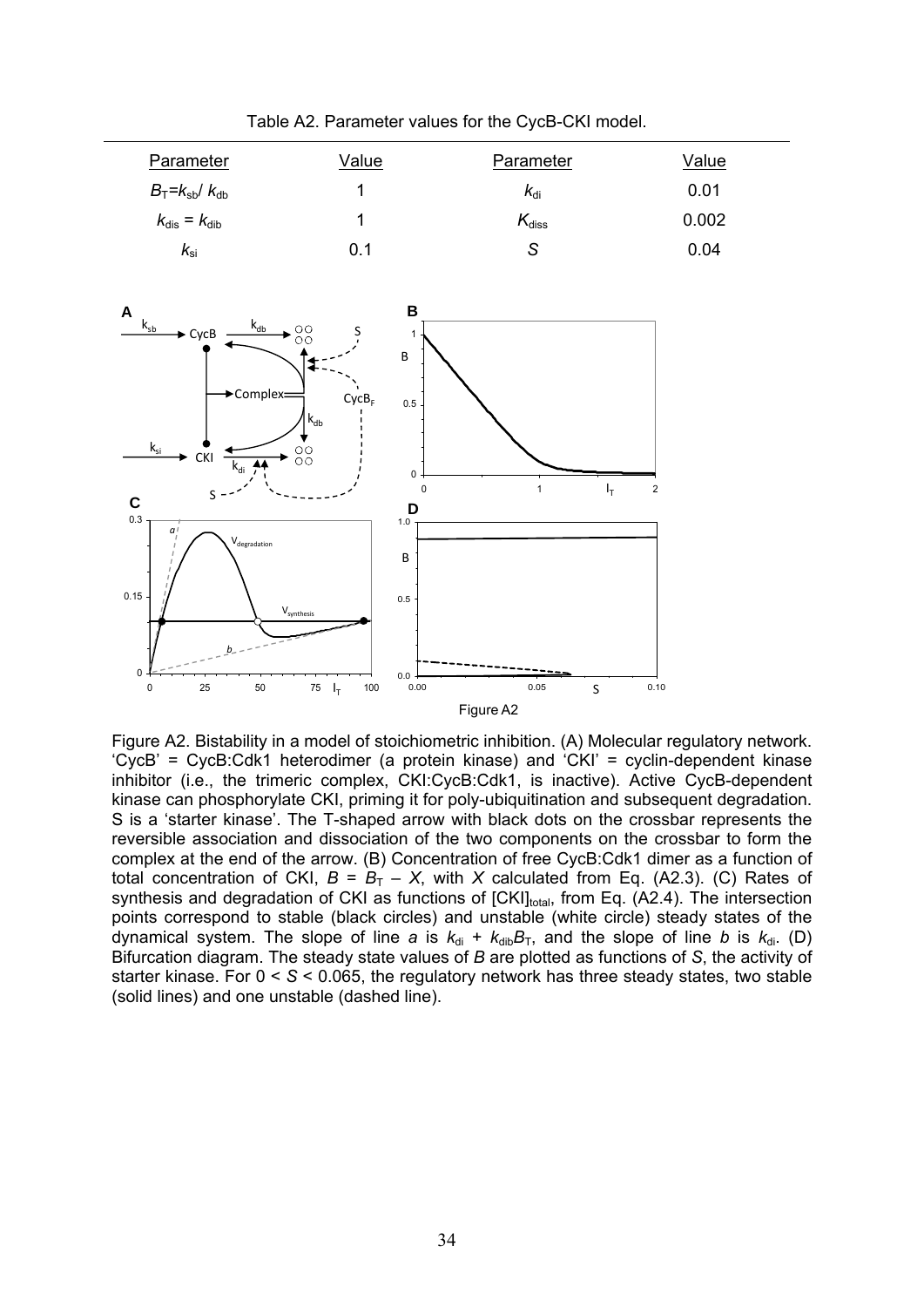#### **3. Restriction Point**

The dynamical properties of the molecular regulatory system in Figure A3A can be described by a pair of differential equations for  $E = [CycE]$  and  $R_P = [RB-P]$ 

$$
\frac{dE}{dt} = k_{\rm se} + k_{\rm sef} F - k_{\rm de} E , \qquad (A3.1A)
$$

$$
\frac{dR_{\rm p}}{dt} = (k_{\rm prs} \cdot S + k_{\rm pre} \cdot E) \cdot (R_{\rm T} - R_{\rm p}) - k_{\rm hrh} \cdot H \cdot R_{\rm p},\tag{A3.1B}
$$

where  $k_{\text{pre}}$  and  $k_{\text{pre}}$  are rate constants for the phosphorylation of RB by CycE-dependent kinase and by a starter kinase (parameter *S*), and *k*hrh is the rate constant for the dephosphorylation of RB-P by a counteracting phosphatase (parameter *H*). In Eqs. (A3.1), *F*  $=[E2F]_{\text{free}} = [E2F]_{\text{total}} - [RB:E2F]$ , and  $R_T = [RB]_{\text{total}} = [RB]_{\text{free}} + [RB:E2F] + [RB-P]$ .

Solving Eq.  $(A3.1B)$  for the steady state value of  $R<sub>P</sub>$ , we find

$$
\frac{R_{\rm p}}{R_{\rm T}} = \frac{k_{\rm ps} \cdot S + k_{\rm pre} \cdot E}{k_{\rm ps} \cdot S + k_{\rm pre} \cdot E + k_{\rm hrh} \cdot H} = \frac{S + E}{S + E + H},
$$
(A3.2)

where the latter equality derives from the fact that, without loss of generality, we can choose the units of *S* and *H* so that  $k_{\text{prs}} = k_{\text{br}} = k_{\text{hr}}$ . Next, we substitute  $R_{\text{T}} - R_{\text{P}} = R_{\text{T}}H/(S+E+H)$  into the quadratic equation

$$
K_{\text{diss}} \cdot X = R \cdot F = (R_{\text{T}} - R_{\text{P}} - X) \cdot (F_{\text{T}} - X), \tag{A3.3}
$$

that determines the concentration of the RB:E2F complex, *X*, in terms of the concentrations of free E2F and free RB, given  $K_{\text{diss}}$  = equilibrium dissociation constant of the complex. We do not display the algebraic form of *X* as a function of *E*, but we plot it in Figure A3B, along with  $F = F<sub>T</sub> - X$  as a function of *E*. The functions are plotted for a representative set of parameter values given in Table A3.

In Figure A3C we plot, as functions of *E*, the two rate curves:

$$
V_{\text{synthesis}} = k_{\text{se}} + k_{\text{sef}} F, \text{ and } V_{\text{degradation}} = k_{\text{de}} E. \tag{A3.4}
$$

The points of intersection of the two rate curves are steady state solutions of Equations (A3.1A,B). Clearly, the dynamical system may exhibit bistability, and in Figure A3D we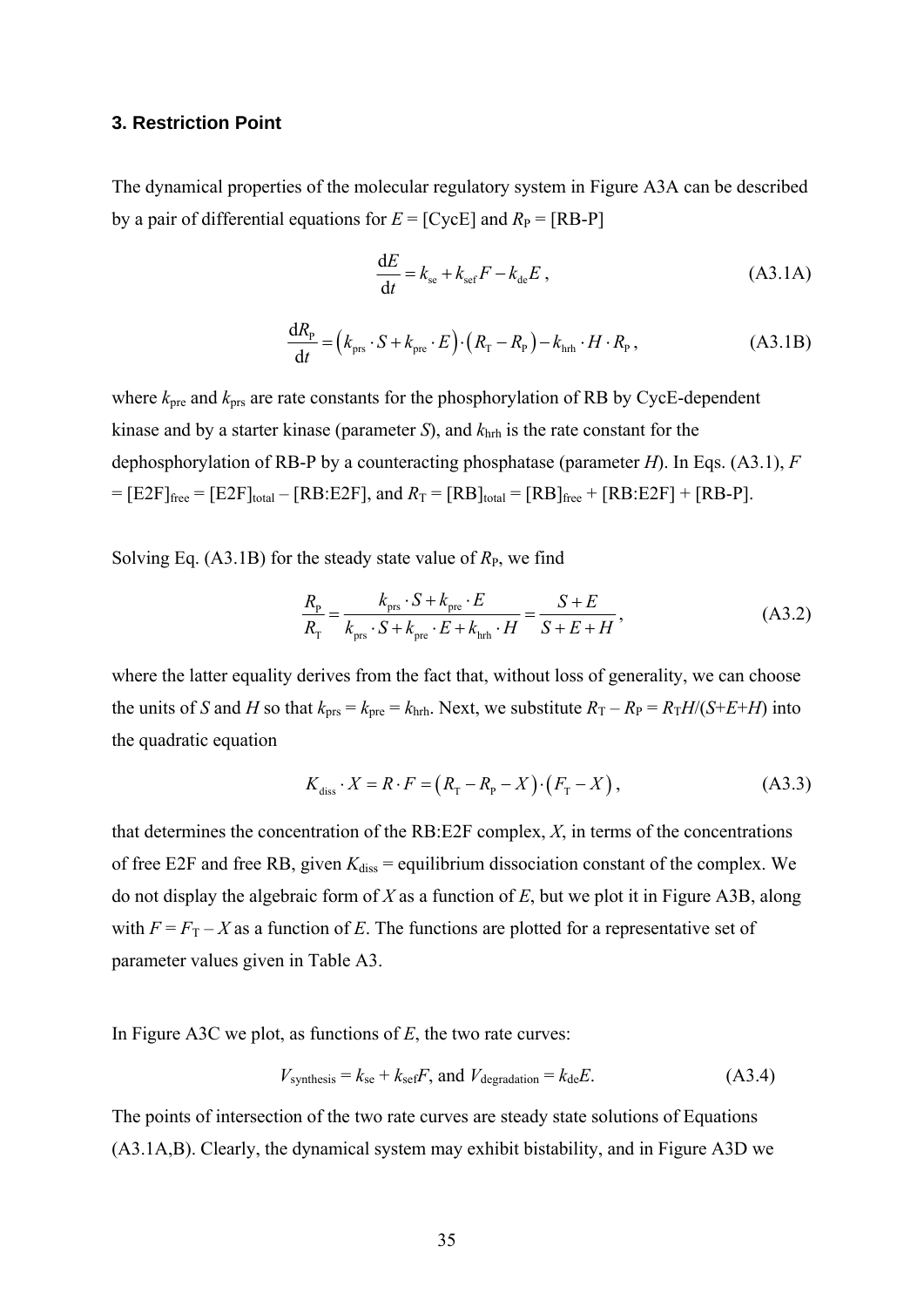indicate how the steady state values of *E* depend on *S*, with all other parameters fixed at their values in Table A3.

| Table A3. Parameter values for the RB-E2F model. |              |                               |              |
|--------------------------------------------------|--------------|-------------------------------|--------------|
| Parameter                                        | <b>Value</b> | Parameter                     | <b>Value</b> |
| $k_{\rm se}$                                     | 0.002        | Н                             | 0.06         |
| $k_{\rm{sef}}$                                   | 0.2          | S                             | 0.05         |
| $k_{\text{de}}$                                  | 0.3          | $\mathsf{F}_\mathsf{T}$       | 1            |
| $k_{\text{prs}} = k_{\text{pre}}$                |              | $R_{\rm T}$                   | 2            |
| $k_{\rm hrh}$                                    |              | $\mathcal{K}_{\mathrm{diss}}$ | 0.002        |



Figure A3. Bistability in a model of the restriction point. (A) Molecular regulatory network. 'CycE' = CycE:Cdk2 heterodimer (a protein kinase active in late G1 phase of the cell cycle), 'E2F' = transcription factor for CycE, and 'RB' = retinoblastoma protein (a stoichiometric inhibitor of E2F). Active CycE-dependent kinase can phosphorylate RB, causing it to release E2F. S is a 'starter kinase'. (B) Concentration of active RB (free RB + RB:E2F complexes) and concentration of free (active) E2F, as functions of CycE-dependent kinase activity. (C) Rates of synthesis and degradation of CycE as functions of CycE-dependent kinase activity, from Eq. (A3.4). The intersection points correspond to stable (black circles) and unstable (white circle) steady states of the dynamical system. The lower asymptote of the synthesis curve is  $k_{se}$ , and the upper asymptote is  $k_{se} + k_{sef}F$ <sub>T</sub>. (D) Bifurcation diagram. The steady state values of *E* are plotted as functions of *S*, the activity of starter kinase. For 0 < *S* <0.031, the regulatory network has three steady states, two stable (solid lines) and one unstable (dashed line).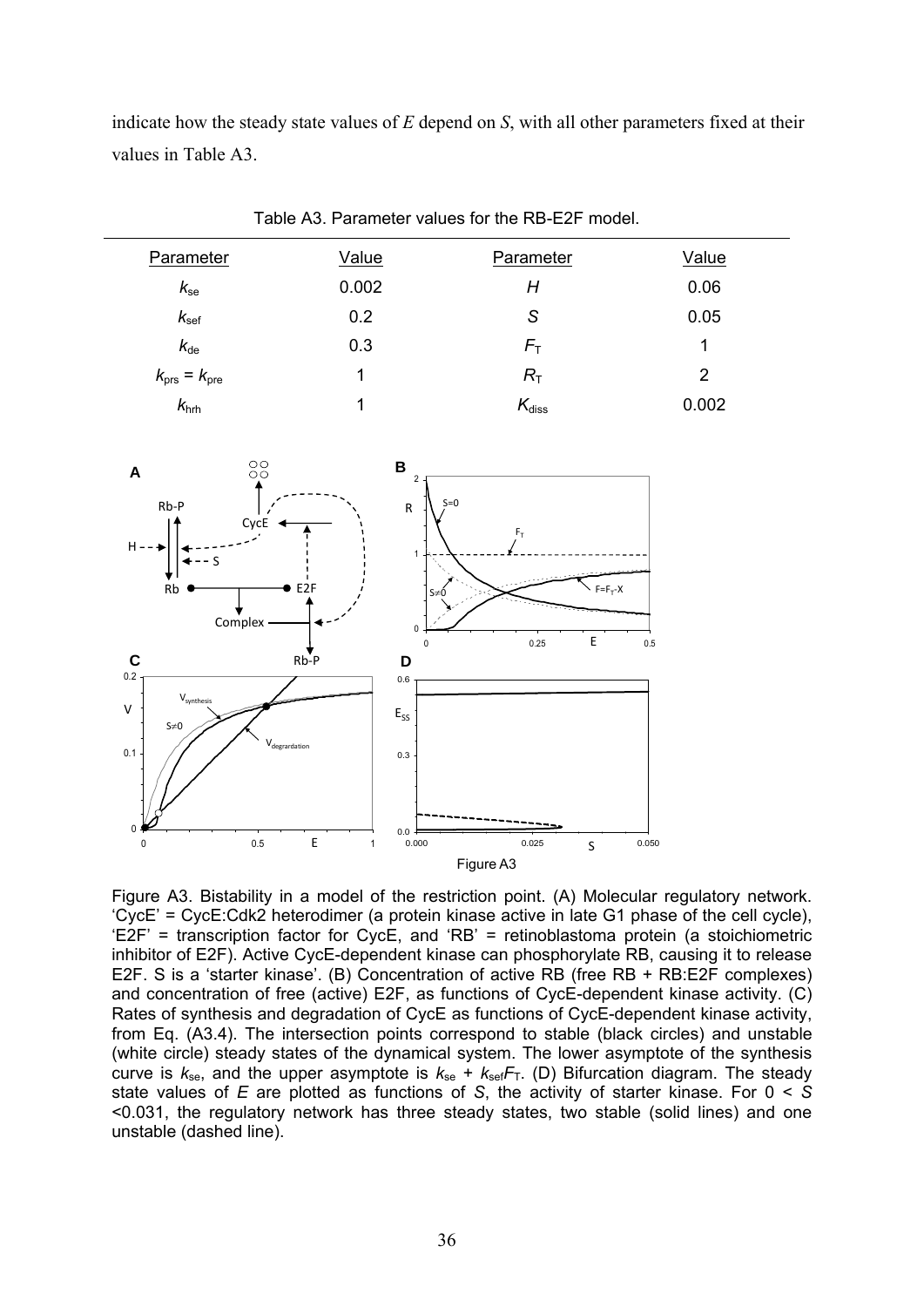#### **4. Anaphase Switch**

The dynamical properties of the molecular regulatory system in Figure A4A can be described by a set of differential equations for  $B =$  [CycB],  $M_{AT}$  = [Mad2<sub>A</sub>]<sub>free</sub> + [Mad2<sub>A</sub>:Cdc20], and *X*  $=$  [Mad2<sub>A</sub>:Cdc20],

$$
\frac{\mathrm{d}B}{\mathrm{d}t} = k_{\mathrm{sb}} - k_{\mathrm{db}}B - k_{\mathrm{dbc}}C \cdot B\,,\tag{A4.1A}
$$

$$
\frac{dM_{AT}}{dt} = k_{amb}L \cdot B \cdot M_1 - k_{imh}H \cdot M - k_{break}C \cdot X ,
$$
 (A4.1B)

$$
\frac{dX}{dt} = k_{\text{assoc}} M \cdot C - k_{\text{dissoc}} X - k_{\text{break}} C \cdot X \,, \tag{A4.1C}
$$

where  $C = [Cdc20]_{\text{active}} = C_T - X$ ,  $M_I = [Mad2]_{\text{inactive}} = M_T - M_{\text{AT}}$ , and  $M = [Mad2_A]_{\text{free}} = M_{\text{AT}}$  $-X$ . As usual,  $C_T = [Cdc20]_{total}$  and  $M_T = [Mad2]_{total}$ . The rate constants  $k_{amb}$  and  $k_{imb}$  refer to the activation and inactivation of Mad2, *k*assoc and *k*dissoc refer to the association and dissociation of the Mad2<sub>A</sub>:Cdc20 complex, and  $k_{break}$  refers to the breakdown of the Mad2<sub>A</sub>:Cdc20 complex induced by active Cdc20 itself. The parameter  $L =$  fraction of tensionless chromosomes (i.e., replicated chromosomes that are not properly aligned on the metaphase spindle), and the  $H =$  activity of a counteracting phosphatase.

The steady state solution of Eq. (A4.1A) is  $B = B<sub>T</sub>C<sub>0</sub>/(C<sub>0</sub>+C)$ , where  $B<sub>T</sub> = k<sub>sb</sub>/k<sub>db</sub>$  and  $C<sub>0</sub> =$  $k_{\text{db}}/k_{\text{dbc}}$ . The steady state solution of Eq. (A4.1C) satisfies the quadratic equation

$$
K_{\text{diss}}X + \kappa_{\text{break}}(C_{\text{T}} - X) \cdot X = (M_{\text{AT}} - X) \cdot (C_{\text{T}} - X). \tag{A4.2}
$$

where  $K_{\text{diss}} = k_{\text{dissoc}}/k_{\text{assoc}}$  and  $\kappa_{\text{break}} = k_{\text{break}}/k_{\text{assoc}}$ . Equation (A4.2) can be solved for *X* as a function of  $C_T$  and  $M_{AT}$ , as in Eq. (A2.3). In Fig. A4B we plot *X* as a function of  $M_{AT}$ , along with  $C = C_T - X$  and  $B = B_T C_0 / (C_0 + C)$ .

Substituting the results of the previous paragraph into Eq. (A4.1B), we obtain

$$
\frac{dM_{AT}}{dt} = k_{amb}L \cdot \frac{B_{T}C_{0}}{C_{0} + C_{T} - X} \cdot (M_{T} - M_{AT}) - [k_{imh}H \cdot (M_{AT} - X) + k_{break} (C_{T} - X) \cdot X]
$$
\n
$$
= V_{\text{production}} \qquad - V_{\text{removal}}
$$
\n(A4.3)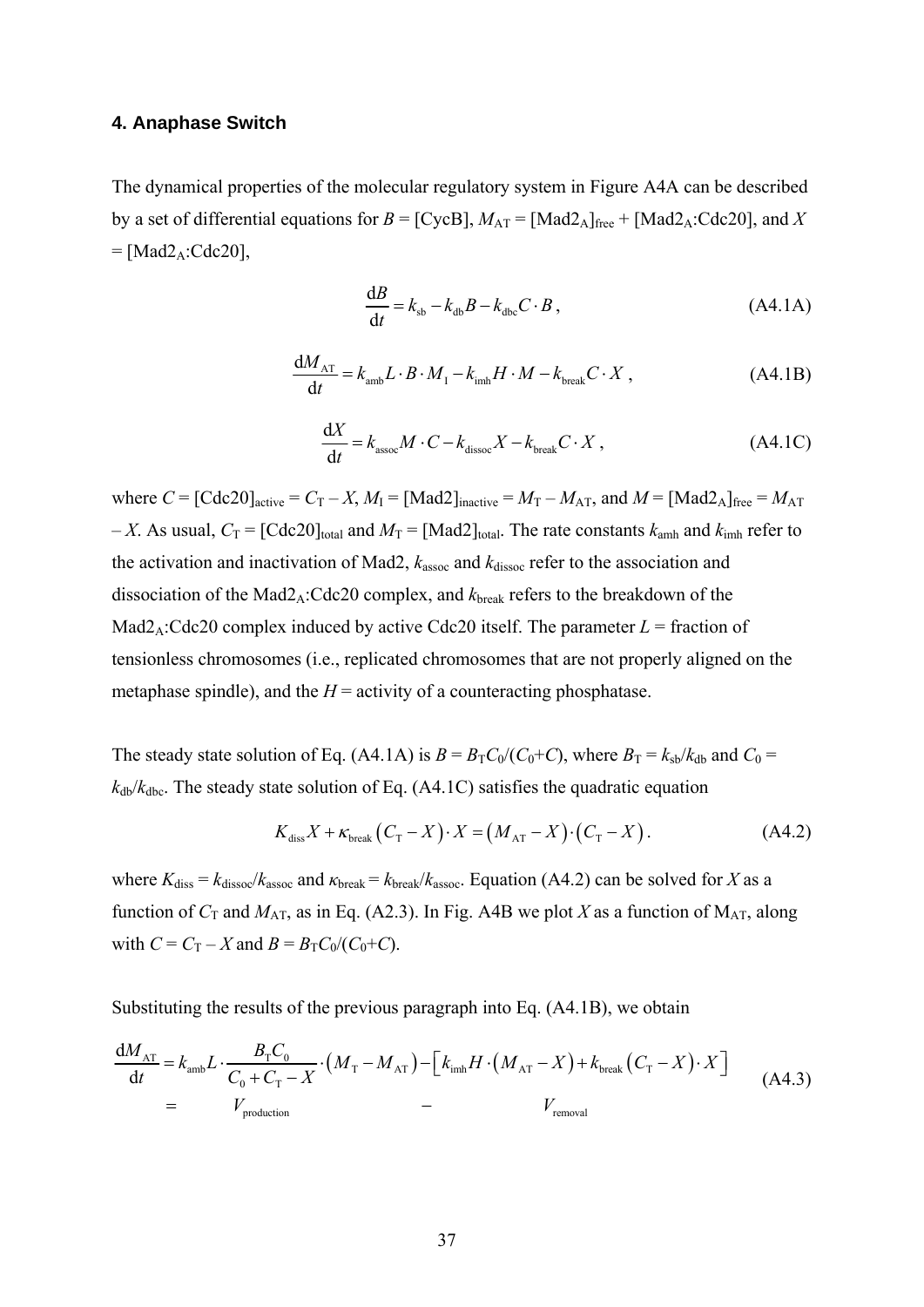In Figure A4C we plot the two rate laws,  $V_{\text{production}}$  and  $V_{\text{removal}}$ , as functions of  $M_{\text{AT}}$ , for a representative set of parameter values given in Table A4. The points of intersection of the two rate curves are steady state solutions of Equations (A4.3). Clearly, the dynamical system may exhibit bistability, and in Figure A4D we indicate how the steady state values of  $M_{AT}$ depend on *L*, with all other parameters fixed at their values in Table A4. Notice that Mad2 remains active until  $1 - L$ , the fraction of aligned chromosomes, gets very close to 1, and then Mad2 is abruptly inactivated as the last chromosome aligns on the metaphase plate and the cell proceeds to anaphase.

| Parameter                | Value | Parameter                                              | Value |
|--------------------------|-------|--------------------------------------------------------|-------|
| $k_{\rm amb}$            | 1     | $K_{\text{diss}} = k_{\text{diss}}/k_{\text{assoc}}$   | 0.01  |
| $k_{\text{imh}}$         | 0.01  | $K_{\text{break}} = K_{\text{break}}/K_{\text{assoc}}$ | 0.001 |
| $k_{\text{break}}$       | 1     | Н                                                      |       |
| $B_T = k_{sb}/k_{db}$    | 1     | $M_{\text{T}}$                                         | 2     |
| $C_0 = k_{db} / k_{dbc}$ | 0.01  | $C_{\scriptscriptstyle\mathsf{T}}$                     |       |

Table A4. Parameter values for the Mad2-Cdc20 model.



Figure A4. Bistability in a model of the anaphase switch. (A) Molecular regulatory network. 'CycB' = CycB:Cdk1 heterodimer, 'Cdc20' = Cdc20:APC complex (an E3 ubiquitin ligase), 'Mad2' = stoichiometric inhibitor of Cdc20:APC. Active Cdc20:APC primes CycB for degradation. CycB-dependent kinase activates Mad2, in conjunction with 'tensionless' chromosomes, L.  $H = Clb2$ -counteracting phosphatase. Notice that active Cdc20:APC promotes dissociation of the Mad2:Cdc20:APC complex. (B) The concentration, *X*, of the Mad2<sub>A</sub>:Cdc20 complex is plotted as a function of  $M_{AT}$  = [Mad2<sub>A</sub>]<sub>free</sub> + [Mad2<sub>A</sub>:Cdc20]. In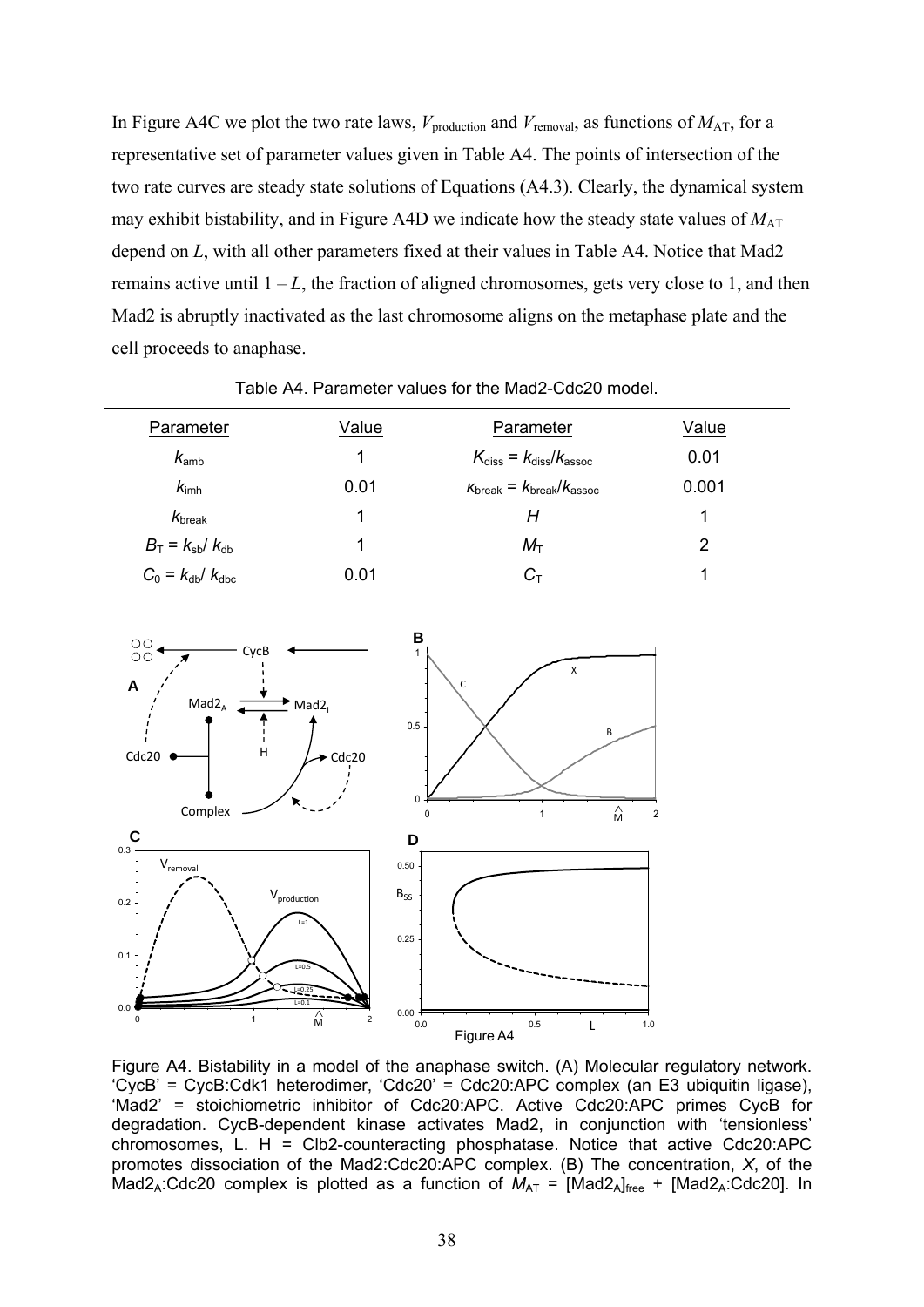addition, we plot  $C = [Cdc20]_{\text{active}} = C_T - X$  and  $B = [CycB]_{\text{ss}} = B_T C_0 / (C_0 + C)$  as functions of  $M_{AT}$ . (C) Rates of production and removal of active Mad2 as functions of  $M_{AT}$  from Eq. (A4.3). The production rate curve is drawn for several values of *L* = fraction of tensionless chromosomes. The intersection points correspond to stable (black circles) and unstable (white circle) steady states of the dynamical system. (D) Bifurcation diagram. The steady state values of  $M_{AT}$  are plotted as functions of *L*. For 0.13 < *L* < 1, the regulatory network has three steady states, two stable (solid lines) and one unstable (dashed line).

#### **5. G2/M Checkpoint**

The dynamical properties of the molecular regulatory system in Figure A5A can be described by three differential equations for  $B = [MPF] = [CycB:Cdk1]$ ,  $W = [Wee1]$  and  $D_P = [Cdc25-Fmc4]$ P]:

$$
\frac{\mathrm{d}B}{\mathrm{d}t} = \left(k_{\mathrm{ab}} + k_{\mathrm{abd}}D_{\mathrm{P}}\right) \cdot \left(B_{\mathrm{T}} - B\right) - \left(k_{\mathrm{ib}} + k_{\mathrm{ibw}}W\right) \cdot B\,,\tag{A5.1A}
$$

$$
\frac{\mathrm{d}D_{\mathrm{P}}}{\mathrm{d}t} = k_{\mathrm{adb}} B \cdot (D_{\mathrm{T}} - D_{\mathrm{P}}) - k_{\mathrm{idh}} H \cdot D_{\mathrm{P}}\,,\tag{A5.1B}
$$

$$
\frac{\mathrm{d}W}{\mathrm{d}t} = k_{\mathrm{avh}} H \cdot (W_{\mathrm{T}} - W) - k_{\mathrm{ivb}} B \cdot W , \qquad (A5.1C)
$$

where  $k_a$  and  $k_i$  are rate constants for activation and inactivation of the corresponding proteins, and the parameter *H* is the activity of the MPF-counteracting phosphatase. Without loss of generality, we can choose the units of *H* so that  $k_{\text{idh}} = k_{\text{adb}}$ .

The steady state solutions of Eqs. (A5.1B,C) are  $D_P = D_T B/(H+B)$  and  $W = W_T \varepsilon H/(\varepsilon H+B)$ , where  $D_T$  and  $W_T$  are the total concentrations of Cdc25 and Wee1, as usual, and  $\varepsilon = k_{\text{awh}}/k_{\text{iwh}}$ .  $D_{P}$  and *W* as functions of *B* are plotted in Figure A5B, for the representative parameter values in Table A5. The rate curves,

$$
\frac{dB}{dt} = \left(k_{ab} + k_{abd}D_{T}\frac{B}{H+B}\right)\cdot\left(B_{T}-B\right) - \left(k_{ib} + k_{ibw}W_{T}\frac{\varepsilon H}{\varepsilon H+B}\right)\cdot B
$$
\n
$$
= V_{\text{activation}} \qquad - \qquad V_{\text{inactivation}} \qquad (A5.2)
$$

are plotted in Figure A5C. The points of intersection of these two curves are steady state solutions of Eq. (A5.2). Clearly, the dynamical system may exhibit bistability, and in Figure A5D we indicate how the steady state values of *B* depend on  $B_T$ , with all other parameters fixed at their values in Table A5.